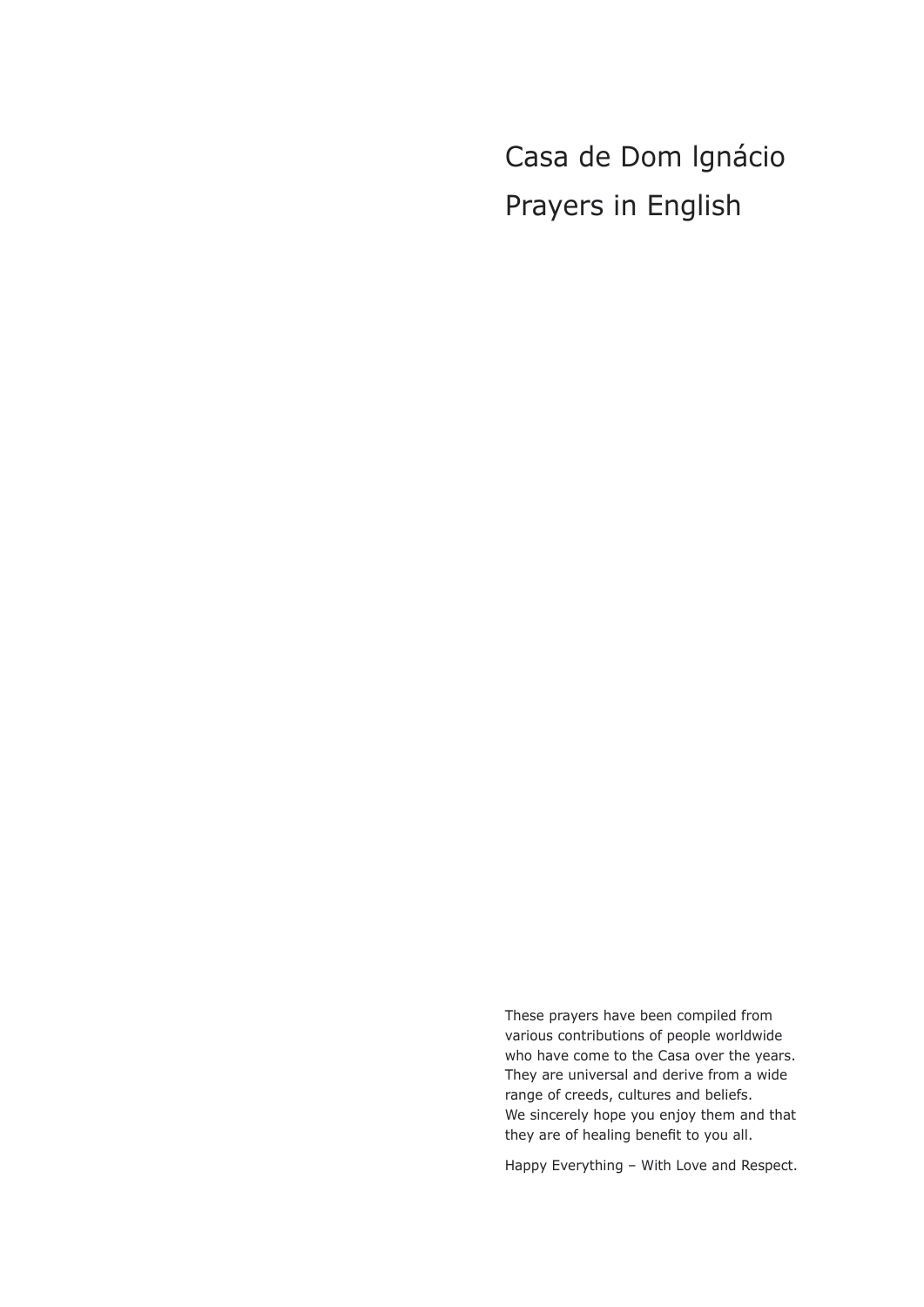#### **Prayer for the beginning of a meeting**

*(from The Gospel explained by the Spiritist Doctrine, by Allan Kardec)*

We implore You, O God, the All Powerful,

to send us the good spirits to help us and keep away any spirits that may lead us into error. Give us the necessary light to distinguish truth from falsehood.

Keep away wicked spirits, whether incarnate or disincarnate, that might try to cause dissension among us and turn us away from charity and the love of our neighbors. If any such spirits try to disturb our meeting, don't let them have access to our hearts.

Good spirits, who see fit to come and teach us, make us yielding to your direction. Turn us away from all selfish, proud, jealous, and envious thoughts. Inspire in us tolerance and goodwill toward our fellow human beings, present or absent, friend or enemy. Finally, help us to acknowledge your uplifting presence in the feelings that hearten our souls.

God, give the mediums who have been charged with the responsibility of transmitting higher teachings, an awareness of their high commission. Give them a sense of seriousness of their task so that they can undertake it with the necessary fervor and introspection.

If at our meeting there are individuals motivated by feelings other than goodwill, open their eyes to the light and forgive them - as we forgive them - for any bad disposition they may display.

We ask especially that the Spirit (insert name), our spiritual guide, help us and watch over us.

Amen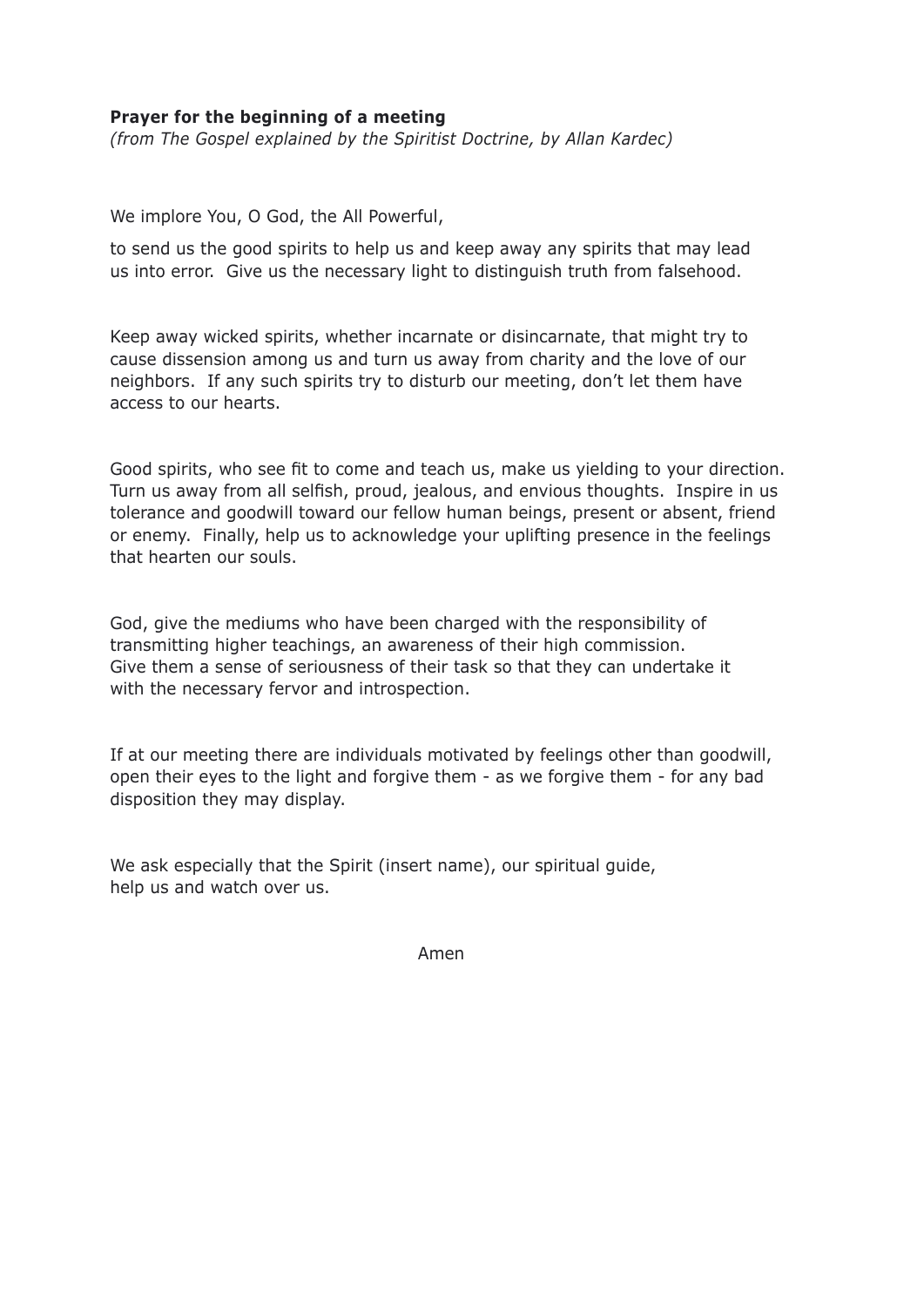#### Dear God,

We gather as individuals with grateful hearts. Tonight our sacred intent is to come together collectively as petals of a single flower, reflecting back to you the love we have received. We thank the entities for this opportunity of English prayer time to give back to you.

Also we experience deep gratitude for the people of the Casa and the Community. We pray for them, asking for your continuing blessings of strength for their work, and expansion of their growth and healing.

For all the people who have come and will come to the Casa we ask for openness and healing. For those in the Community who provide food and shelter, we ask for strength.

The Casa volunteers so lovingly personify your love for us. Continue to expand their hearts in service.

Give to Joáo de Deus, strength, love and healing of body. We are mindful of the physical stresses that his body undergoes during incorporation. His personal sacrifices are great – expand his personal, emotional and spiritual growth and healing.

For Dom Ignácio de Loyola and all the entities we ask for ever growing powers for healing.... so that the message of love and truth that is received through them here can grow and spread around the earth.

Amen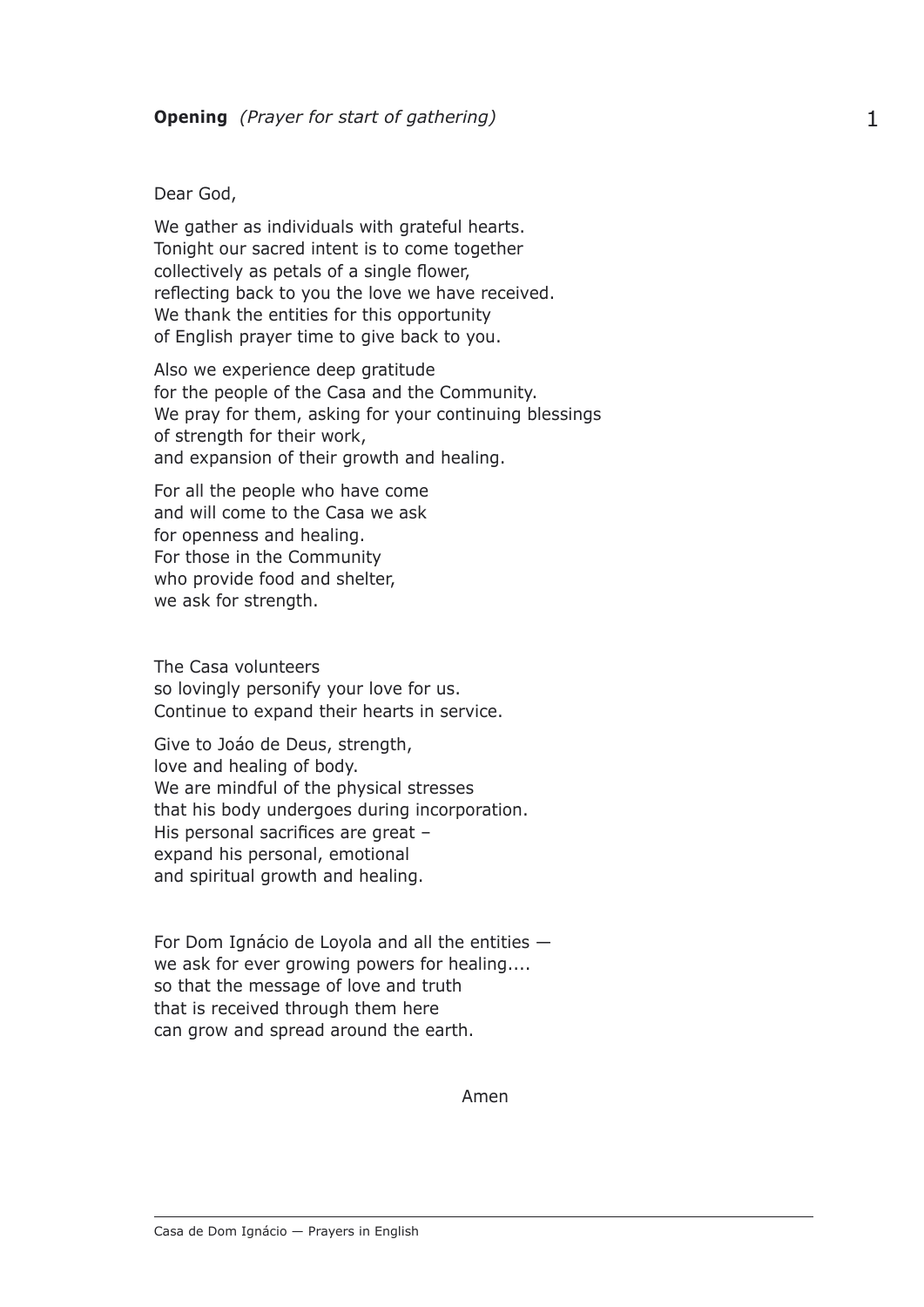### 2 **Prayer of Caritas**

God, our Father, who is all power and goodness, give strength to those who go through tribulations; give light to those who seek the truth, and fill the human heart with compassion and charity.

God, give the guiding star to the traveler, consolation to the afflicted, and rest to the sick.

Father! Give repentance to the guilty, truth to the spirit, guidance to the child and a father to the orphan. Lord! May your goodness extend over everything that You have created. Mercy, Lord, to those who do not know You And hope to those who suffer.

May Your goodness allow the consoling spirits to spread peace, hope, and faith everywhere.

God! A ray of light and a spark of Your love can inflame the Earth. Let us drink from the fountains of this abundant and infinite goodness, and all tears will be dried, and all pain will be lessened.

A single heart, a single thought will rise to you, like a cry of gratitude and love. Like Moses on the mountain, we wait for You with open arms. Oh! Goodness, oh! Beauty, oh! Perfection, we wish in some way to deserve Your mercy.

God! Give us the strength to help progress so we may rise up to You: give us pure charity; give us faith and reason; and give us the simplicity that will make our souls the mirror that will reflect your image.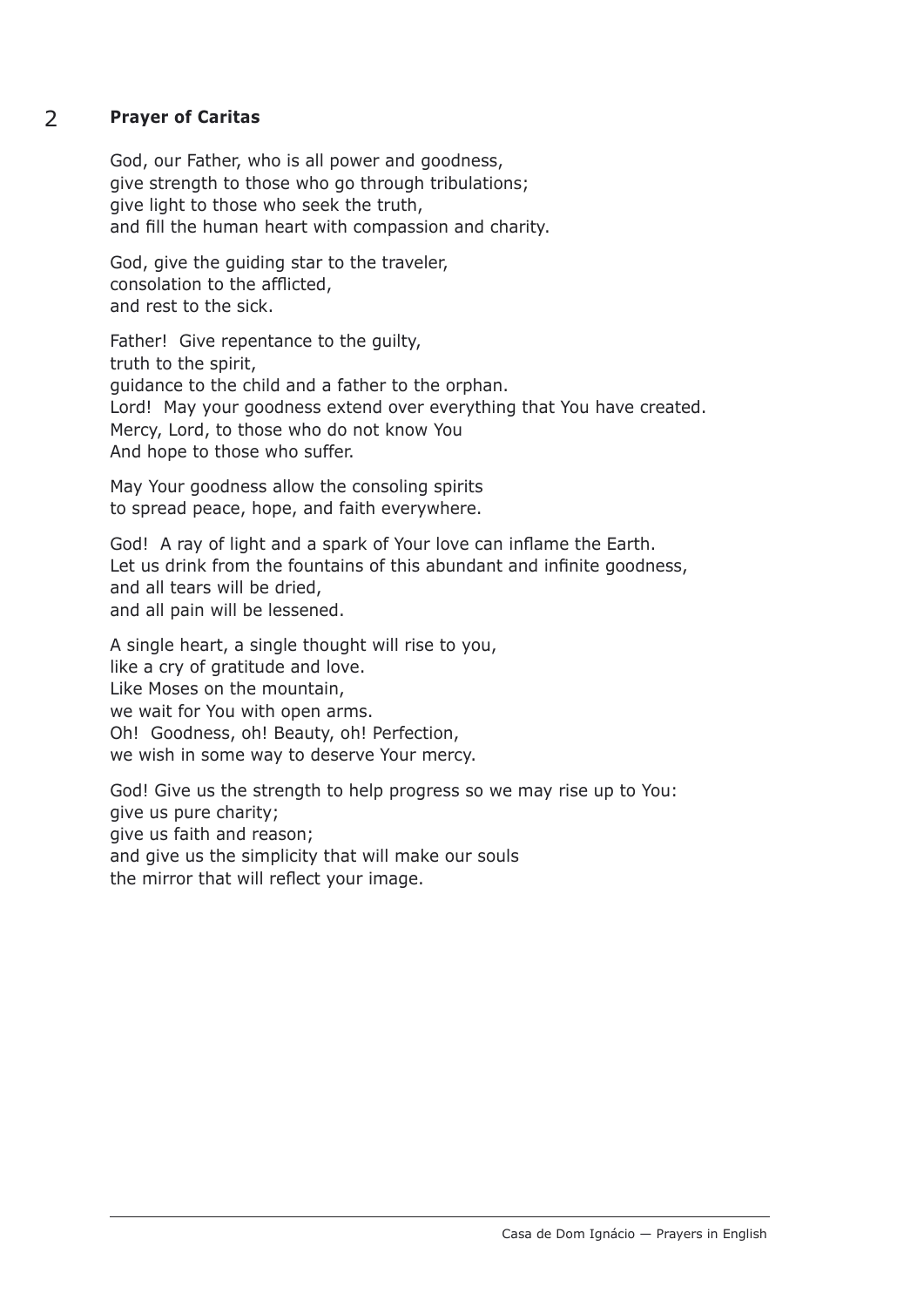#### **Prece de Caritas** 3

Deus, nosso Pai, que sois todo Poder e Bondade, dai a força àqueles passam pela provaçaõ; dai a luz àquele que procura a verdade; ponde no coração do homen a compaixão e a caridade.

Deus! Dai ao viajor a estrela guia, ao aflito a consolação. Ao doente o repouso.

Pai! Dai ao culpado o arrependimento,ao Espiritu a verdade, à criança o guia, ao òrfão pai. Senhor! Que vossa bondade se estenda sobre tudo o que criaste. Piedade, Senhor, para aqueles que vos não conhecem, Esperança para aqueles que sofrem.

Que a vossa bondade permita aos Espiritus consoladores Espalharem por toda parte a paz, a esperança e a fé.

Deus! Um raio, uma faísca de vosso amor pode abrasar a terra; deixai-nos beber nas fontes dessa bondade fecunda e infinita, e todas as lágrimas secarão, todas as dores se acalmarão.

Um só coração, um só pensamento subirá até vós, como um grito de reconhecimento e de amor. Como Moisés sobre a montanha, nós vos esperamos com os braços abertos. Oh! Bondade, oh! Beleza, oh! Perfeição, e queremos de alguma sorte merecer a vossa misericórdia.

Deus! Dai-nos a força de ajudar o progresso a fim de subirmos até vós; dai-nos a caridade pura; dai-nos a fé e a razão; dai-nos a simplicidade que fará de nossas almas o espelho onde se refletirá a Vossa imagem.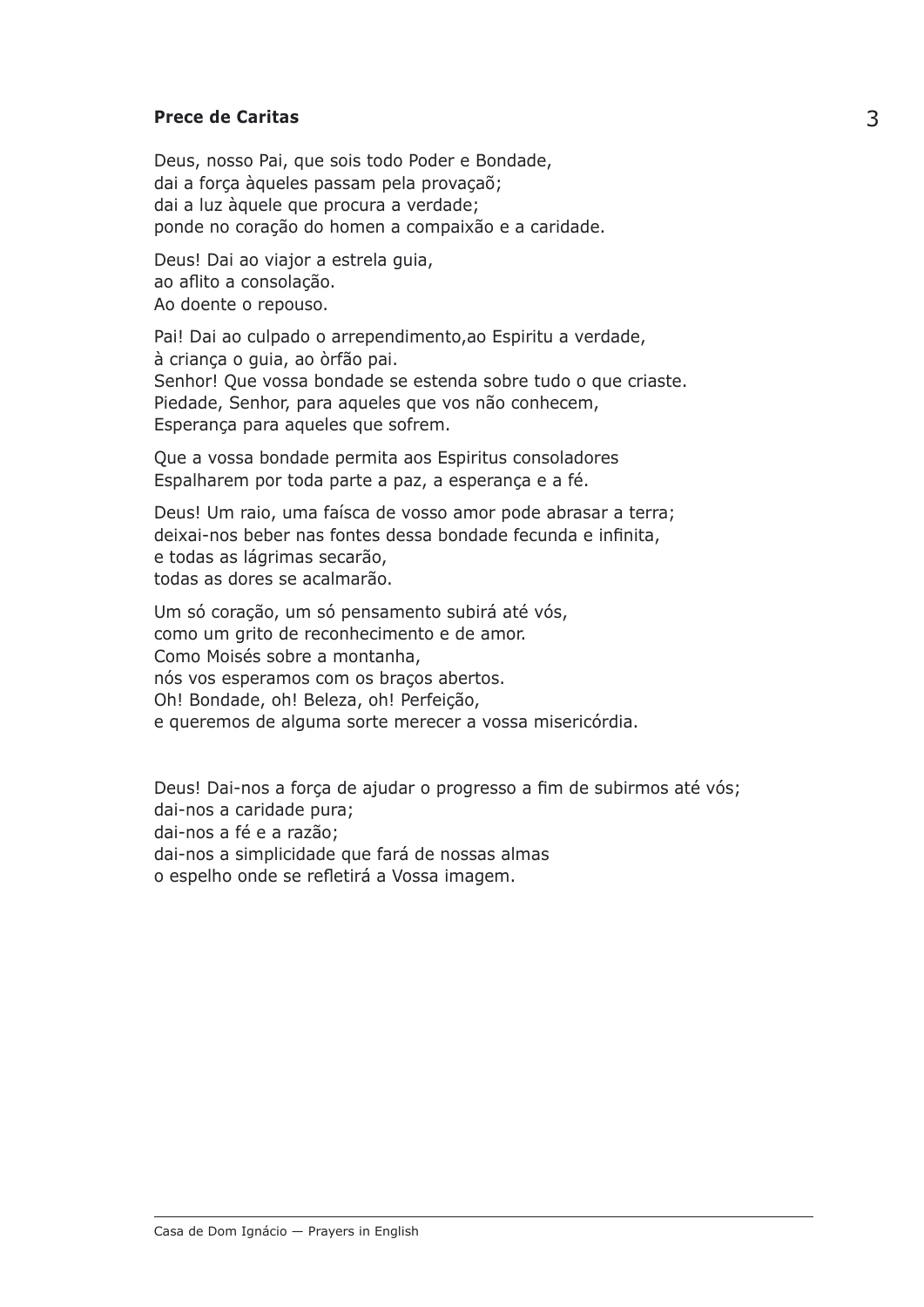# 4 **Lords Prayer**

Our father who art in heaven Hallowed be thy name Thy kingdom come Thy will be done On earth as it is in heaven Give us this day our daily bread Forgive us our trespasses As we forgive those who trespass against us And lead us not into temptation But deliver us from evil. (For Thine is the kingdom, and the power, and the glory forever and ever).

Amen

# **Pai nosso**

Pai nosso que estais no céu Santificado seja o Vosso nome Venha nós o Vosso reino Seja feita a Vossa vontade Assim na terra como no céu. O pão nosso de cada dia dai-nos hoje Perdoai as nossas ofensas Assim como nós perdoamos a quem nos tenha ofendido E não nos deixeis cair em tentação Mas livrai-nos de todo mal. (Porque teu é o reino e o poder e a glória, para sempre)

Amém.

# **Hail Mary**

Hail Mary! Full of grace, the Lord is with thee. Blessed art thou amongst women and Blessed is the fruit of thy womb, Jesus. Holy Mary, Mother of God, pray for us sinners Now and at the hour of our death.

Amen

# **Ave Maria**

Ave Maria, cheia de graça, o Senhor è convosco. Bendita sois vós entre as mulheres e Bendito seja o fruto do vosso ventre, Jesus. Santa Maria, Mae de Deus, rogai por nós pecadores, Agora e na hora da nossa morte.

Amém.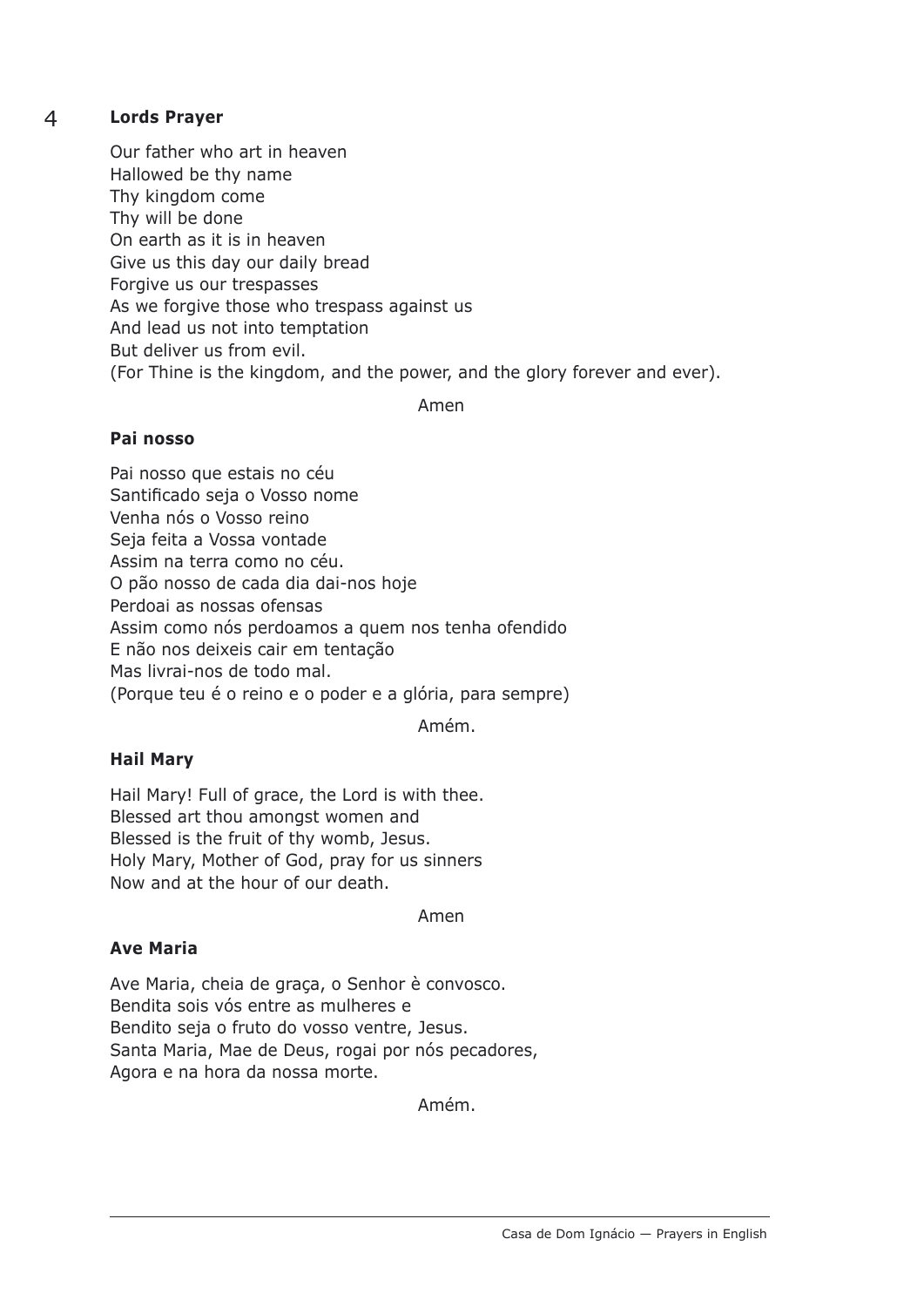#### **Prayer of Ismael** 5

Glory to God in the highest; peace to men on earth! Jesus, good and beloved Master, Sustain your humble, sinning brothers in the battles here on earth. Blessed angel of the Lord, open for us Your compassionate embraces; Protect us from evil; Lift our spirits to the Majesty of your Kingdom, And infuse in all our senses, The light of Your immense Love.

Jesus, through your sublime sacrifice, through your martyrdom on the cross, Give to those who find themselves burdened with weighty clothing – Give to them the perfect orientation of the path of virtue – The only path that can let us find You.

Jesus, peace to them, Forgiveness to our enemies And receive in Your blessed breast The prayer of the least of Your servants.

Blessed Star, Lighthouse of the Immortal "phalanges", Purify us with Your Divine rays; Cleanse us of all our guilt; Attract us to move close to Your breast, The blessed sanctuary of all love.

If the world, with its errors, passions and hates, Strews the path with needles, Darkening our horizon with clouds of sin, brighten more with Your forgiveness, In order that secure and aided in Your message We can overcome the difficulties of the way And reach the dwellings of Your kingdom. Friend – Star – Lighthouse of both sinners and the just, Open Your Divine breast And receive our supplication – For all humanity.

Let it be thus.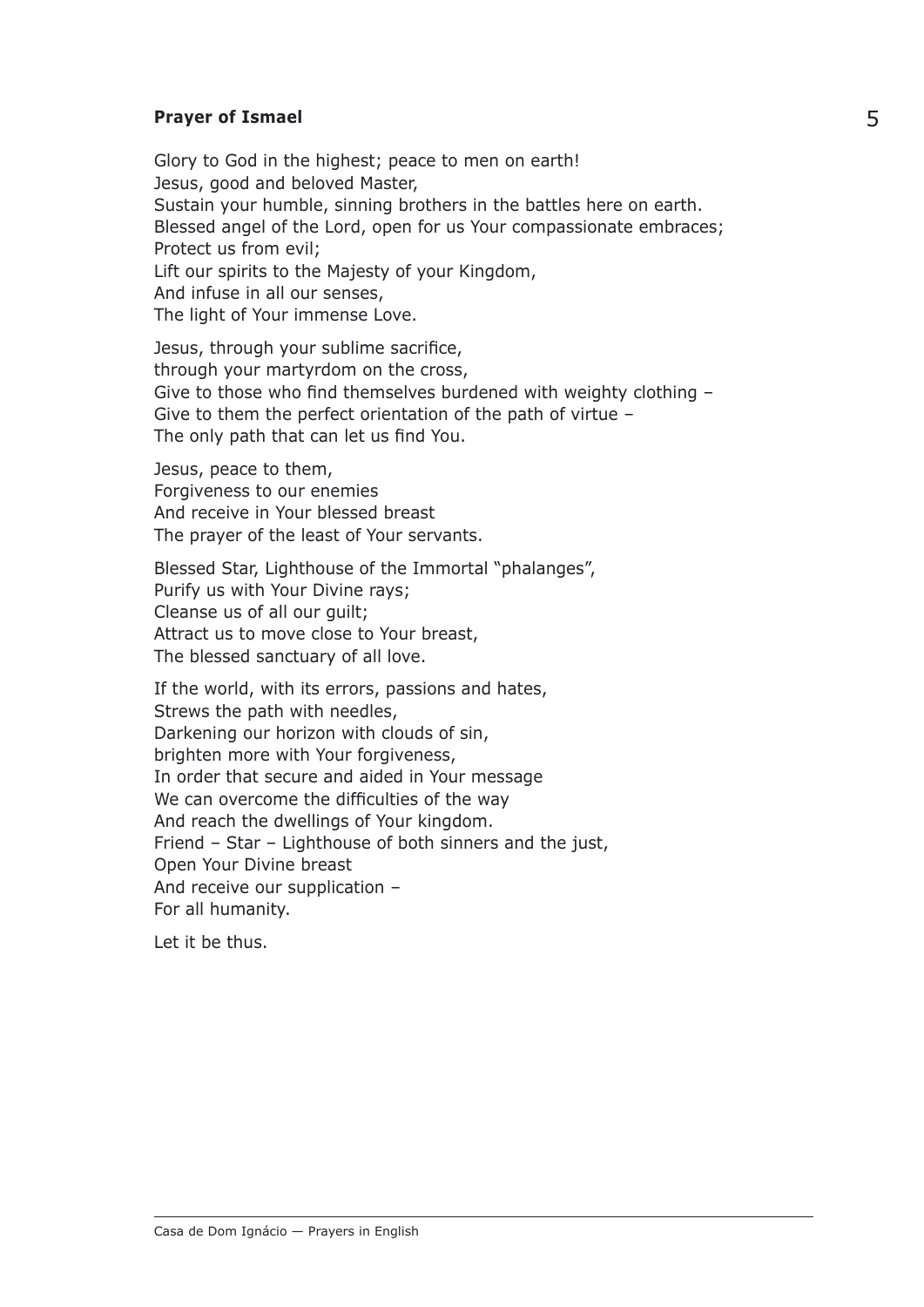# 6 **The Apostles' Creed**

I believe in God, the Father Almighty, Creator of heaven and earth, and in Jesus Christ, His only son our Lord; who was conceived by the holy ghost, born of the Virgin Mary, suffered under Pontius Pilate, was crucified, died and was buried. He descended into Hell; the third day he rose again from the dead; he ascended into Heaven, sitteth at the right hand of God, the Father Almighty; from thence He shall come to judge the living and the dead. I believe in the Holy Ghost, the Holy Catholic Church, the Communion of Saints, the forgiveness of sins, the resurrection of the body, and life everlasting.

### **Glory Be**

Glory be to the Father, and to the Son, and to the Holy Ghost. As it was in the beginning, is now, and ever shall be, world without end.

Amen

### **O My Jesus**

O My Jesus, forgive us our sins, save us from the fires of Hell, lead all souls to Heaven, especially those who are in most need of Thy mercy.

### **Hail, Holy Queen**

Hail, Holy Queen, Mother of Mercy, our life, our sweetness and our hope. To thee do we cry, poor banished children of Eve. To thee do we send up our sighs, mourning and weeping in this valley of tears. Turn then, most gracious advocate, thine eyes of mercy towards us. And after this our exile, show unto us the blessed fruit of thy womb, Jesus. O clement, O loving, O sweet Virgin Mary. Pray for us, O holy Mother of God. That we may be made worthy of promises of Christ.

Amen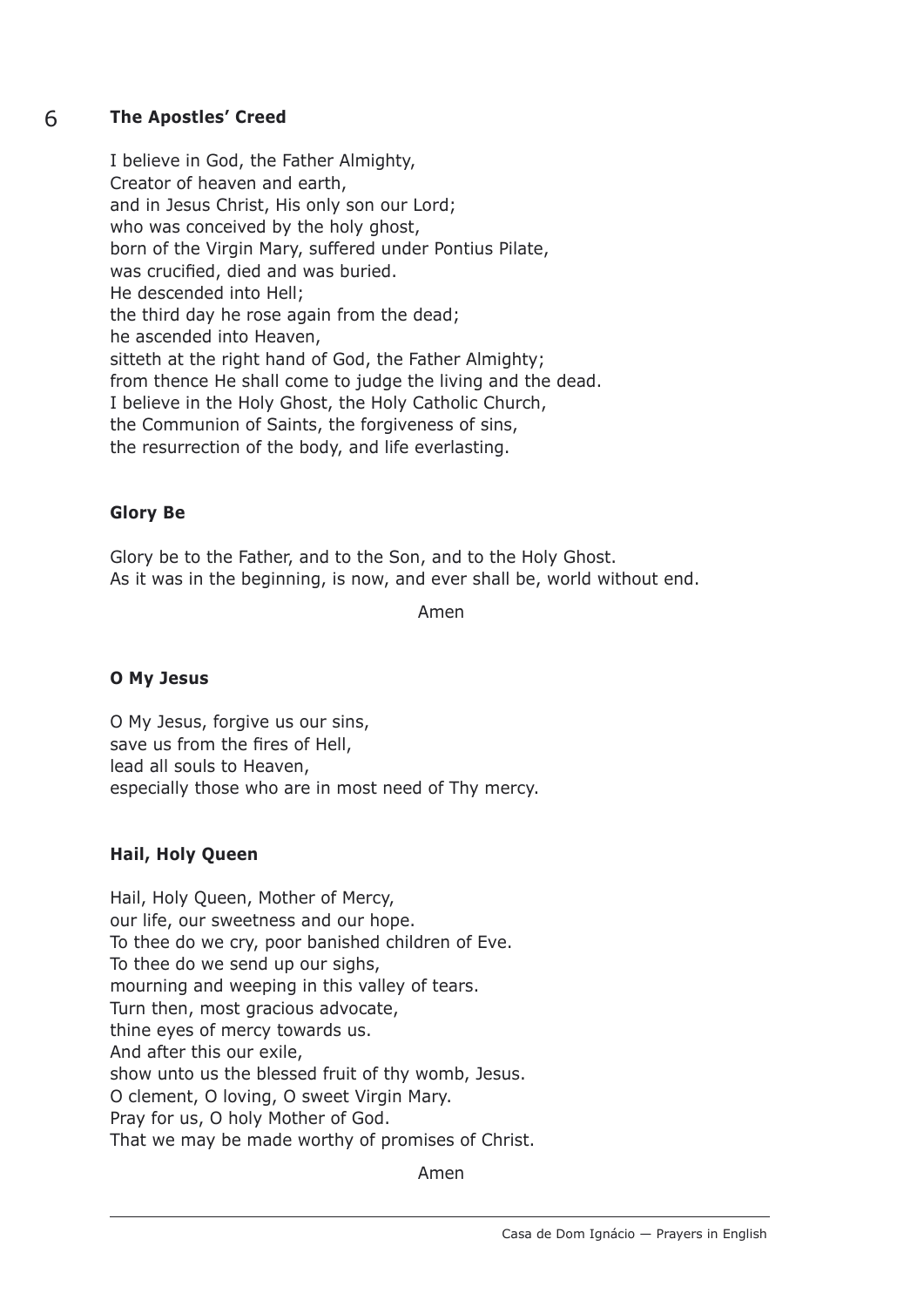#### **The Blessing of Beloved Kwan Yin "Goddess of Mercy and Compassion"** 7

May the peace of God be upon this household! May the love of God be in your hearts. May the light of God be in your souls! May the wisdom of God be in your minds! May the virtue and purity of God be in your feelings! May the strength and vitality of God be among the members of your household! May the health and well being of God be manifest through the bodies, the garments which you wear. May the grace of God be in your action! May the talents and genius of God be manifest through your senses! May the fullness of the victory of your own God plan be manifest through your souls at the close of your earth life!

Call unto me and I will answer thee!

#### **The Prayer of St. Francis**

Lord, make me an instrument of your peace. Where there is hatred, let me sow love, Where there is injury, pardon, Where there is doubt, faith, Where there is despair, hope, Where there is darkness, light, And where there is sadness, joy. O Divine Master, Grant that I may not so much Seek to be consoled, As to console, To be understood, As to understand, To be loved, As to love with all my soul. For it is in giving, That we receive, It is in pardoning That we are pardoned, And it is in dying That we are born to eternal life.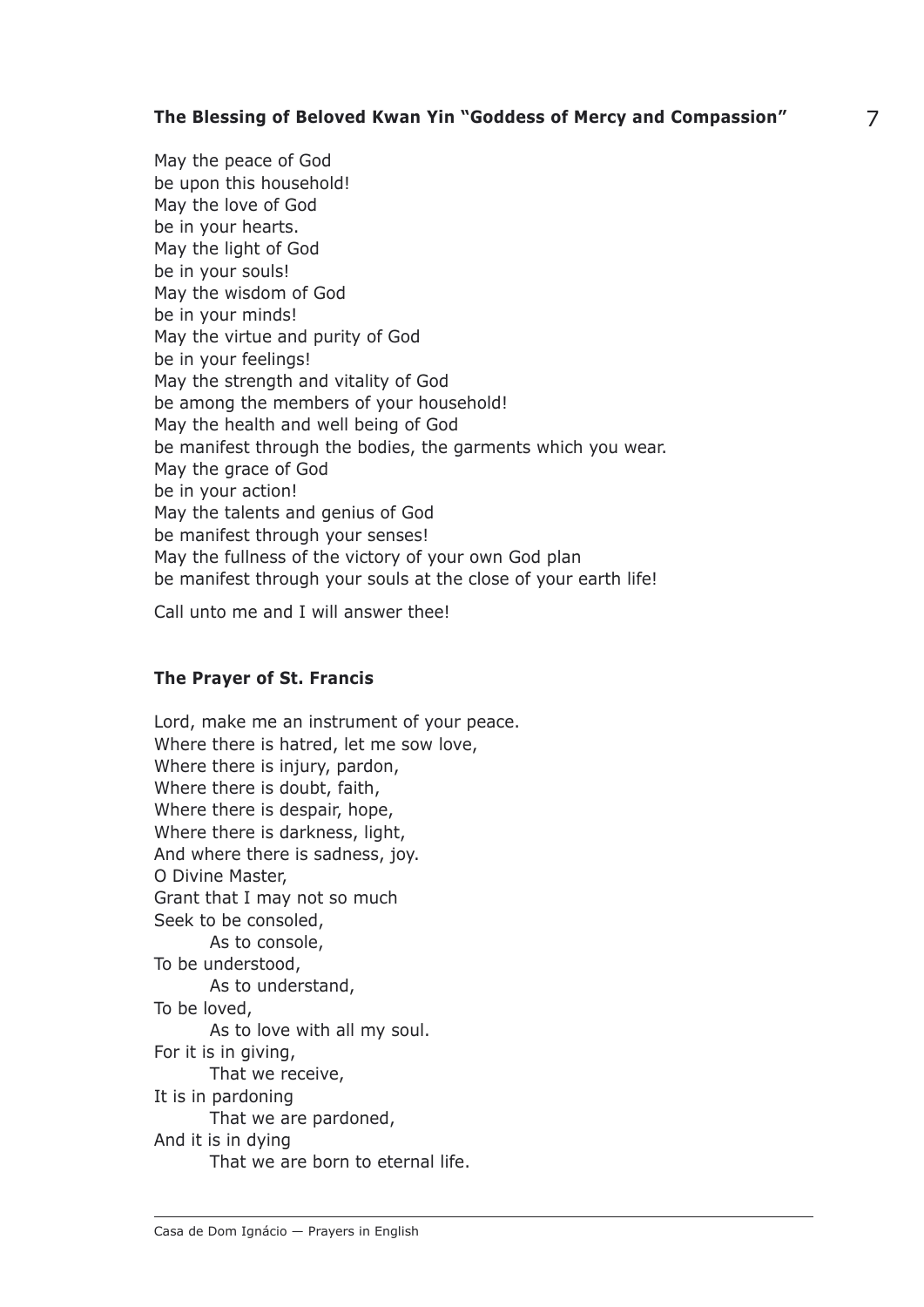# 8 **GOD**

I spent so much time looking for You, And didn't know where You were. I gazed at the infinite and couldn't see you, and thought to myself: Do You really exist? I wasn't pleased with the search, and went on. I tried to find you in religions and temples But You weren't there either. I searched for You through priests and pastors And couldn't find you either. I felt lonely, empty and desperate; I disbelieved. In offending, I stumbled In stumbling, I fell In falling, I felt weak. Weak, I looked for help. In help I looked for friends. With the friends I found affection. In affection, I witnessed love being born, With love I saw a new world. And in this new world I decided to live. What I got I decided to give. Giving something, I received a lot And in receiving, I felt happy. Being happy, I found peace. And being in peace I saw That You were inside of me. Without looking for You, I found You at last!

# **To The Virgin Mary**

You who saw Christ's tear drops rolling from the heights of Mount Calvary seeing them as diving pearls that fell from his lovely eyes, You who testified to his suffering and his death, feeling his incredible pain. You who are the mother's heart together with all he gospelled, humanity adores you as a symbol of love and truth. You who are the mother's heart know what mourning is because you cried, what pain is because you felt it, what suffering is because you've been watching human misery for a long time.

Intercede through us who roll in the dust full of vices and implore God's forgiveness. Oh Immaculate Mary, we implore your blessing. Stretch out your sacred mantle full of light, harmony, peace, health and love over each and every one of us.

Amen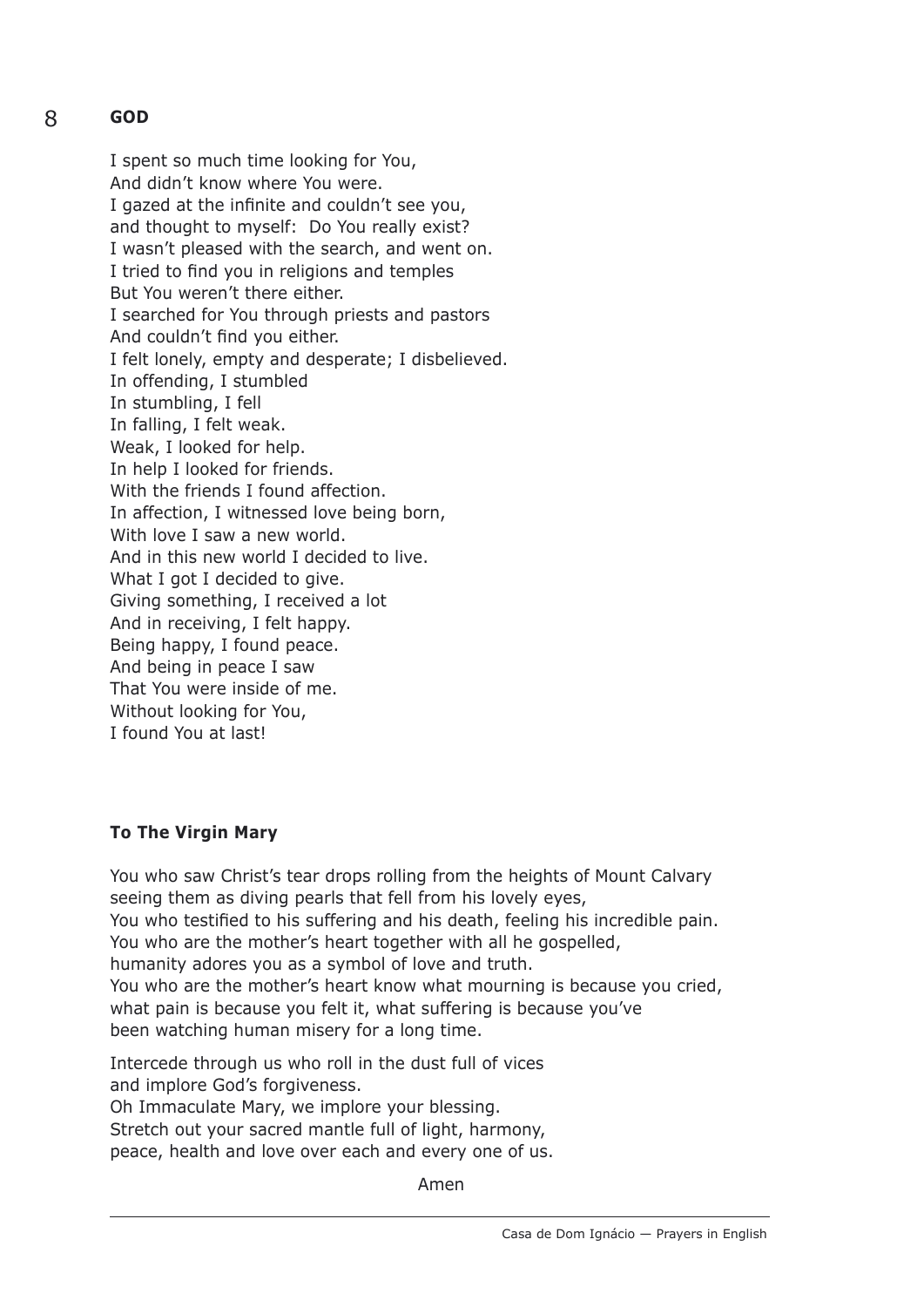| <b>The Spiritual Practice of Prayer</b>                                | 9 |
|------------------------------------------------------------------------|---|
| In the house made of dawn.                                             |   |
| In the story made of dawn.                                             |   |
| On the trail of dawn.                                                  |   |
| O, Talking God.                                                        |   |
| His feet, my feet, restore.                                            |   |
| His limbs, my limbs, restore.                                          |   |
| His body, my body, restore.                                            | A |
| His mind, my mind, restore.                                            | T |
| His voice, my voice, restore.                                          | B |
| His plumes, my plumes, restore.                                        | T |
| With beauty before him, with beauty before me.                         | A |
| With beauty behind him, with beauty behind me.                         |   |
| With beauty above him, with beauty above me.                           | B |
|                                                                        |   |
| With beauty below him, with beauty below me.                           |   |
| With beauty around him, with beauty around me.                         | A |
| With pollen beautiful in his voice, with pollen beautiful in my voice, | T |
| It is finished in beauty.                                              | B |
| It is finished in beauty.                                              | T |
| In the house of evening light.                                         |   |
| From the story made of evening light.                                  |   |
| On the trail of evening light.                                         |   |
| Navajo                                                                 |   |
|                                                                        |   |
| But what avail the largest gifts of heaven,                            |   |
| When drooping health and spirits go amiss.                             |   |
| How tasteless then whatever can be given!                              |   |
| Health is the vital principle of bliss.                                |   |
| James Thomson                                                          |   |
| Waiting the word of the Master,                                        |   |
| Watching the Hidden Light;                                             |   |
| Listening to catch His orders                                          |   |
| In the very midst of the flight;                                       |   |
|                                                                        |   |
| Seeing His slightest signal                                            |   |
| Across the heads of the throng;                                        |   |
| Hearing His faintest whisper                                           |   |
| Above Earth's loudest song.                                            |   |
| Alcyone (J Krishnamurti)                                               |   |
| A golden harvest, I desire-                                            |   |
| Consume me; give me soon, in bliss,                                    |   |
|                                                                        |   |
| That tender burning of Your Fire,<br>Your lips in an eternal Kiss!     |   |
| Saint Therese of Lisieux                                               |   |
| Casa de Dom Ignácio - Prayers in English                               |   |
|                                                                        |   |

Irish Blessings

A

A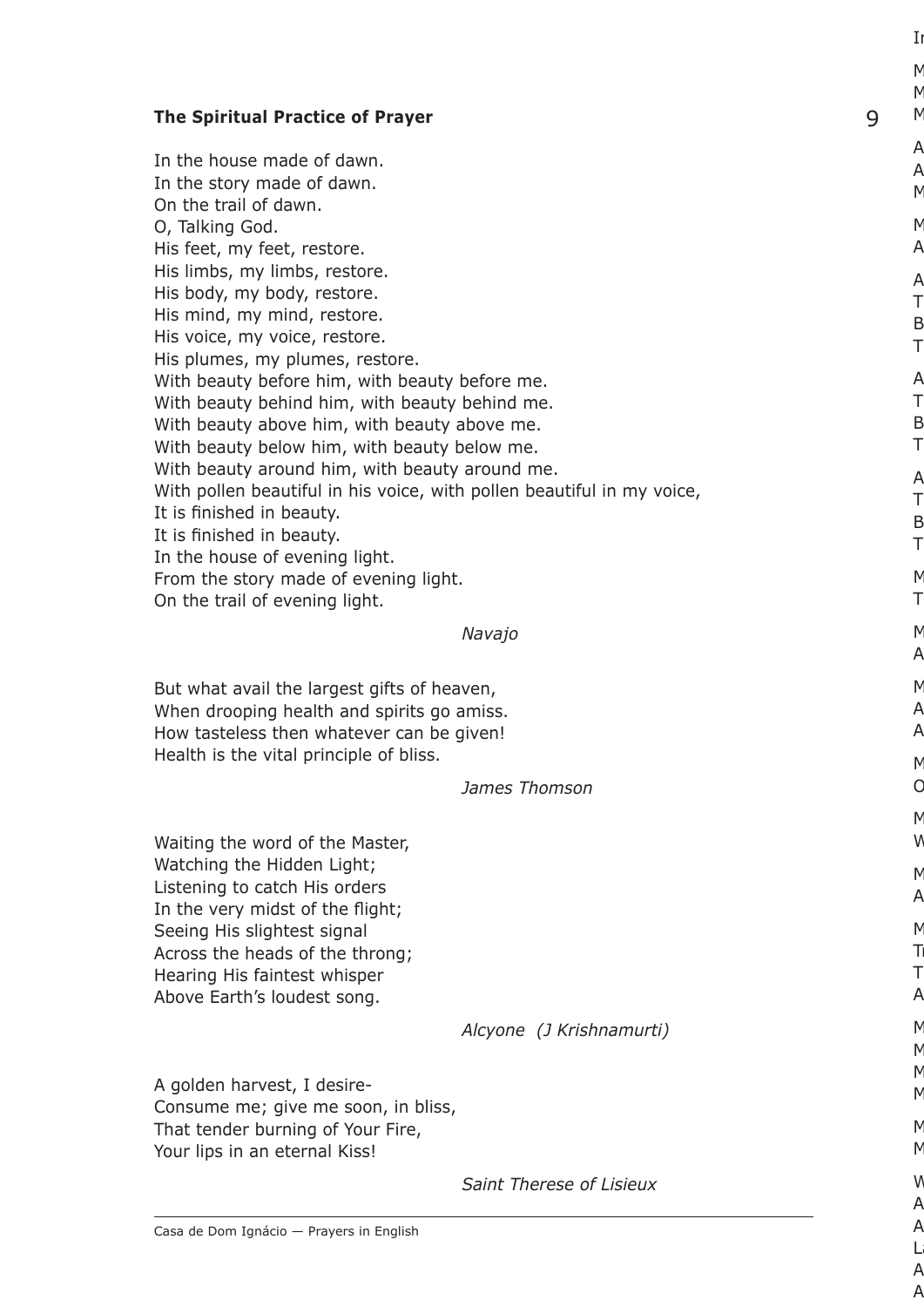# 10 **Hymn: All things bright and beautiful**

Chorus: All things bright and beautiful All creatures great and small, All things wise and wonderful, The Lord God made them all.

Verse One: Each little flower that opens, Each little bird that sings, He made their glowing colours, He made their tiny wings.

Verse Two: The rich man in his castle, The poor man at his gate, God made them, high or lowly, And order'd their estate.

Verse Three: The purple-headed mountain, The river running by, The sunset and the morning, That brightens up the sky.

*Mrs. Alexander*

I have three precious things which I hold fast and prize. The first is gentleness; the second is frugality; the third is humility, which keeps me from putting myself before others. Be gentle, and you can be bold; be frugal, and you can be liberal; avoid putting yourself before others, and you can become a leader of men. Gentleness brings victory to him who attacks, and safety to him who defends. Those whom heaven would save, it fences round with gentleness. The greatest conquerors are those who overcome their enemies without strife.

*Lao-Tzu*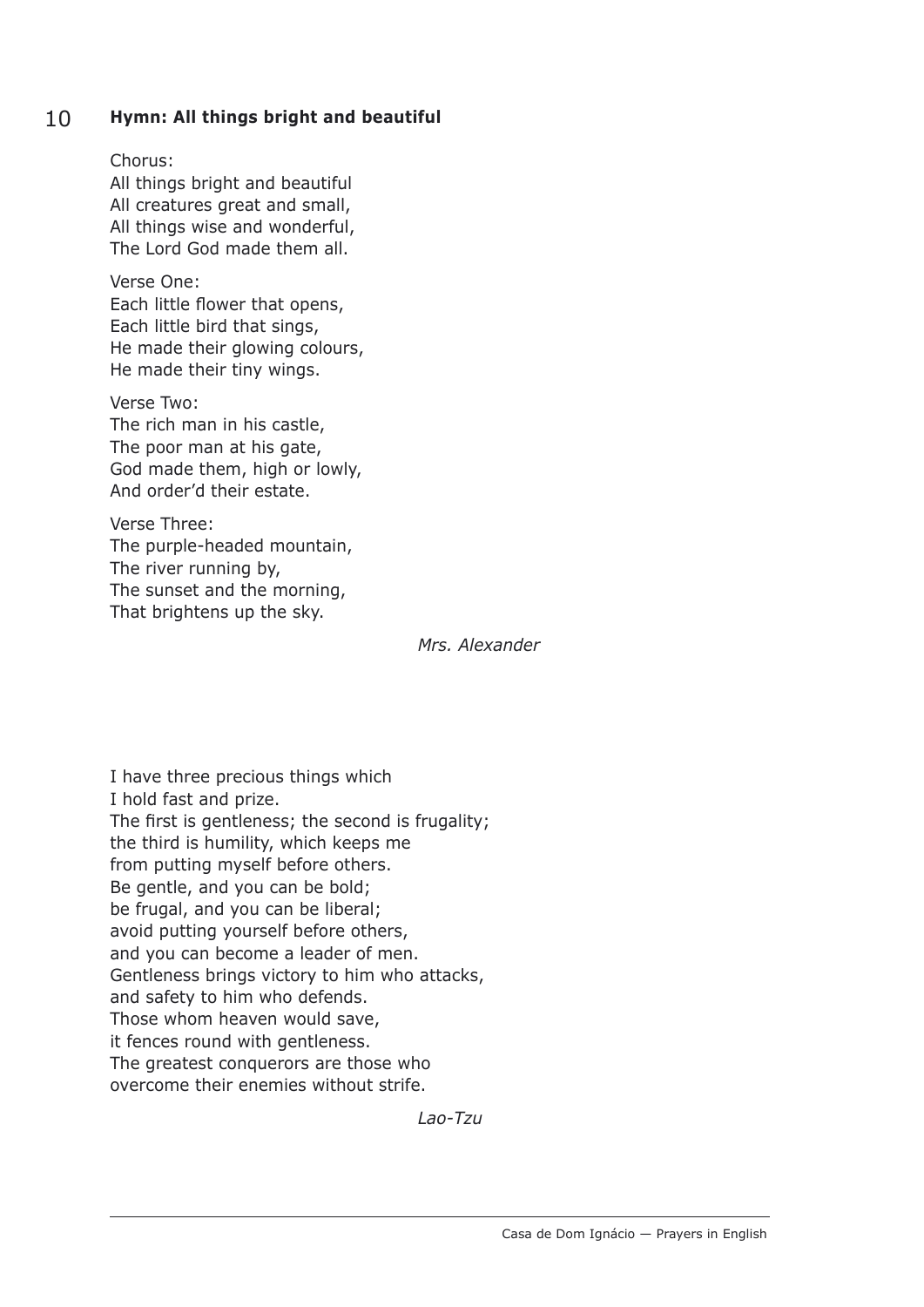O Lord God, Eternal King! 11 You who stretched out the heavens and built the earth. You who put limits on the ocean and trampled the Serpent's head. You, O Lord, do not abandon me now. Hear my prayer.

*Saint Prisca*

# **I Am Much Too Alone in This World, Yet Not Alone**

I am much too alone in this world, yet not alone enough to truly consecrate the hour.

I am much too small in this world, yet not small enough to be to you just object and thing, dark and smart.

I want my free will and want it accompanying the path which leads to action; and want during times that beg questions, where something is up, to be among those in the know, or else be alone.

I want to mirror your image to its fullest perfection, never be blind or too old to uphold your weighty wavering reflection.

I want to unfold.

Nowhere I wish to stay crooked, bent; for there I would be dishonest, untrue.

I want my conscience to be true before you; want to describe myself like a picture I observed for a long time, like a new word I learned and embraced, like the everday jug, like my mother's face, like a ship that carried me along through the deadliest storm.

*Rainer Maria Rilke*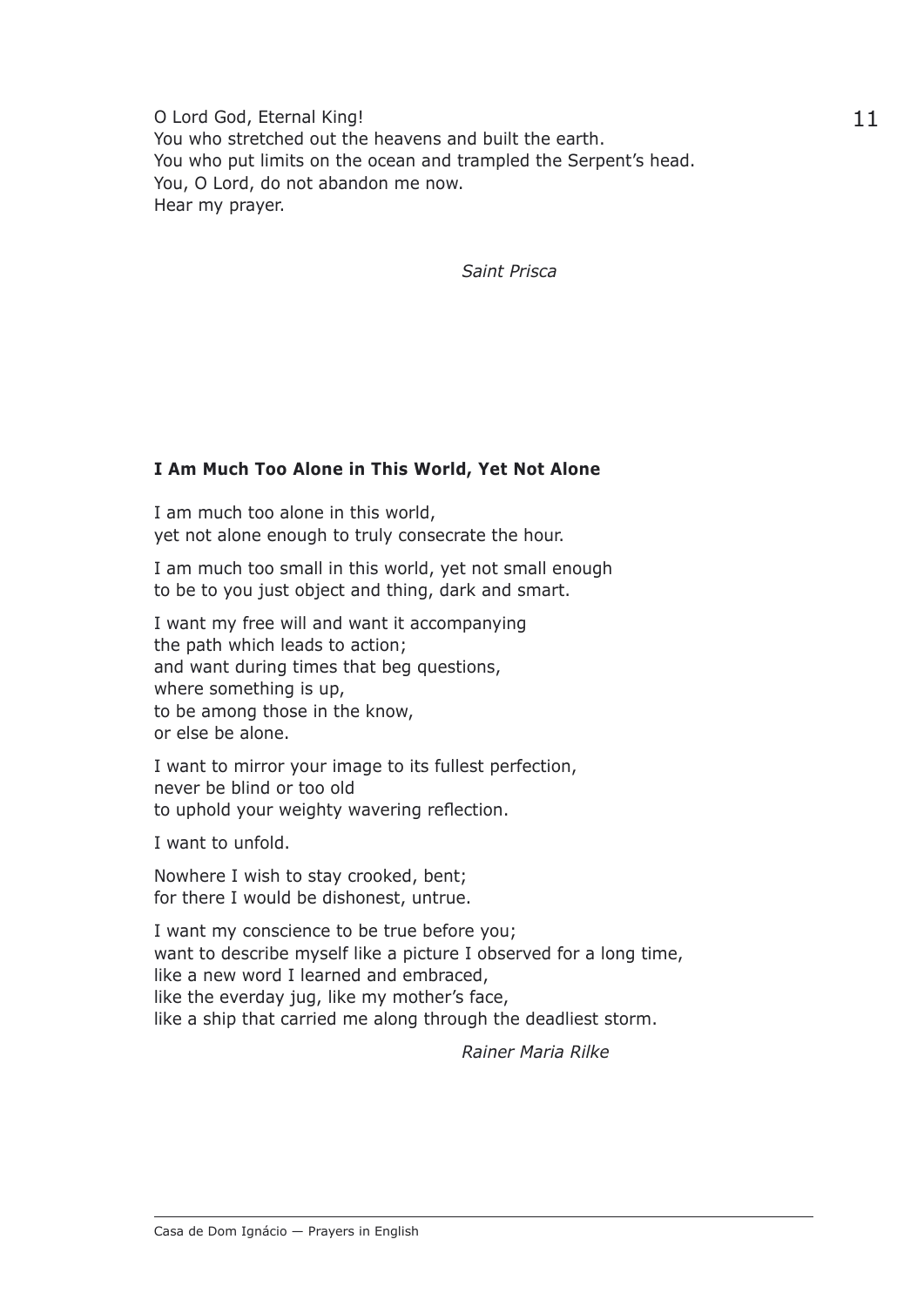12 Let us lay aside all thought of the material world and seek to make contact with the Source of life. O gracious Spirit, all-enfolding love, light and life, we come before thee in humility and tranquility of heart and mind. May nothing in us prevent us from stepping forward into Thy light; and when sorrow and trouble come may we willingly surrender to Thy love and wisdom; knowing that underneath are Thine everlasting arms: for Thou art merciful and just and all-loving. May our hearts be open and minds subdued, waiting to receive the beauty of Thy light.

O Father Mother God, we thank thee for Thy infinite love. May these thy children go their way in peace, filled with Thy Holy Spirit. Bless them, bless them, O Son.

*White Eagle*

I am happy When I pray to the secret God. I am happier When I pray to the sacred God. I am happiest When I pray to the compassionate God.

*Sri Chinmoy*

# **Take this self**

Take my life, and let it be Consecrated, Lord to Thee. Take my moments and my days, Let them flow in ceaseless praise.

Take my hands and let them move, At the impulse of Thy love. Take my feet and let them be Swift and purposeful for Thee.

Take my lips and let them be Filled with messages from Thee. Take my intellect and use Every power as Thou shall choose.

Take my will and make it Thine It shall be no longer mine. Take my heart, it is Thine own. It shall be Thy Royal Throne.

Take my love, my Lord I pour At thy feet it's treasure store. Take this self and let it be ever, Only, One in Thee.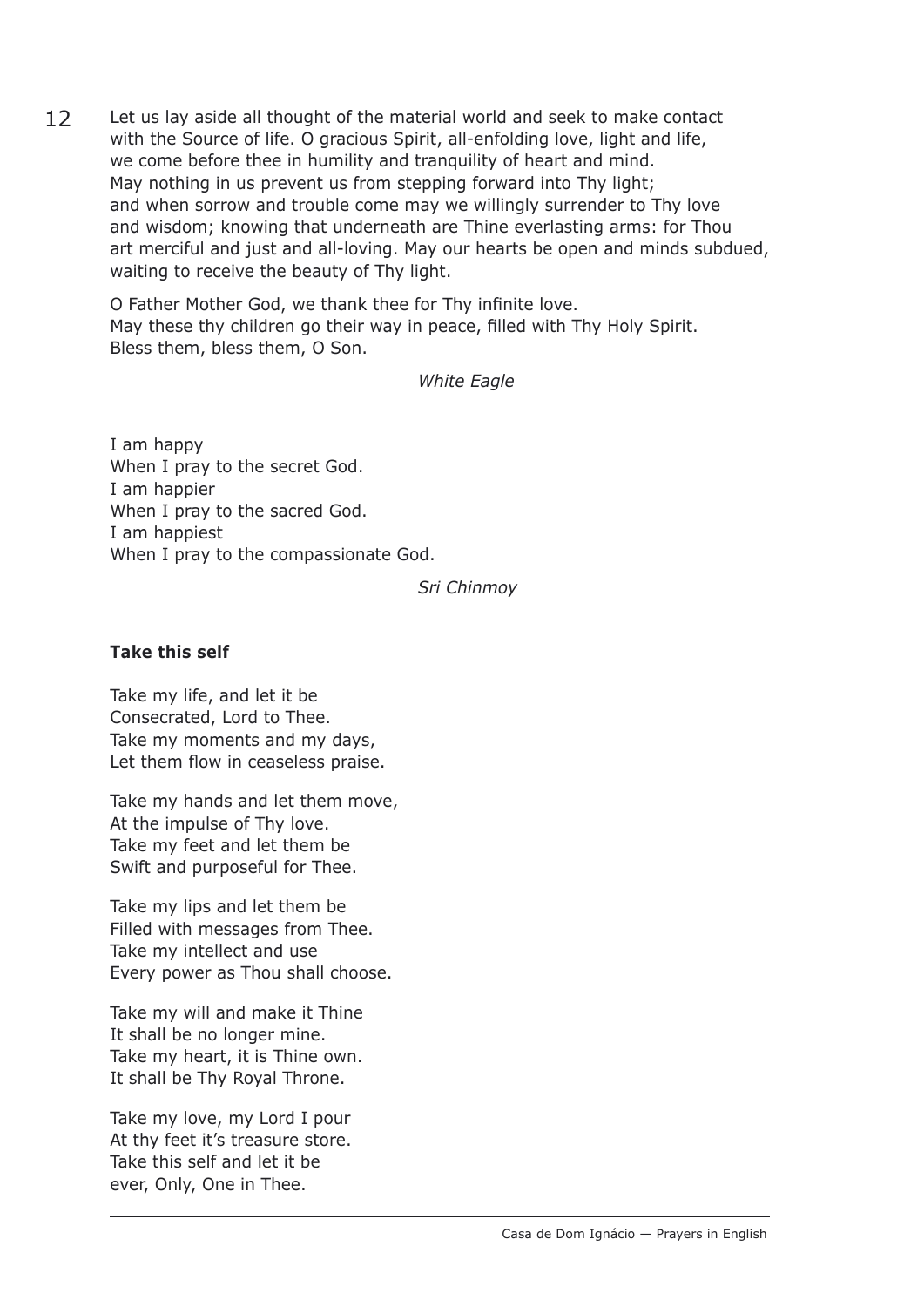### **Prayer for Humanity** *(framed on Casa wall)* 13

I am that I am Dear God please open my heart… Dear God please open my body And let your Spirit touch me and heal me… Dear God show me the way To love and give more of myself… Dear God please give me your peace… Dear God show me the way to do your will…

Thank you God.

Freedom from fear, purity of heart, constancy in sacred learning and contemplation, generosity, self-harmony, adoration, study of the scriptures, austerity, righteousness. Non-violence, truth, freedom from anger, renunciation, serenity, aversion to fault-finding, sympathy for all beings, peace from greedy cravings, gentleness, modesty, steadiness. Energy, forgiveness, fortitude, purity, a good will, freedom from pride – these are the treasures of the man who is born for heaven.

Deceitfulness, insolence and self-conceit, anger and harshness, and ignorance – these belong to a man who is born for hell.

*The Bhagavad Gita*

May God the Father who made us bless us May God the Son send his healing among us May God the Holy Spirit move within us and give us Eyes to see with, ears to hear with and hands that your work might be done. May we walk and preach the word of God to all. May the angel of peace watch over us and lead us at last by God's grace to the Kingdom.

#### *Dominican*

Blessed are the poor in spirit: for theirs is the kingdom of heaven, Blessed are they that mourn: for they shall be comforted. Blessed are the meek: for they shall inherit the earth. Blessed are they which do hunger and thirst after righteousness: for they shall be filled. Blessed are the pure in heart for they shall obtain mercy. Blessed are the merciful: for they shall obtain mercy.

Blessed are the pure in heart: for they shall be called the children of God.

*Matthew 5:3-9*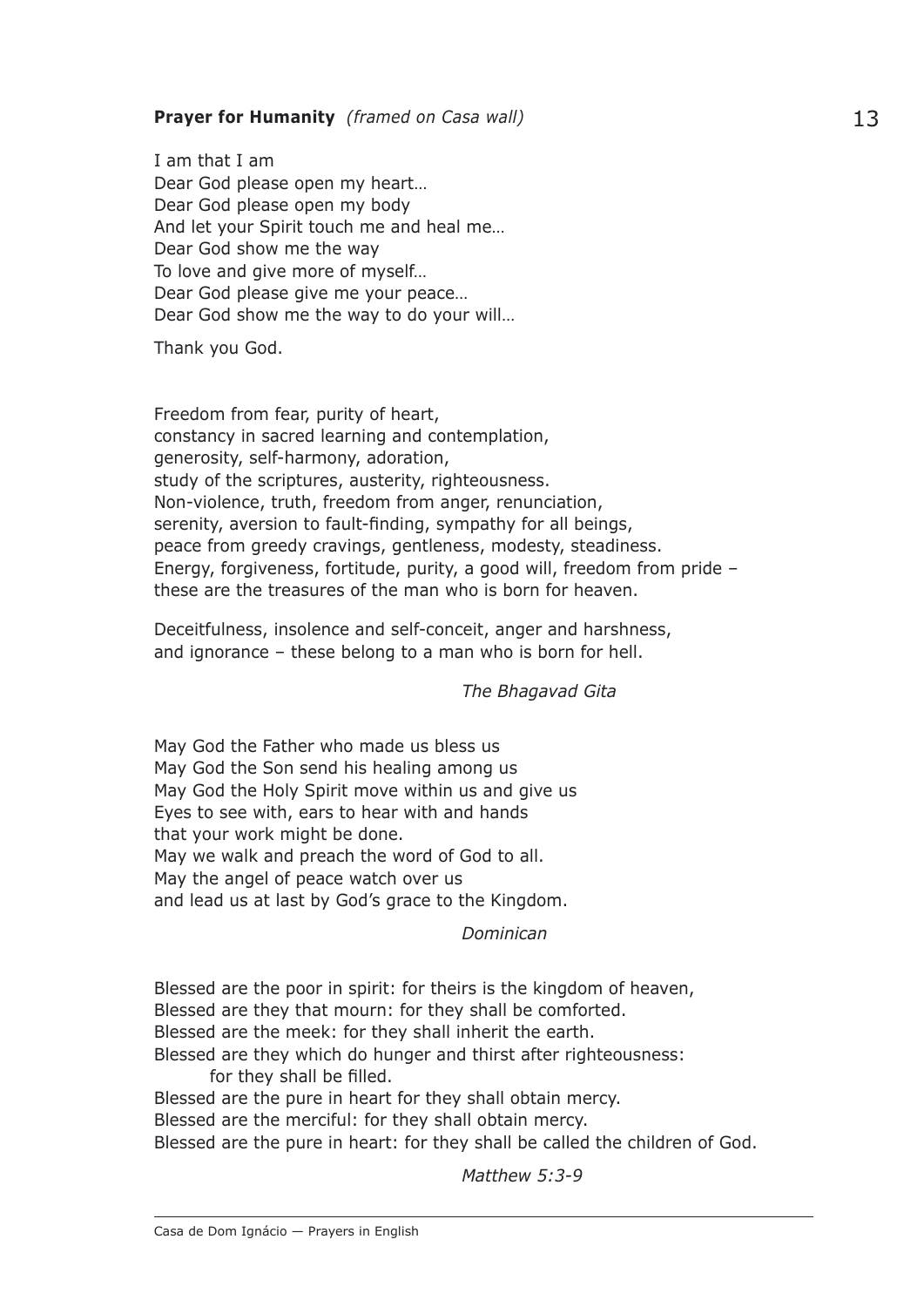# 14 **Desiderata**

Go placidly amid the noise and haste, and remember what peace there may be in silence.

As far as possible without surrender be on good terms with all persons.

Speak your truth quietly and clearly and listen to others, even the dull and ignorant – they, too, have their story.

Avoid loud and aggressive persons, they are vexations to the spirit.

If you compare yourself to others, you may become vain and bitter, for always there will be greater and lesser persons than yourself.

Enjoy your achievements as well as your plans, Keep interested in your own career, however humble – it is a real possession in the changing fortunes of time.

Exercise caution in your business affairs, for the world is full of trickery. But let this not blind you to what virtue there is – many persons strive for high ideals; and everywhere life is full of heroism.

Be yourself. Especially, do not feign affection. Neither be cynical about love, for in the face of all aridity and disenchantment it is perennial as grass.

Take kindly the counsel of the years, gracefully surrendering the things of youth.

Nurture strength of spirit to shield you in sudden misfortune. But do not distress yourself with imaginings. Many fears are born of fatigue and loneliness.

Beyond a wholesome discipline, be gentle with yourself.

You are a child of the universe, no less than the trees and the stars; You have a right to be here.

And whether or not it is clear to you, no doubt the universe is unfolding as it should. Therefore be at peace with God, whatever you conceive Him to be; and whatever your labours and aspirations, in the noisy confusion of life keep peace with your soul.

With all its sham, drudgery and broken dreams, it is still a beautiful world.

Be careful. Strive to be happy.

*Anonymous*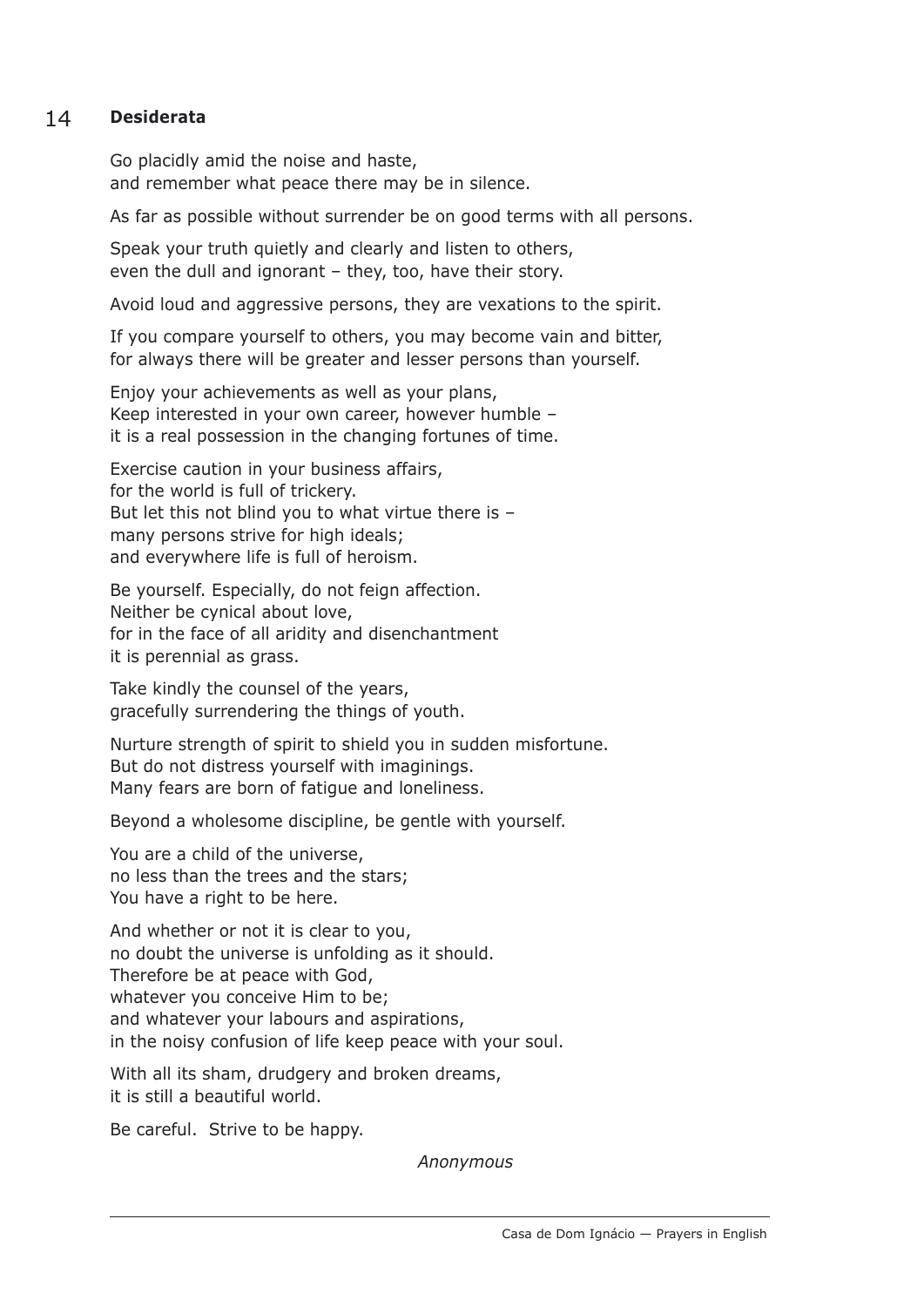#### **Prayers for Spiritual Aspiration** 15

Throughout all life times, where ever I am born, May I obtain the seven qualities of birth in a higher realm; May I meet the Dharma (divine knowledge) after taking birth, And have the freedom to practice accordingly.

May I please the venerable spiritual masters And practice Dharma, and accomplishing its inmost essence, May I traverse the ocean of worldly existence in that very life.

Within the world may I expound the highest sacred doctrine, And never become bored, or weary of accomplishing the welfare of the others;

And by my own tremendous, impartial service to others May all beings attain Buddhahood *(perfection)* together.

> *The Dzogchen, Prayer for Aspiration (Tibet)*

### **Prayer of San lgnácio de Loyola**

Lord Jesus Christ, take all my freedom, my memory, my understanding and my will.

All that I have and cherish You have given me.

I surrender it all to be guided by Your will.

Your grace and Your love and wealth are enough for me. Give me these, Lord Jesus, and I ask for nothing more.

Amen

God be in my head, And be in my understanding; God be in my eyes, And in my looking; God be in my mouth, And in my speaking; God be in my heart, And in my thinking; God be at my end, And at my departing.

*Anonymous*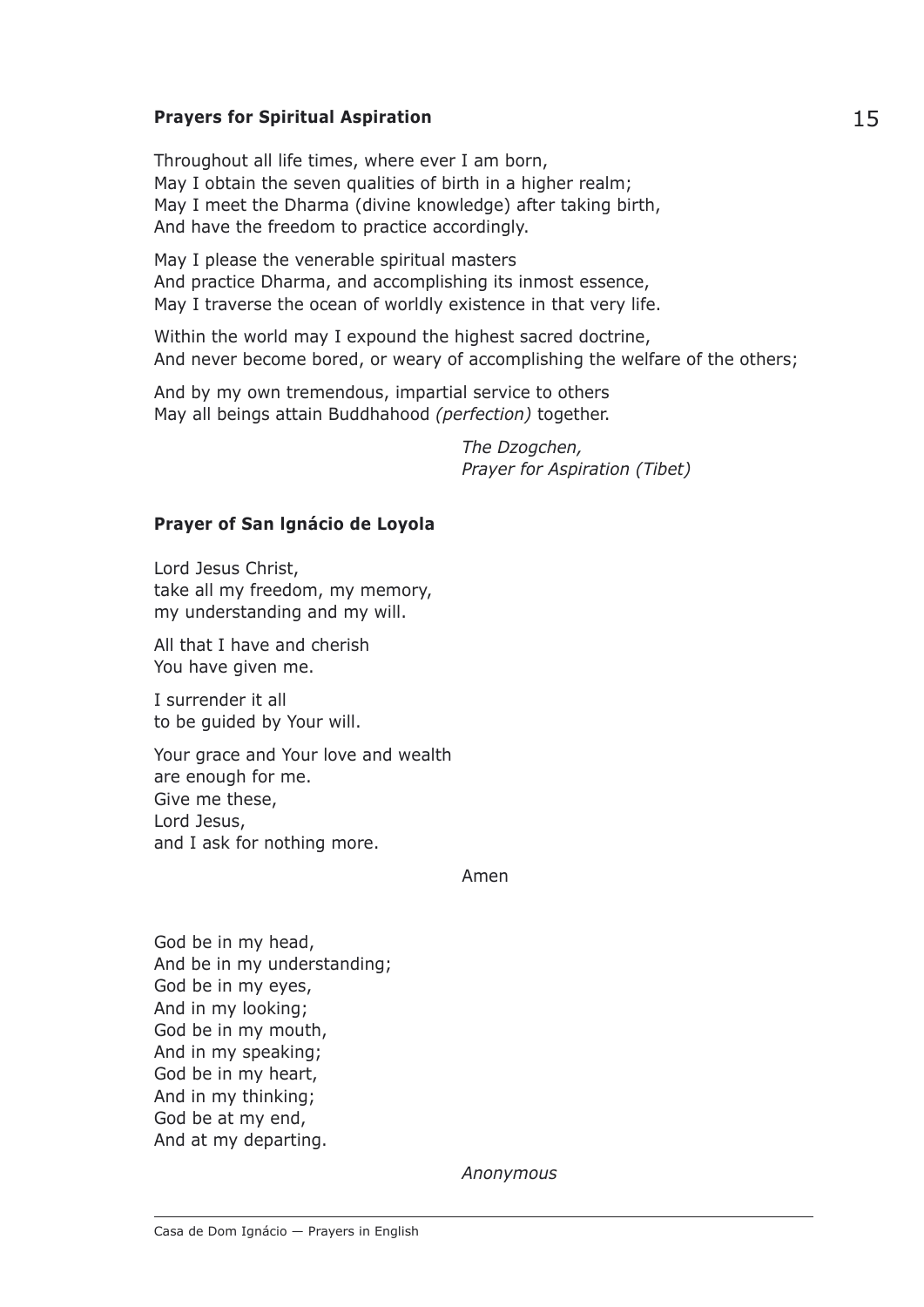# 16 **Prayers for Guidance**

Grant me, O Lord, to know what I ought to know, to love what I ought to love, to praise what delights you most, to value what is precious in your sight, to hate what is offensive to you.

Do not allow me to judge according to the sight of my eyes, nor to pass sentence according to the hearing of the ears of ignorant men; but to discern with a true judgement between things visible and spiritual, and above all things,

always to inquire what is the good pleasure of your will.

*Thomas à Kempis*

Teach us, Good Lord, to serve Thee as Thou deservest, To give and not to count the cost; To fight, and not to heed the wounds; To toil, and not to seek for rest; To labour, and not to ask for any reward, Save that of knowing that we do Thy will.

*San lgnácio de Loyola*

We are what we think. All that we are arises with our thoughts. With our thoughts we make the world. Speak or act with an impure mind and trouble will follow you, as the wheel follows the ox that draws the cart. Speak or act with a pure mind and happiness will follow you, as your shadow, unshakeable.

*The Dhammapada, Sayings of the Buddha*

Teach me to seek Thee, and reveal Thyself to me when I seek Thee, for I cannot seek Thee except Thou teach me, nor find Thee, except Thou reveal Thyself.

*Saint Anselm*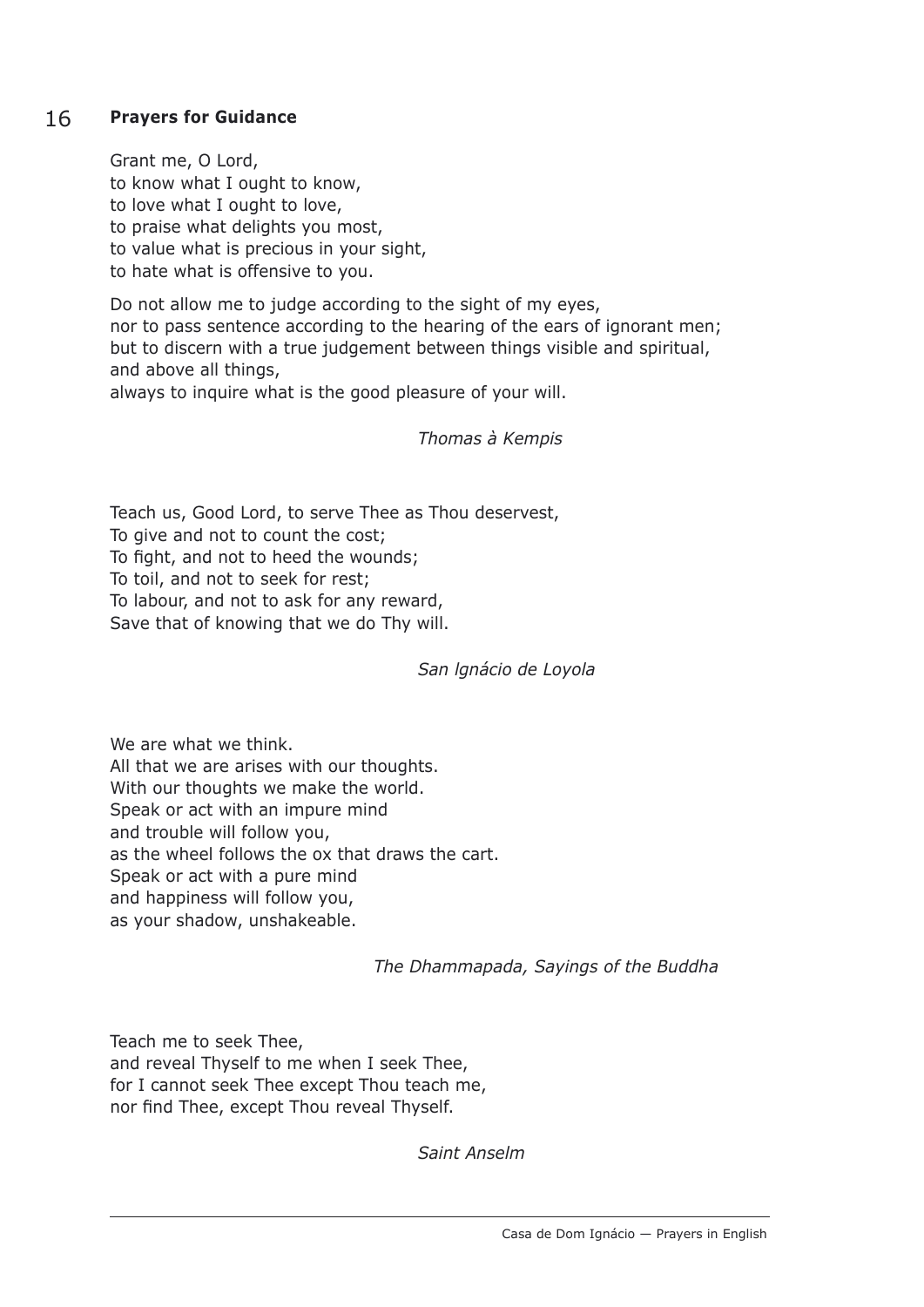O gracious and holy Father, 17 give us wisdom to perceive you, intelligence to understand you, diligence to seek you, patience to wait for you, eyes to see you, a heart to meditate on you, and a life to proclaim you, through the power of the Spirit of Jesus Christ our Lord.

*Saint Benedict*

#### **Prayers for Peace and Silence**

Adorable Presence! Thou who art within and without, above and below and all around; Thou who art interpenetrating the very cells of our being— Thou who art the Eye of our eyes, the Ear of our ears, the Heart of hearts, the Mind of our minds, the Breath of our breaths, the Life of our lives, and the Soul of our souls. Bless us Dear God, to be aware of Thy Presence Now and Here. This is all that we ask of Thee; May all be aware of Thy Presence in the East and the West, and the North and the South. May Peace and Goodwill abide among individuals as well as among communities and nations. This is our Earnest Prayer. May Peace be unto All. Om Shanti! Peace! Shalom!

> *Swami Omkar, Peace prayer offered by the mission of Peace Shanti Ashram, India, for the 1993 Parliament of the World's Religion (India)*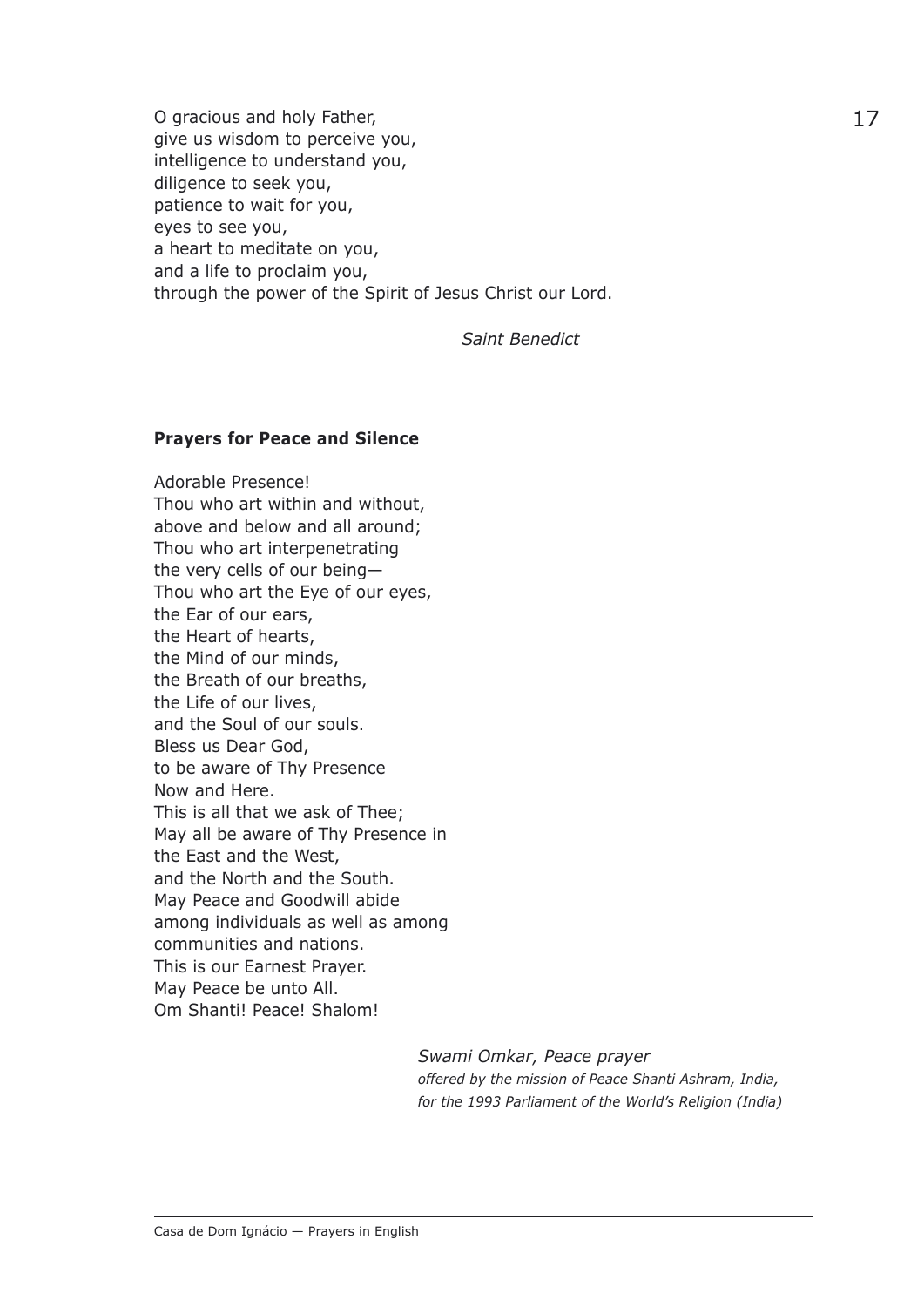# 18 **The Spiritual Practice of Prayer**

O Father, receive Thou the fervour of my soul, the devotion of incarnations, the love of ages that I have kept locked in the vault of my heart.

Divine Father, in my temple of silence I have made a garden for Thee, decorated with the blossoms of my devotion.

With aspiring heart, with zealous mind, with flaming soul, I lay at Thy feet of omnipresence all the flowers of my devotion.

O Spirit, I worship Thee as beauty and intelligence in the temple of nature. I worship Thee as power in the temple of activity, and as peace in the temple of silence.

*Paramahansa Yogananda*

Peace flows through my heart, and blows through me like a zephyr.

Peace fills me like a fragrance.

Peace runs through me like rays.

Peace stops the heart of noise and worries.

Peace burns through my disquietude.

Peace, like a globe of fire, expands and fills my omnipresence.

Peace, like an ocean, rolls on in all space.

Peace, like red blood, vitalises the veins of my thoughts,

Peace, like a boundless aureole, encircles my body of infinity,

Peace-flames blow through the pores of my flesh, and through all space.

The perfume of peace flows over the gardens of blossoms.

The wine of peace runs perpetually through the wine press of all hearts. Peace is the breath of stones, stars, and sages.

Peace is the ambrosial wine of Spirit flowing from the cask of silence, Which I quaff with my countless mouths of atoms.

*Paramahansa Yogananda*

### **Prayers for Abundance**

Grant that this year abundant harvest reign, And be our granaries piled with rice and grain. Let sheaves in myriads and in millions fill Our barns. From these sweet wine we will distill, To pour as solemn offerings at the shrine Of those, who, passed away, are now divine; The sainted sires and mothers of our line. Pleased with such sacrifice may they bestow Unnumbered blessings on the folk below.

> *Anonymous (Chinese Chou Dynasty B.C.E.) Ti Ching, Hymn for the Harvest*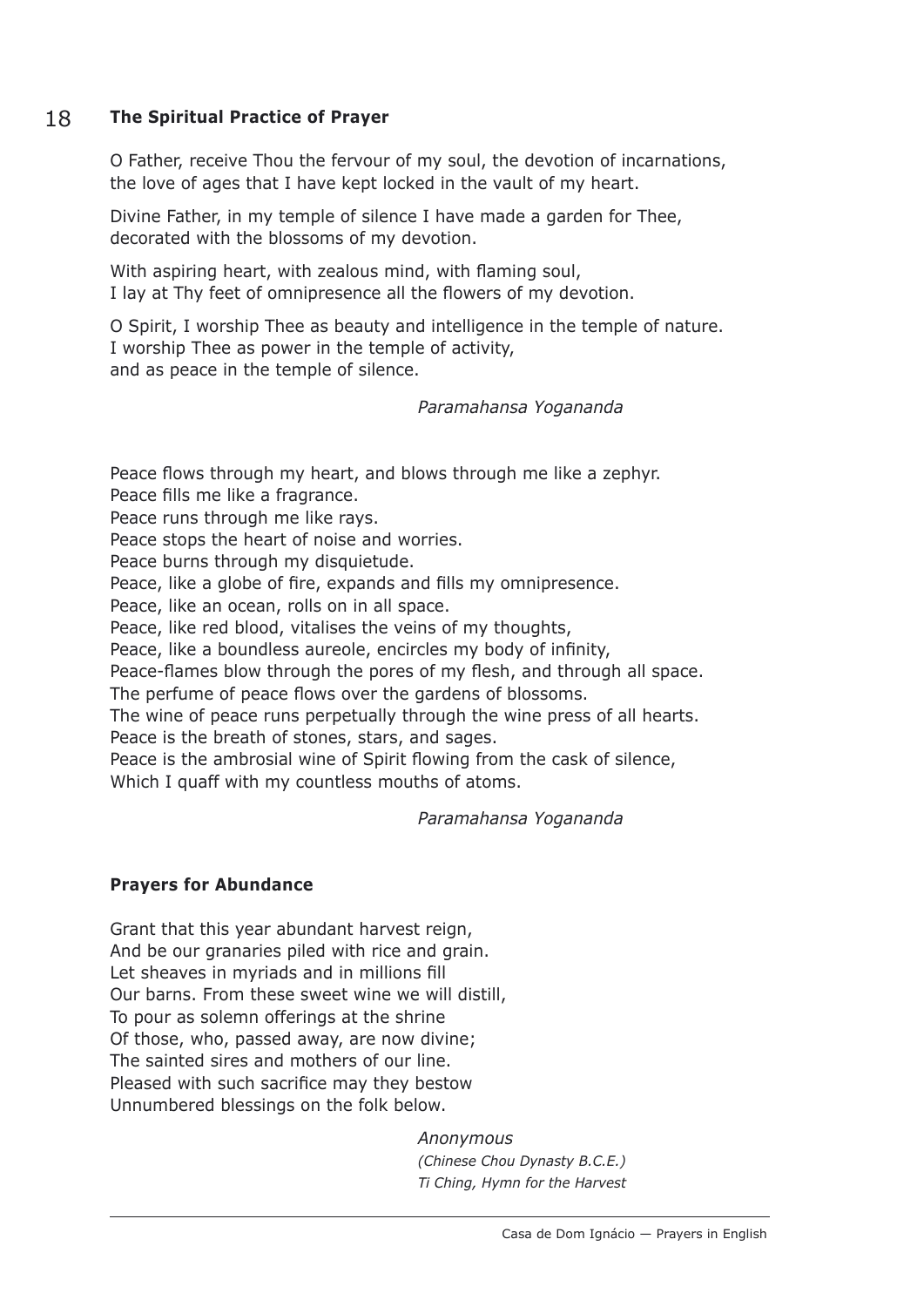May the kingdom of justice prevail! May the believers be united in love! May the hearts of the believers be humble, high their wisdom, and may they be guided in their wisdom by the Lord. O Hkalsa, say "Wahiguru, Glory be to God!" Entrust unto the Lort what thou wishest to be accomplished. The Lord will bring all matters to fulfilment: Know this as truth evidenced by Himself.

*Sikh*

#### **Devotional Prayers**

In the name of God, the merciful, the compassionate, O Thou who nurtures the mind, who adornest the body. O Thou who givest wisdom, who showest mercy on the foolish, Creator and Sustainer of Earth and time, Guardian and Defender of dweller and dwelling: dwelling and dweller, all is of thy creation; time and earth, all under the control of thy omnipotence, O Thou the Ineffable.

*Hakim Abu' L-Majd Majdud Sanai of Ghazna*

Lord, you are my lover, My longing, My flowering stream, My sun, And I am your reflection.

*Mechtild of Magdeburg*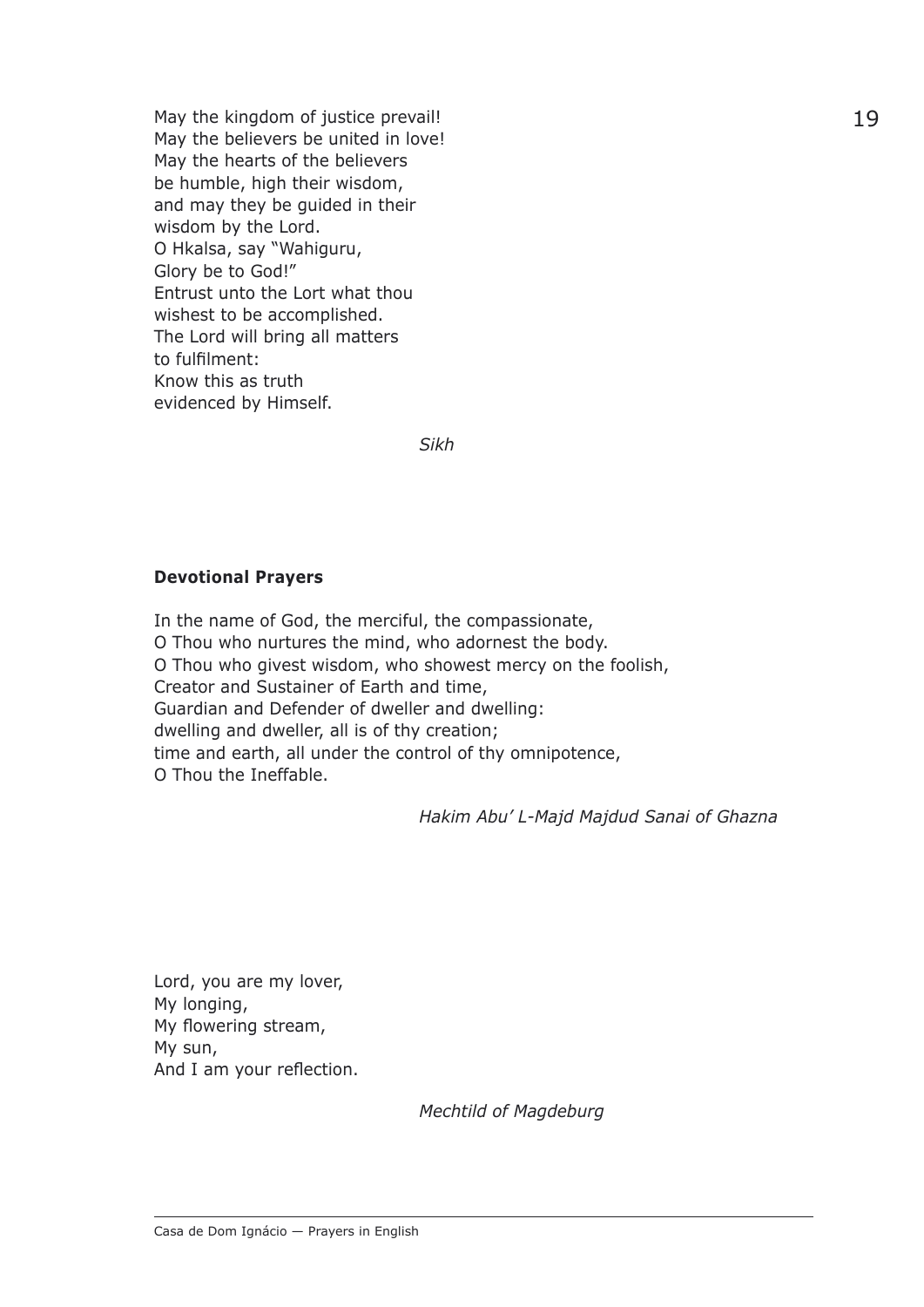20 The Lord is my Shepherd; I shall not want.

He maketh me to lie down in green pastures: he leadeth me beside still waters.

He restoreth my soul:

he leadeth me in the paths of righteousness for his name's sake.

Yea, though I walk through the valley of the shadow of death, I will fear no evil: for Thou art with me; thy rod and thy staff they comfort me.

- Thou preparest a table before me in the presence of mine enemies: thou anointest my head with oil, my cup runneth over.
- Surely goodness and mercy shall follow me all the days of my life: and I will dwell in the house of the Lord for ever.

#### *Psalm 23*

### **Prayers for and of the Saints**

May the road rise to meet you, May the wind be always at your back, May the sun shine warm upon your face, the rain fall softly on your fields; And until we meet again, May God hold you in the palm of his hand.

*Gaelic Prayer for Saint Patrick's Day*

The heavens declare the glory of God, The skies proclaim His handiwork. Day unto day utters a message, Night unto night reveals knowledge. There is no speech, there are no words, Neither is their voice heard. Yet their eloquence resounds throughout all the earth, And their testimony to the end of the world. A tent in the heavens has He set for the sun, Which goes forth as a bridegroom from his chamber, And rejoices as a hero to run his course. From one end of the heaven it goes forth; It moves round to the ends of it, missing nothing with its heat.

*Psalm 19:1-6*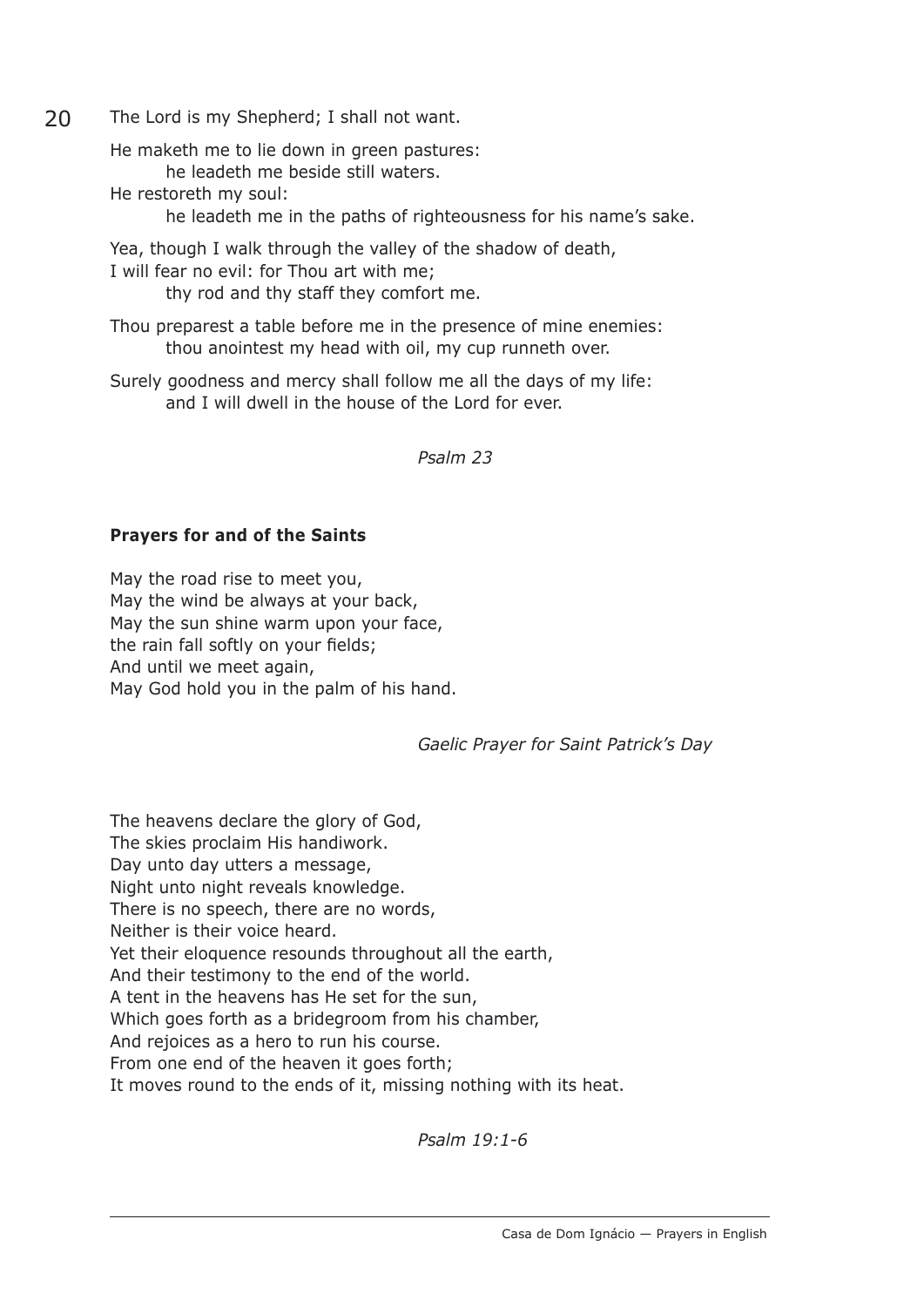Hail to thee, mighty Lord, all-potent Vishnu! 21 Soul of the universe, unchangeable, Holy, eternal, always one in nature, Whether revealed as Brahma, Hari, Siva-Creator or Preserver or Destroyer-Thou art the cause of final liberation; Whose form is one, yet manifold; whose essence Is one, yet diverse; tenuous, yet vast: Discernible, yet indiscernible; Root of the world, yet more minute Than earth's minutest particles; abiding In every creature, yet without defilement, Imperishable, one with perfect wisdom.

*Vishnu Purana*

Thou to whom Jacob was more comely than Esau, do not scorn me because of my transgressions. For against thee only I have sinned, and much sin have I heaped upon me.

Thou didst create me pure and righteous, yet of my own will I became unclean, and through the persuation of the wicked one went astray.

Thou didst adorn me with gifts of priceless worth which I cast away in favour of unrighteousness.

Make speed, O Lord, to build me into a fortress for the Holy Spirit,

Raise me up lest I crumble into a desolate ruin of sin. Make speed to forgive for forgiveness is with thee.

O Lord thou knowest the balm to heal my wounds, the help to strengthen my weakness,

the path to prosper my progress.

Thou knowest all that is expedient to fulfil my life,

as the potter knows how to contrive his own vessel's perfection.

For the work is wrought according to the design and wisdom of its maker.

*Ethiopian prayer to the Virgin Mary*

"All sicknesses have cures. The only one that cannot be cured is the sickness of feeling unloved"

*Mother Theresa*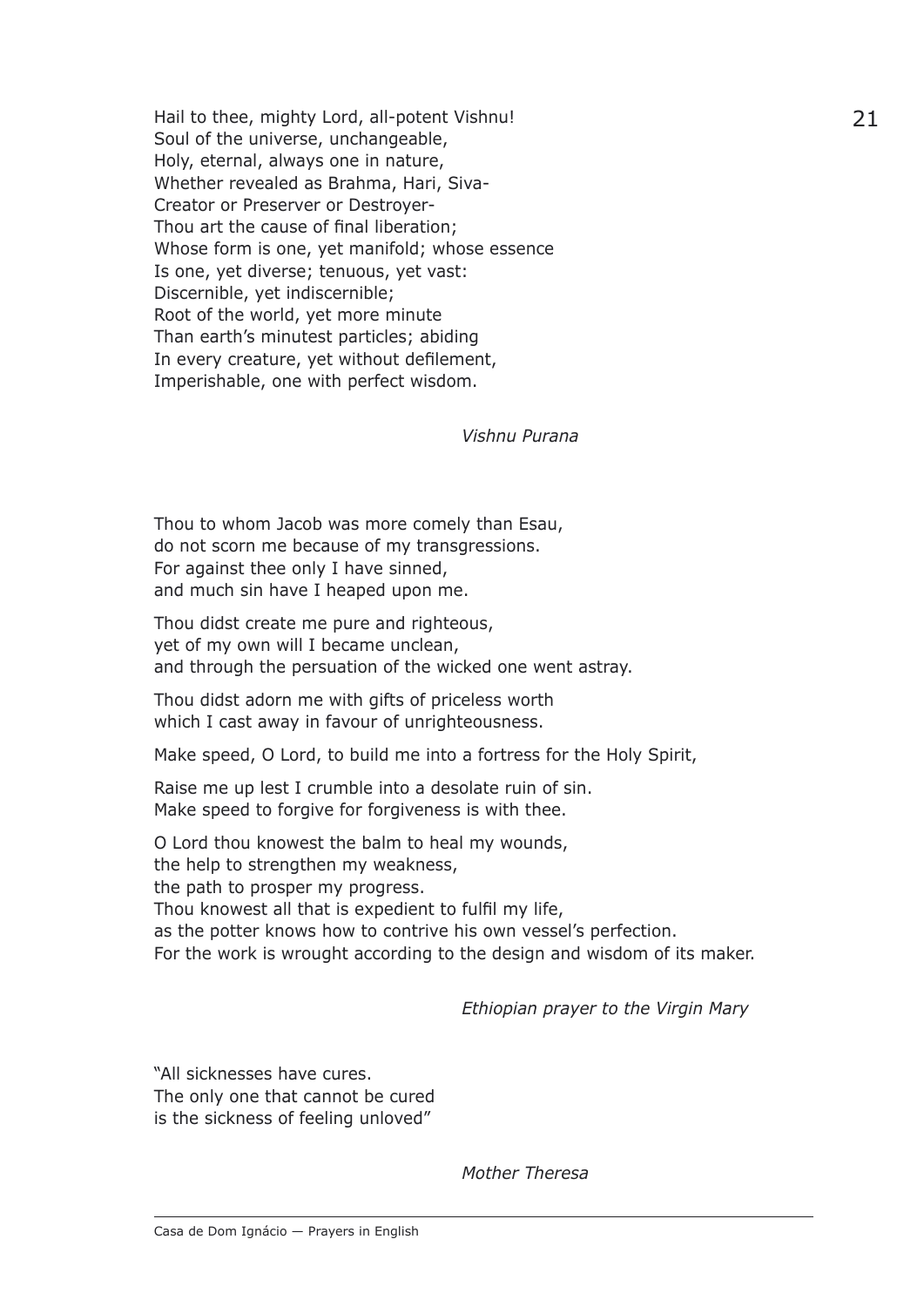# 22 **Amazing Grace**

Amazing grace! How sweet the sound That saved a soul like me! I once was lost, but now am found; Was blind, but now I see.

'Twas grace that taught my heart to fear, And grace my fears relieved; How precious did that grace appear The hour I first believed.

Through many dangers, toils and snares, I have already come; 'Tis grace hath brought me safe thus far, And grace will lead me home.

The Lord has promised good to me, His Word my hope secures; He will my Shield and Portion be, As long as life endures.

Yea, when this flesh and heart shall fail, And mortal life shall cease, I shall possess, within the veil, A life of joy and peace.

The earth shall soon dissolve like snow, The sun forbear to shine; But God, Who called me here below, Shall be forever mine.

When we've been there ten thousand years, Bright shining as the sun, We've no less days to sing God's praise Than when we'd first begun.

### **Let There Be Peace On Earth**

Let there be peace on earth and let it begin with me. Let there be peace on earth, the peace that was meant to be. With God as Creator, family all are we. Let us walk with each other in perfect Harmony. Let peace begin with me, let this be the moment now. With every breath I take, let this be my joyous vow: To take each moment and live each moment in peace eternally. Let there be peace on Earth and let it begin with me!

### **May Peace Prevail On Earth!!!**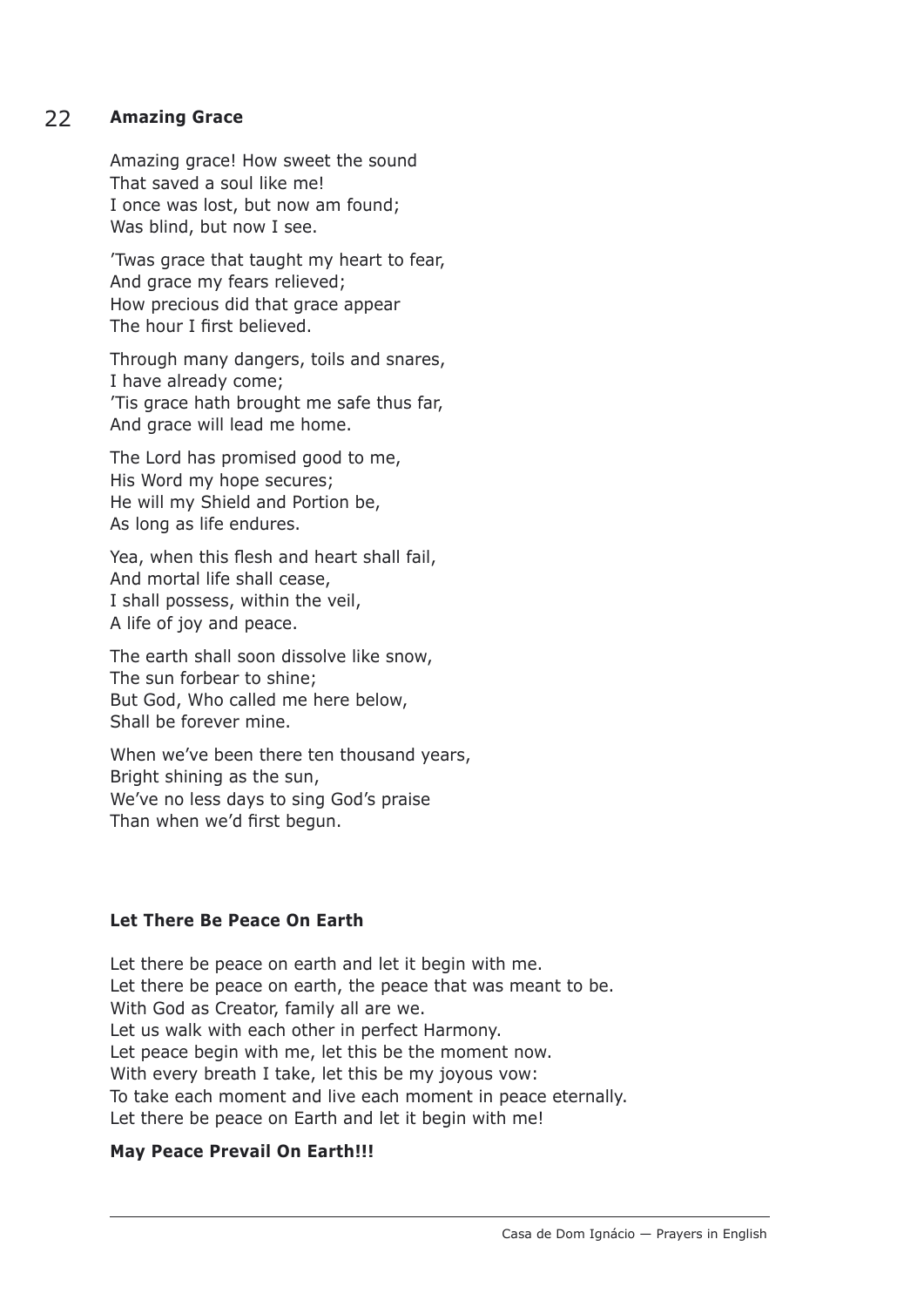#### **Shine, Jesus, Shine** 23

Shine, Jesus, shine, fill this land with the Father's glory; Blaze, Spirit, blaze, set out hearts on fire. Flow, river, flow, flood the nations with grace and mercy; Send forth your Word, Lord, and let there be light!

*Vs. 1* Lord, the light of your love is shining, in the midst of the darkness, shining; Jesus, light of the world, shine upon us, set us free by the truth you now bring us.

Shine on me, shine on me.

*Vs. 2* As we gaze on your kingly brightness, so our faces display your likeness, ever changing from glory to glory, mirrored here, may our lives tell your story.

Shine on me, shine on me.

Bless the Lord my Soul and bless his holy name Bless the Lord my Soul He leads me into light

Love and serve all humanity. Help everyone. Be happy. Be courteous. Be a dynamo of Irrepressible joy. Recognise God and goodness in every face. There is no saint without a past and no sinner without a future. Praise everyone. If you cannot praise someone... let him/her go out of your life. Be original. Be inventive. Be courageous. Take courage again and again. Do not imitate. Be strong. Be upright. Do not lean on the crutches of others. Think with your own head. Be yourself. All perfection and every divine virtue are hidden within you - reveal them to the world. Wisdom, too is already within you - let it shine forth. Let the Lord's Grace make you free. Let your life be that of a rose - in the silence. It speaks the language of fragrance.

*Sri Babaji (February 1984)*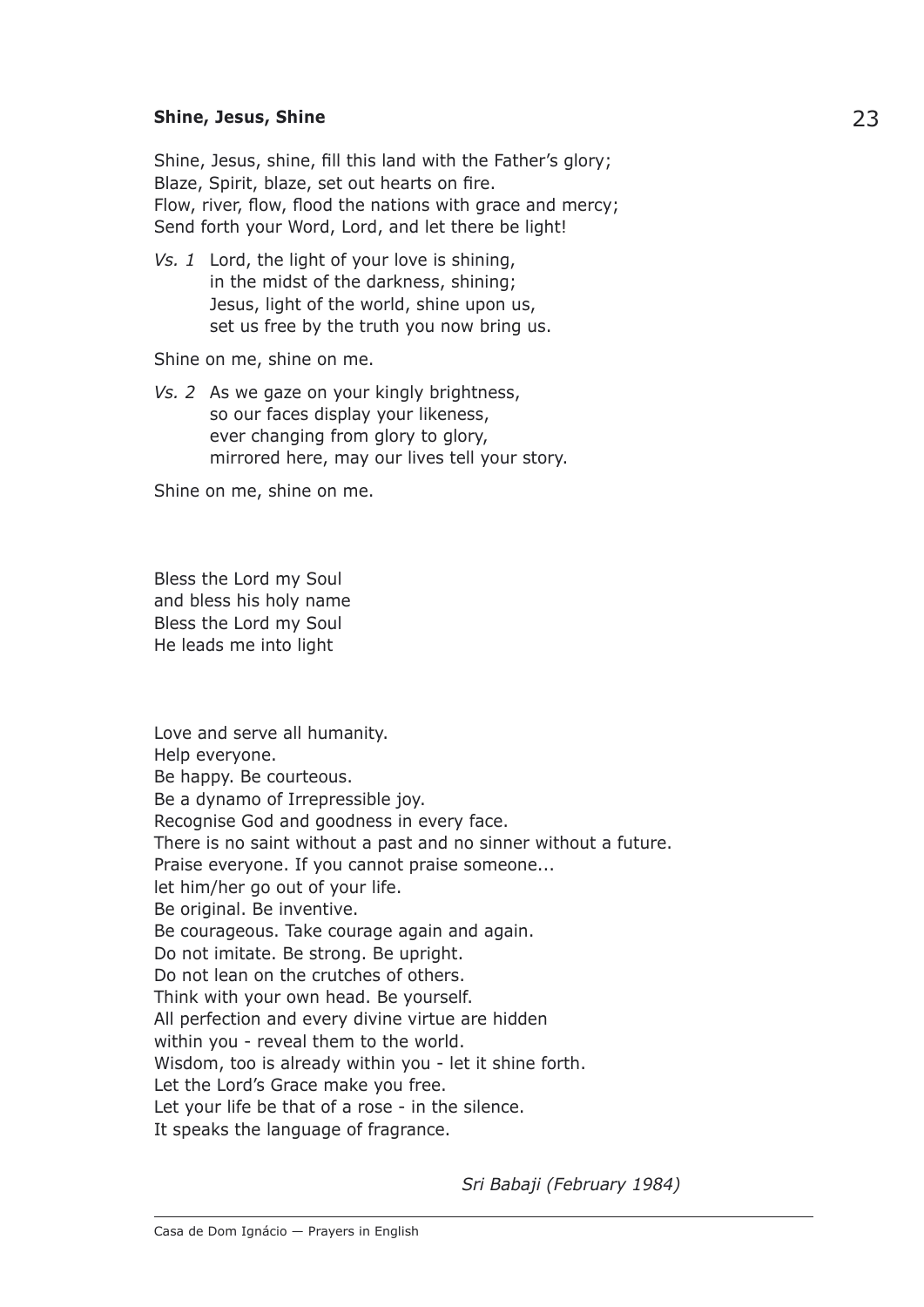### 24 **An Interfaith Prayer**

May He who is the Lord in Heaven of the Christians, the Holy One of the Jews, Allah of the Muslims, Buddha of the Buddhists, Tao of the Chinese, Ahura Mazda of the Zoroastrians, and Brahma of the Hindus, Lead us from the unreal to the Real, from darkness to light, from disease and death to immortality.

### **Fill My Heart…**

Jesus, help me to spread your fragrance wherever I am. Fill my heart with Your Spirit and Your Life, penetrate my being and take such hold of me that my life becomes a radiation of Your own life. Give Your light through me and remain in me in such a way that every soul I come into contact with can feel Your presence in me. May people not see me, but see You in me. Remain in me, so that I shine with Your light and may others be illuminated by my light. All light will come from You, Oh Jesus. Not even the smallest ray of light will be mine. You will illuminate others through me. Place on my lips Your greatest praise illuminating others around me. May I preach You with actions, more than with words, with the example of my actions, with the visible Light of that Love that comes from You to my Heart.

Amen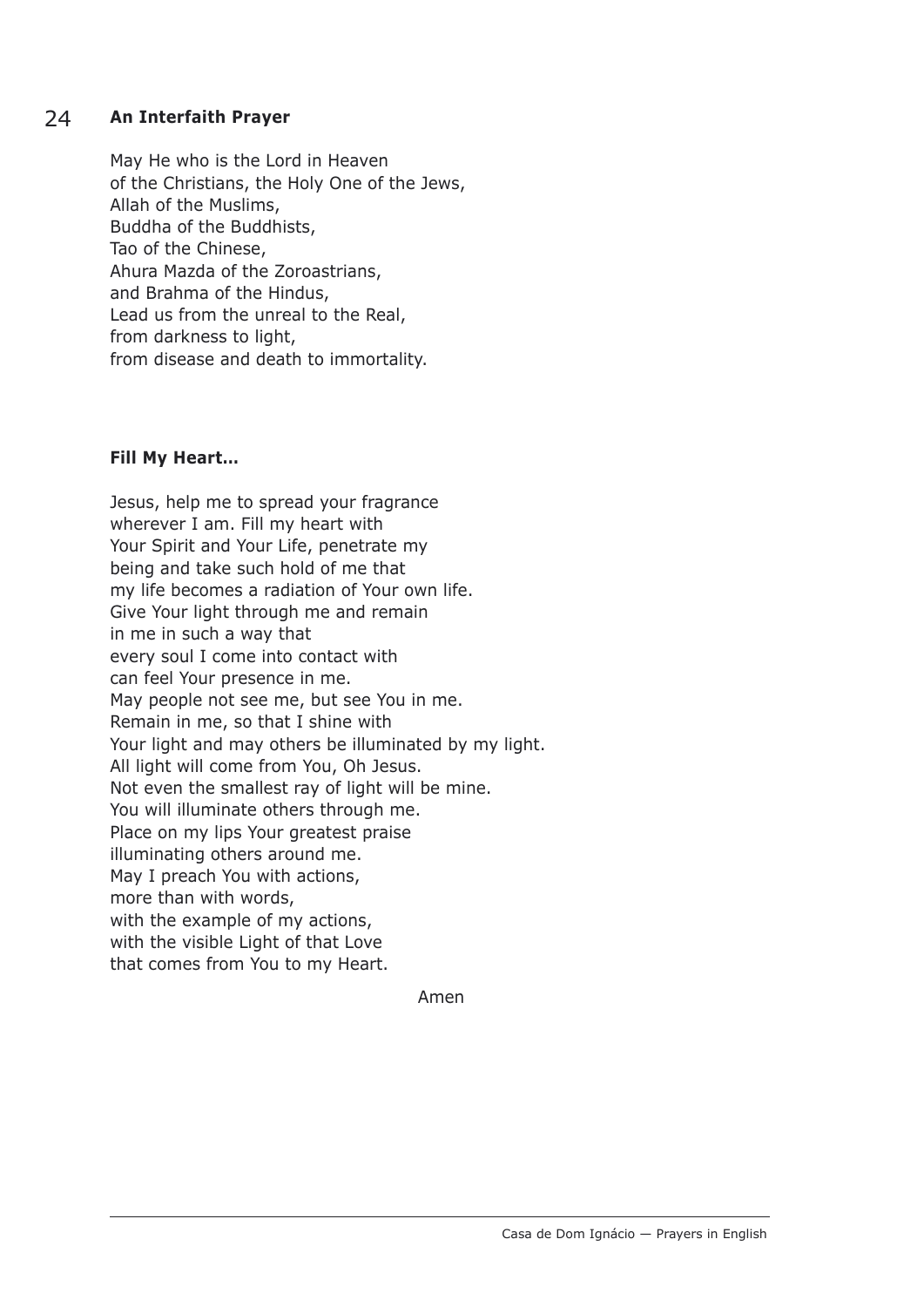#### **Prayer for the Sick** 25

Dear Jesus, Divine Physician and Healer of the sick, we turn to You in this time of illness.

O dearest Comforter of the troubled alleviate our worry and sorrow with Your gentle Love, and grant us the grace and strength to accept this burden.

Dear God, we place our sick under Your care and humbly ask that You restor Your servant to health again.

Above all, grant us the grace to acknowledge Your Holy Will and know that Whatsoever You do, You do for the Love of Us.

Amen

"Love is Energy of Life"

*Robert Browning*

### **Prayer to the Holy Spirit**

Come, Holy Spirit, fill my heart with Your Holy gifts. Let my weakness be penetrated this very day that I may fulfil all the duties of my state conscientiously, that I may do what is right and just. Let my charity be such as to offend no one's feelings; so generous as to pardon sincerely any wrong doing done to me.

Assist me O Holy Spirit, in all of my trials of life, enlighten me in my ignorance, advise me in my doubts, strengthen me in my weaknesses, help me in all of my needs, protect me in temptations and console me in afflictions.

Graciously hear me, O Holy Spirit, and pour your light into my heart, my soul and my mind. Assist me to live a holy life and to grow in goodness and grace.

Amen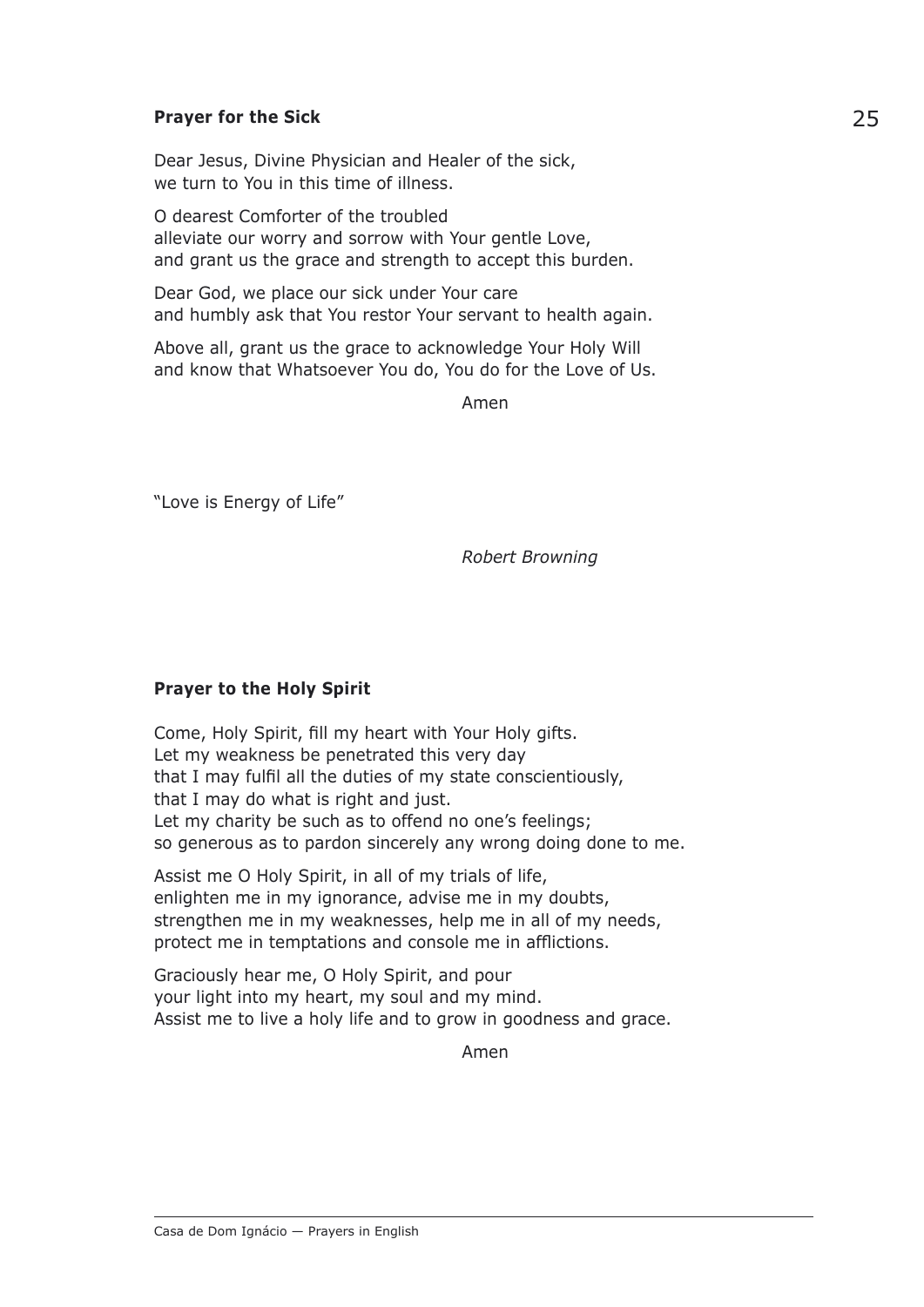### 26 **Prayer in time of Sickness**

Jesus, You suffered and died for us, You understand suffering, Teach me to understand my suffering as You do; to bear it in union with You; to offer it with You to atone for my sins, and to bring Your Grace to souls in need. Calm my fears; increase my trust. May I gladly accept Your Holy Will and become more like You in trial. If it be Your Will, restore me to health so that I may work for Your Honour and Glory and the salvation of all men.

Amen

# **Prayer for those who suffer**

For those who suffer and those who cry this day, give relief from their burdens, dear Lord. Let them experience your true peace. Love them Lord, when others cannot. Hold them Lord, when human arms fail. Hear their prayers, O Lord, and let them hear Your Word of Peace in their lives.

Amen

"When you rely on God's Love, and come to Him in prayer, know that He will never leave you or ignore your needs. For your weakness, God's strength can become your strength, when you lean upon the promises of His healing touch."

*Susan Hunter*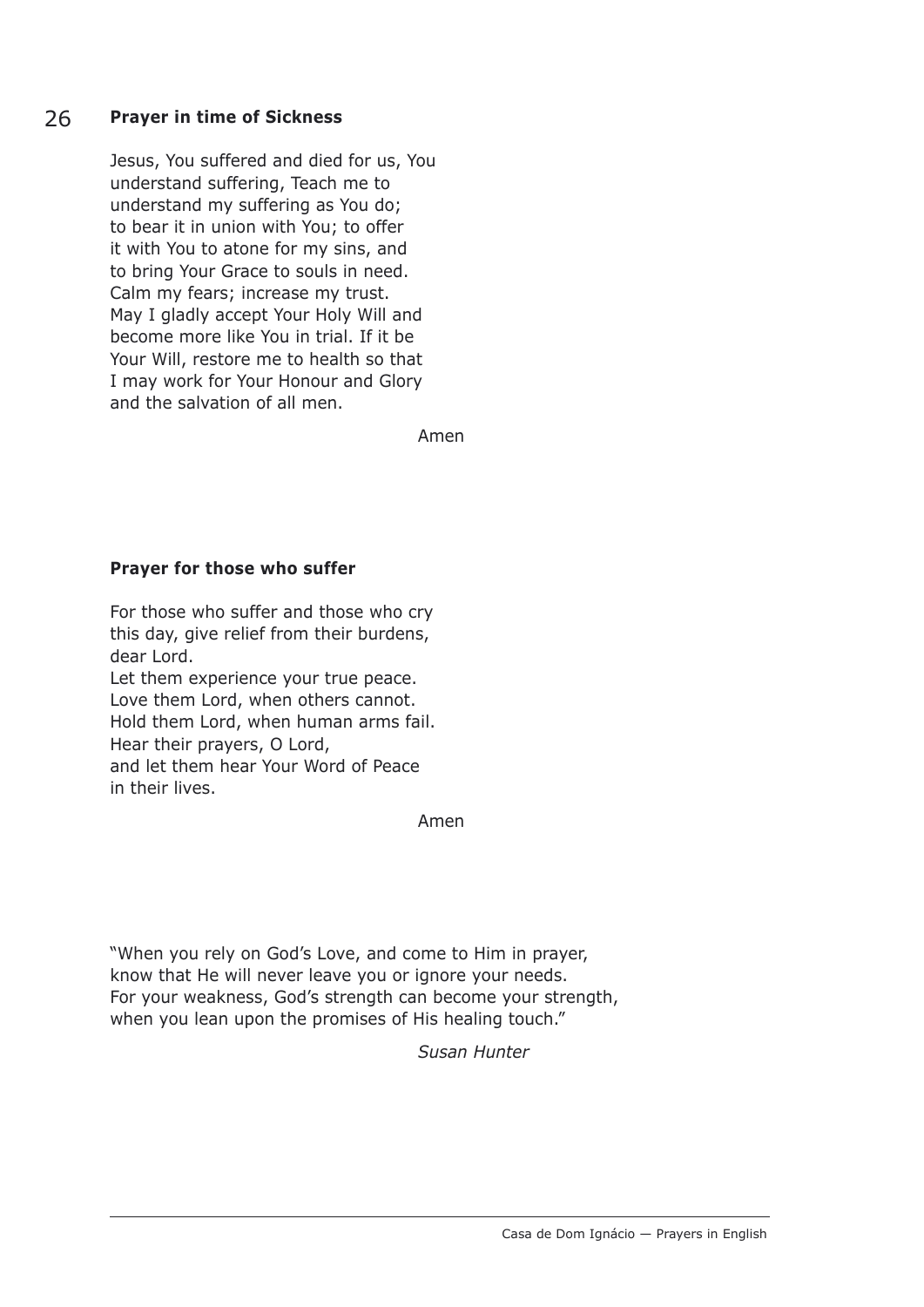#### **Prayer for giving oneself to God** 27

Father Almighty, I put myself in Your hands, do with me whatsoever You wish, whatever it is, I give You thanks. I am ready for anything, I accept it all, as long as Your Will is fulfilled in me, and in all your creatures, I wish nothing else Father. I confide my soul to You, I give it up to You with all the Love I am capable of, because I Love You.

And I need to give of myself, put myself in Your hands without measure, with infinite confidence, because You are my Father.

Amen

### **Prayer in time of suffering**

Behold me, my beloved Jesus, weighted down under the burden of my trials and sufferings, I cast myself at Your Feet, that You may renew my strength and courage. While I rest here in Your presence, Permit me to lay down my cross in Your Sacred Heart, for only Your Infinite goodness can sustain me; only Your Love can help me bear my cross; only Your powerful hand can lighten its weight:

O Divine King Jesus,

whose heart is so compassionate to the afflicted, I wish to live in You, suffer and die in You. During my life be to me my model and my support, at the hour of my death, be my hope and my refuge.

Amen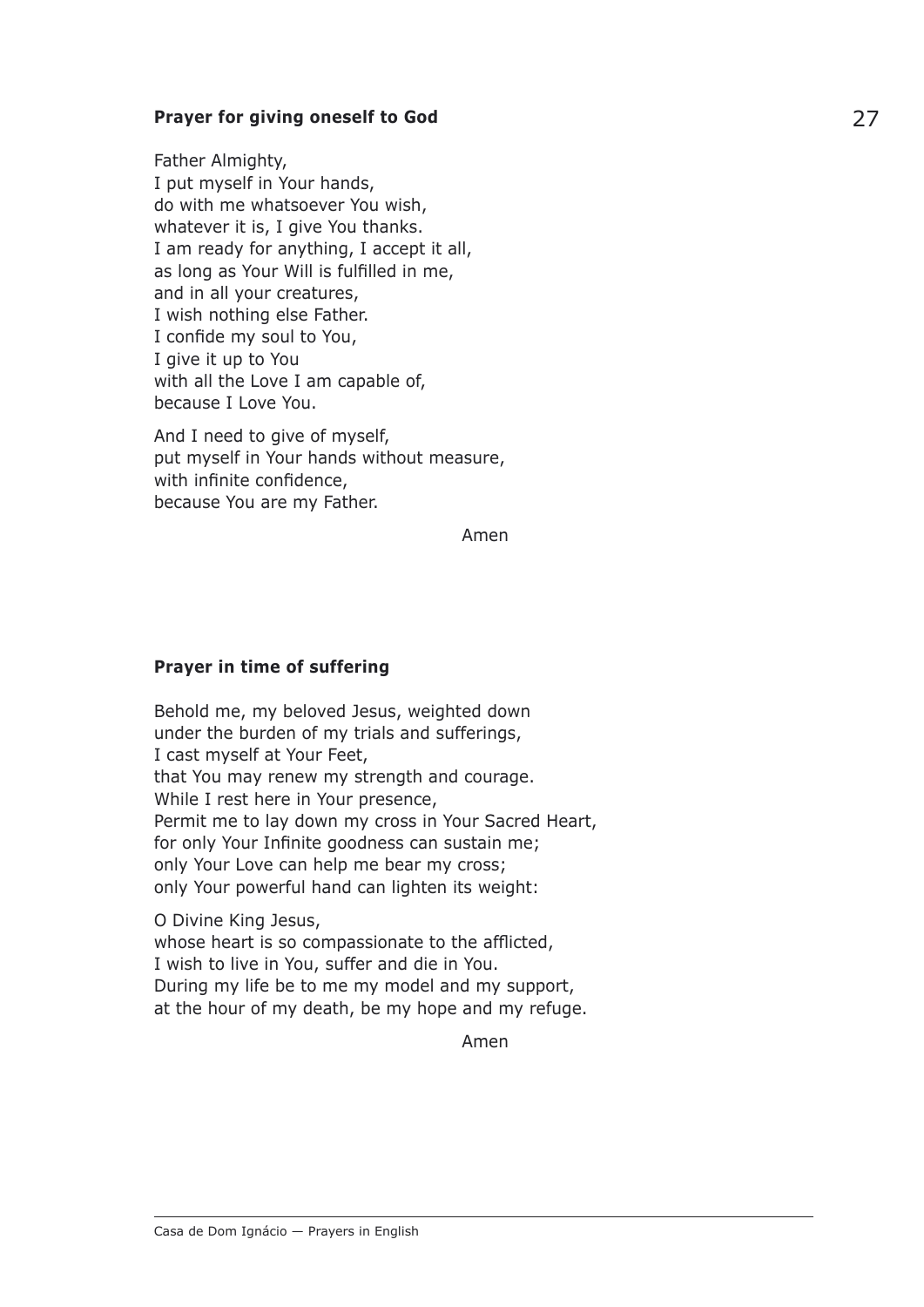# 28 **The Miracle Prayer**

Lord Jesus, I come before You, just as I am, I am sorry for my sins, I repent all of my sins, please forgive me. In Your name I forgive all others for what they have done against me. I renounce Satan, the evil spirits and all their works. I give You my entire self, Lord Jesus, now and forever. I invite you into my life, Jesus, I accept you as my Lord God and Saviour. Heal me, change me, strengthen me, in body, soul and spirit. Come Lord Jesus, cover me with your Precious Blood and fill me with Your Holy Spirit.

### **I Love You Lord Jesus.**

# **I Praise You Lord Jesus.**

# **I Thank You Lord Jesus.**

I shall follow you, every day of my life.

Amen

### **Prayer for Fidelity to God's Will**

O Jesus, stretched out upon the cross, I implore You, give me the grace of doing faithfully the Most Holly Will of Your Father in all things always and everywhere. And when this Will of God will seem to be very harsh and difficult to fulfill, it is then I beg You, Jesus, may power and strength flow upon me from Your wounds and may my lips keep repeating "Your will be done, O Lord". O Saviour of the world Lover of man's salvation of souls, O most compassionate Jesus, grant me the grace to forget myself, that I may live totally for souls, helping You in the work of salvation, according to the most Holy Will of Your Father.

Amen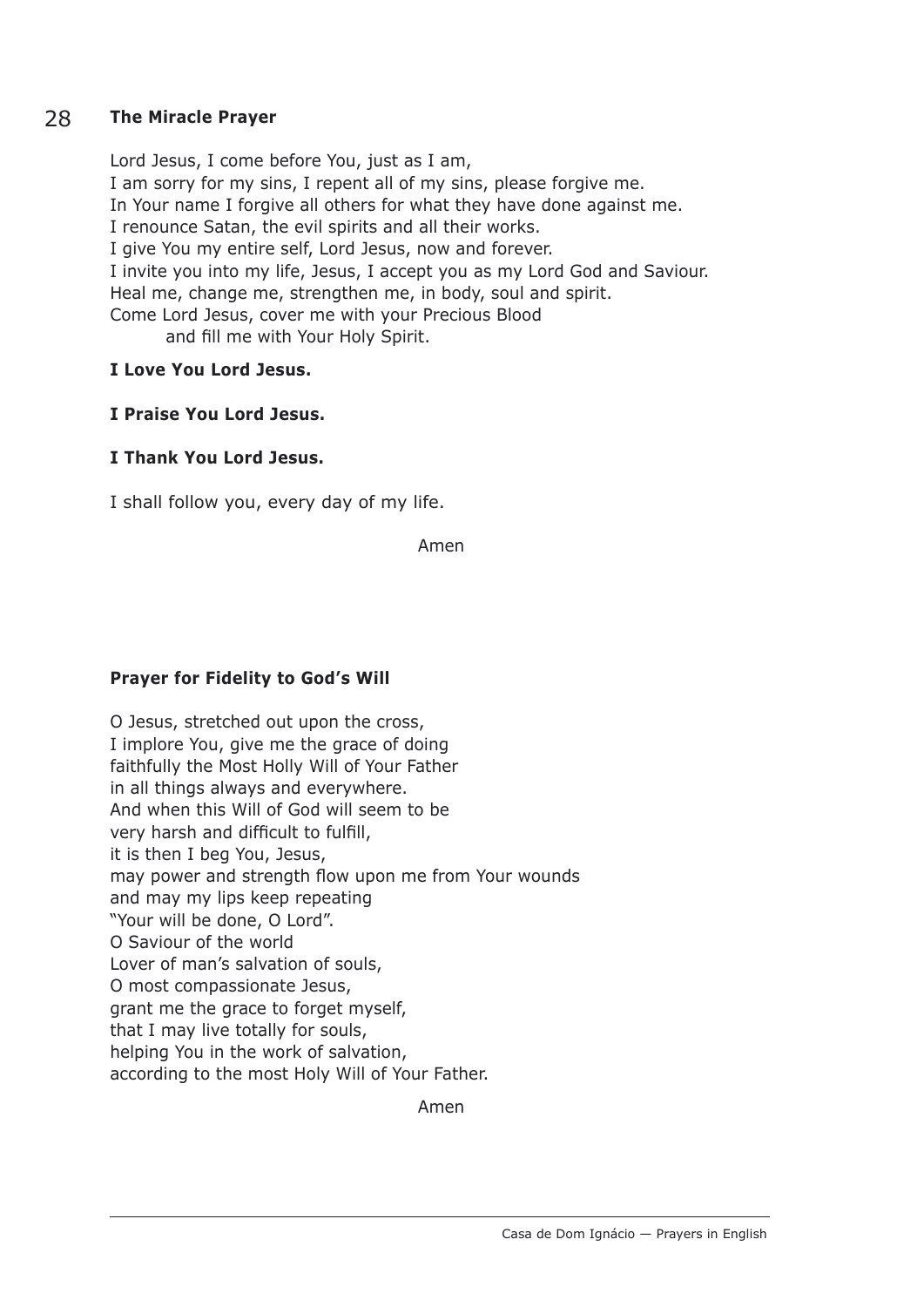### **A Healing Prayer** 29

Lord, You invite all who are burdened to come to You. Allow your healing hand to heal me. Touch my soul with Your compassion for others. Touch my heart with Your courage and Infinite Love for all. Touch my mind with Your wisdom, that my mouth may always proclaim Your praise. Teach me to reach out to You in my need, and help me to lead others to You by my example. Most Loving Heart of Jesus, bring me health in body and spirit that I may serve You with all my strength. Touch gently this life which You have created, now and forever.

Amen

### **A Prayer of Thanks**

Almighty God, You are the Giver of every good gift. We thank You for the gift of Your Holy Word.

May it be a lamp to our feet, and a light to our way.

We thank You for all You have given us. Let us use our possessions, our abilities, and our lives to Glorify You.

Take us and use us to Love and serve all Your people, in the name of Your Son, Jesus Christ our Lord.

Amen

"When what you are feeling is simply too deep for words, and nothing anyone does or says can provide you with the relief you need, God understands. He is your Provider – today, tomorrow, and always. And He Loves You. Cast all of your cares on Him and **Believe**.

*Linda C Knight*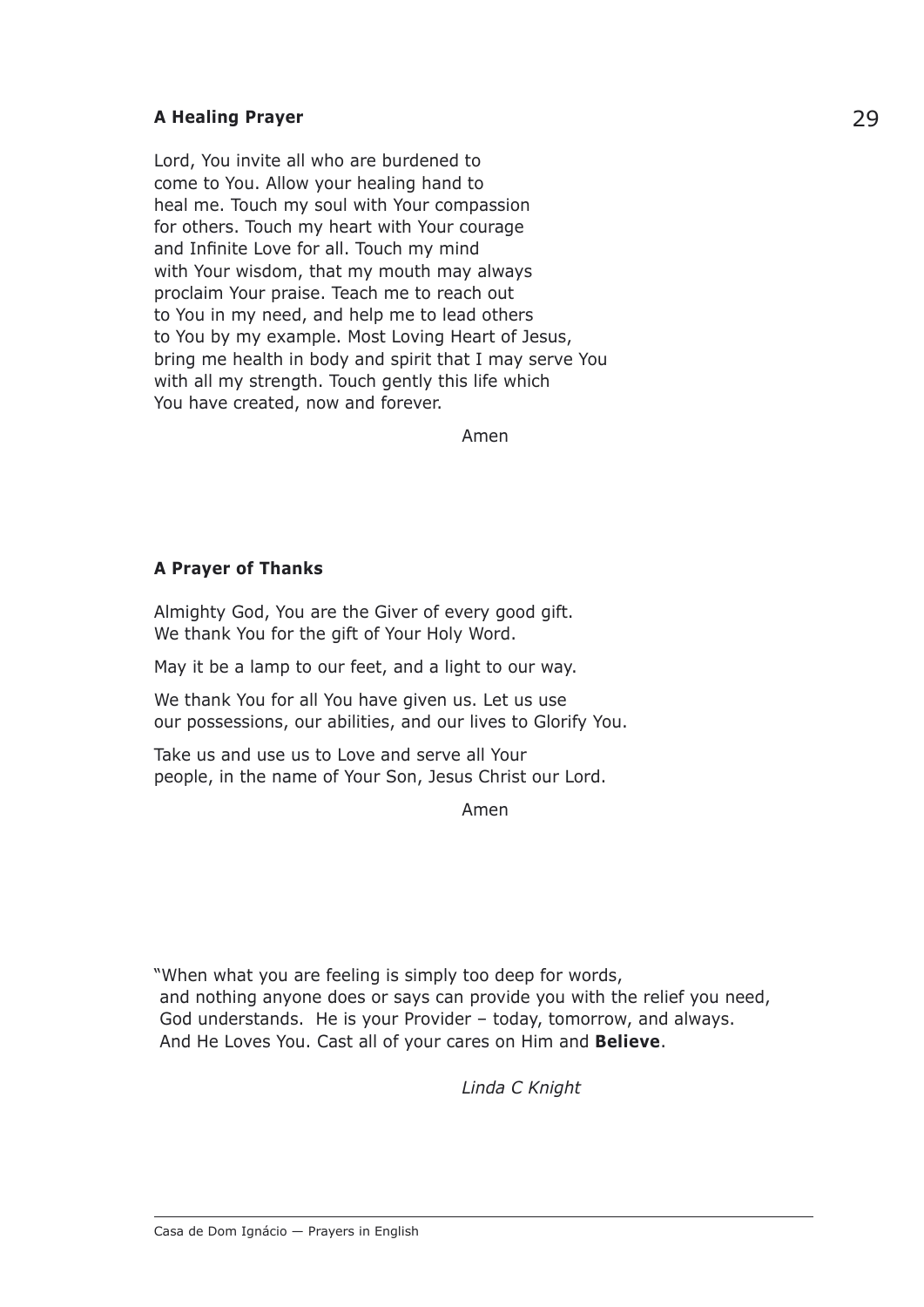# 30 **Dear Lord,**

I may not see the sun and moon lose their light. I may not witness rivers turn red, or stars fall from the sky. Yet there are times when my world becomes unhinged and the foundations of what I believe crack and dissolve. Give me the grace to believe that Your power is at work in the turmoil of my life.

Lead me to remember that Your power is greater than all evil, and though the world may rock and sometimes break, it will in time be transformed by Your Love.

*Author unknown*

# **St. Paul to the Corinthians.** *Chapter 13.*

Even though I speak in human and angelic language but have no love, I am as noisy brass as a clashing cymbal. And although I have the prophetic gift and see through every secret and through all that may be known, and have sufficient faith for the removal of mountains, but I have no love, I am nothing. And though I give all my belongings to feed the hungry and surrender my body to be burned but I have no love, I am not in the least benefited.

Love endures long and is kind; love is not jealous; love is not out for display; it is not conceited or unmannerly, it is neither self-seeking nor irritable, nor does it take account of a wrong that is suffered. It takes no pleasure in injustice but sides happily with truth. It bears everything in silence, has unquenchable faith, hopes under all circumstances, endures without limit.

Love never fails. As for prophesyings, they will pass away; as for tongues, they will cease; as for knowledge it will lose its meaning. For our knowledge is fragmentary and so is our prophesying. But when the perfect is come then the fragmentary will come to an end.

When I was a child I talked like a child, I thought like a child, I reasoned like a child but on becoming a woman I was through with childish ways. For now we see indistinctly in a mirror but then face to face. Now we know partly, but then we shall understand as completely as we are understood.

There remains then, faith, hope, love, these three; but the greatest of these is love.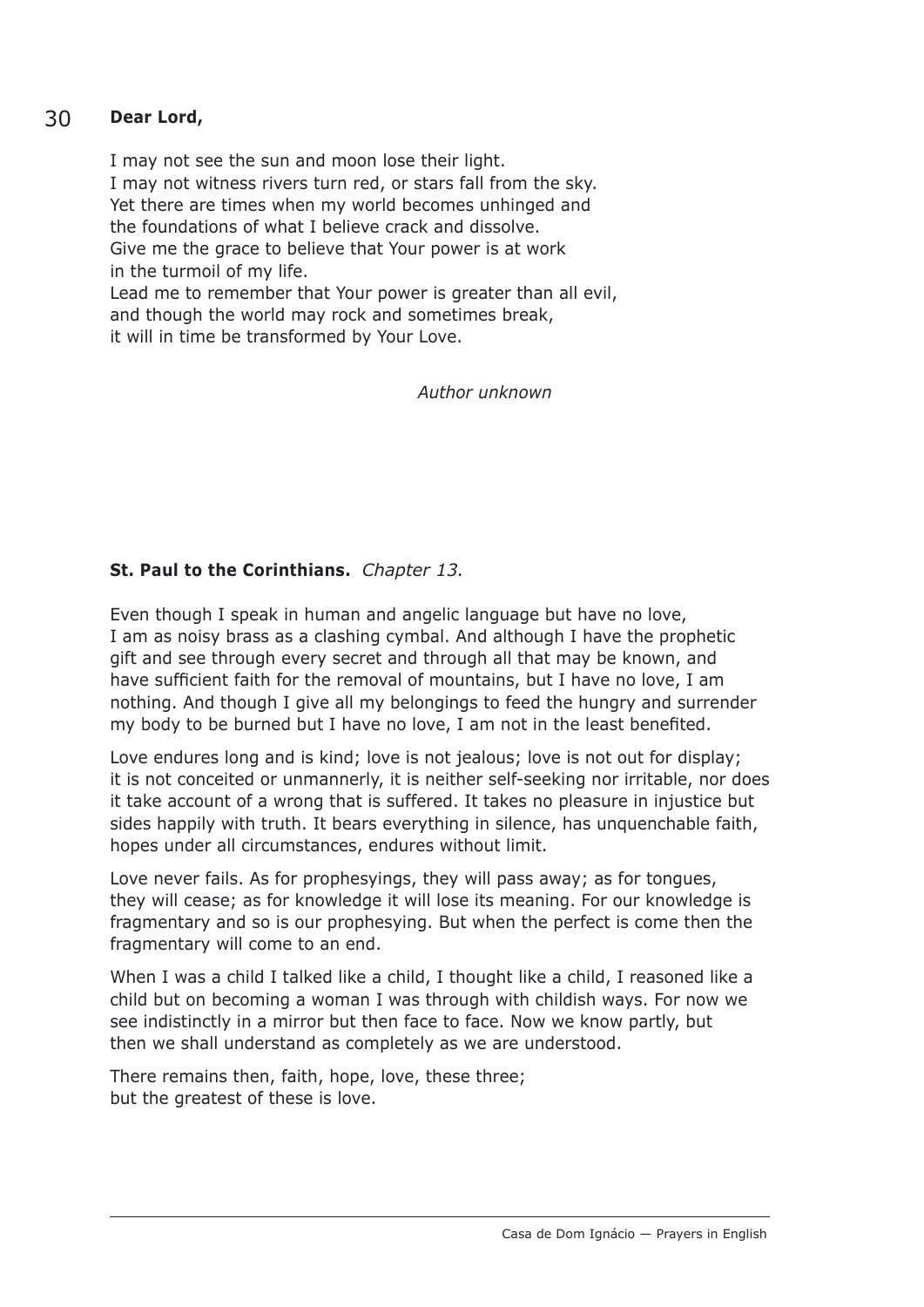#### *Excerpt from:* Original Prayer – The Prayer of Jesus, 31

 *by Neil Douglas-Klotz, Ph. D.*

Our Father which art in heaven, Hallowed be thy name, Thy kingdom come. Thy will be done in earth, as it is in heaven.

Give us this day our daily bread. And forgive us our trespasses, as we forgive our debtors. And lead us not into temptation, but deliver us from evil: For thine is the kingdom, and the power, and the glory, for ever.

Amen

*(Matthew 6:9-13)*

*In Aramaic, Jesus' prayer reads as follows:*

Abwoon d'bwashmaya Nethqadash shmakh Teytey malkuthakh Nehwey sebyanach aykanna d'bwashmaya aph b'arah Hawvlan lachma d'sunqanan yaomana. Washboqlan khaubayn (wakhtahayn) aykana daph khnan Shbwoqan l'khayyabayn. Wela tahlan l'nesyuna Ela patzan min bisha. Metol dilakhie malkutha wahayla wateshbukhta l'ahlam almin.

*Ameyn*

*This is how the prayer might read if translated directly from Aramaic:*

O Breathing Life, your Name shines everywhere! Release a space to plant your Presence here. Envision your "I Can" now. Embody your desire in every light and form. Grow through us this moment's bread and wisdom. Untie the knots of failure binding us, as we release the strands we hold of others' faults. Help us not forget our Source, yet free us from not being in the Present.

From you arises every vision, power and song, from gathering to gathering. Amen: may our future actions grow from here!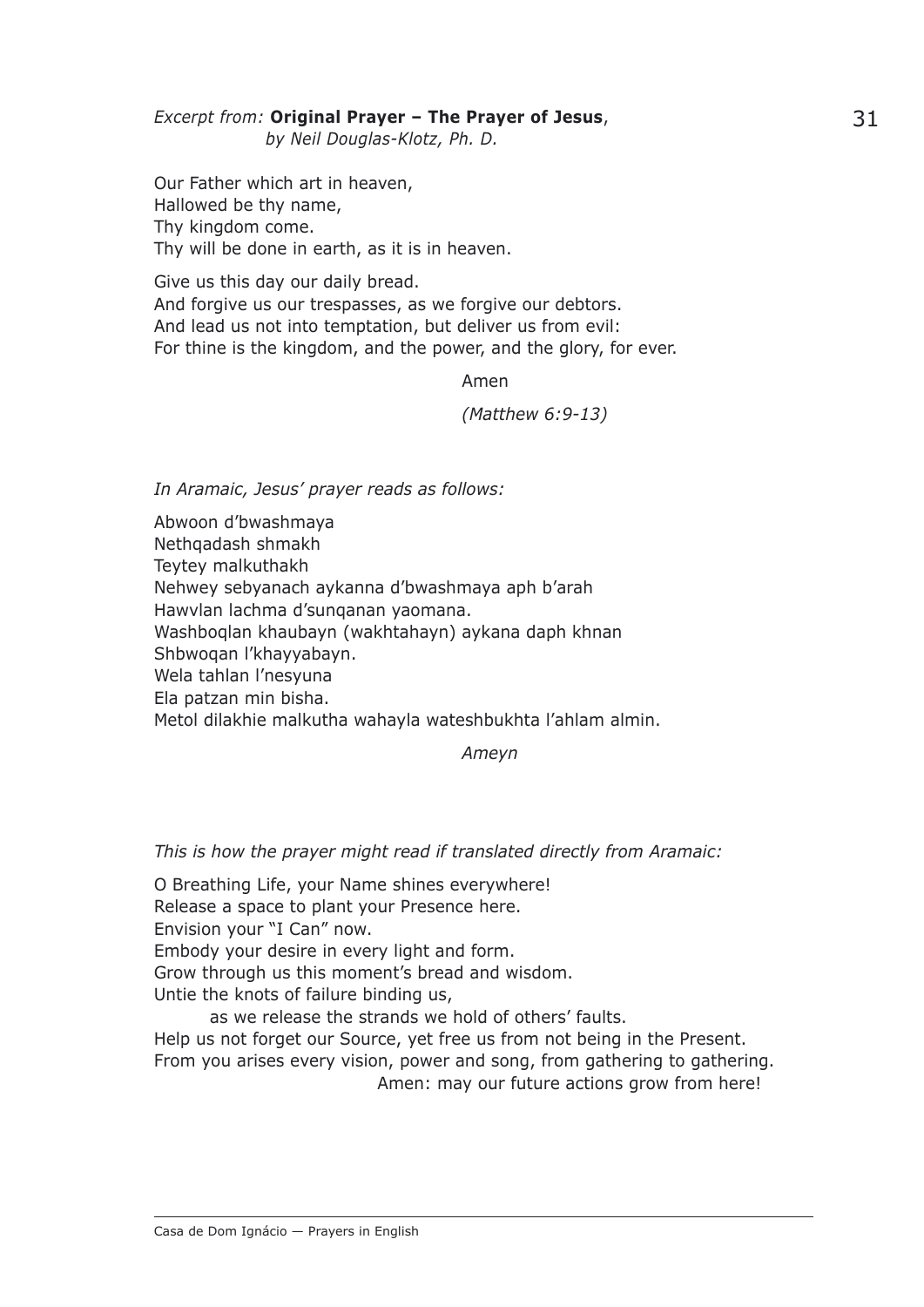# 32 **Take this sky**

Take my life and let it be consacrated, Lord to Thee. Take my moments and my days, let them flow in ceaseless praise.

Take my hands and let them move, at the impulse of thy love. Take my feet and let them be swift and purposeful for Thee.

Take my lips and let them be filled with messages from Thee. Take my intellect and use every power as Thou shall choose.

Take my will and make it Thine. It shall be no longer mine. Take my heart it is Thine own. It shall be Thy Royal Throne.

Take my love, my Lord so pure at Thy feet its treasure store. Take this self and let it be, ever, only, one in thee.

### **Born to Manifest the Glory**

Our deepest fear is not that we are inadequate, Our deepest fear is that we are powerful beyond measure. It is our Light, not our darkness, that most frightens us. We ask ourselves: "Who am I to be brilliant, gorgeous, talented and fabulous?" Actually, who are you not to be? You are a child of God. Your playing small doesn't serve the world. There is nothing enlightened about shrinking so that other people won't feel insecure around you. We are born to manifest the glory of God that is within us. It's not just in some of us; it's in everyone. And as we let our own light shine, we unconsciously give other people permission to do the same. As we are liberated from our own fear, our presence automatically liberates others.

*By Marianne Williamson*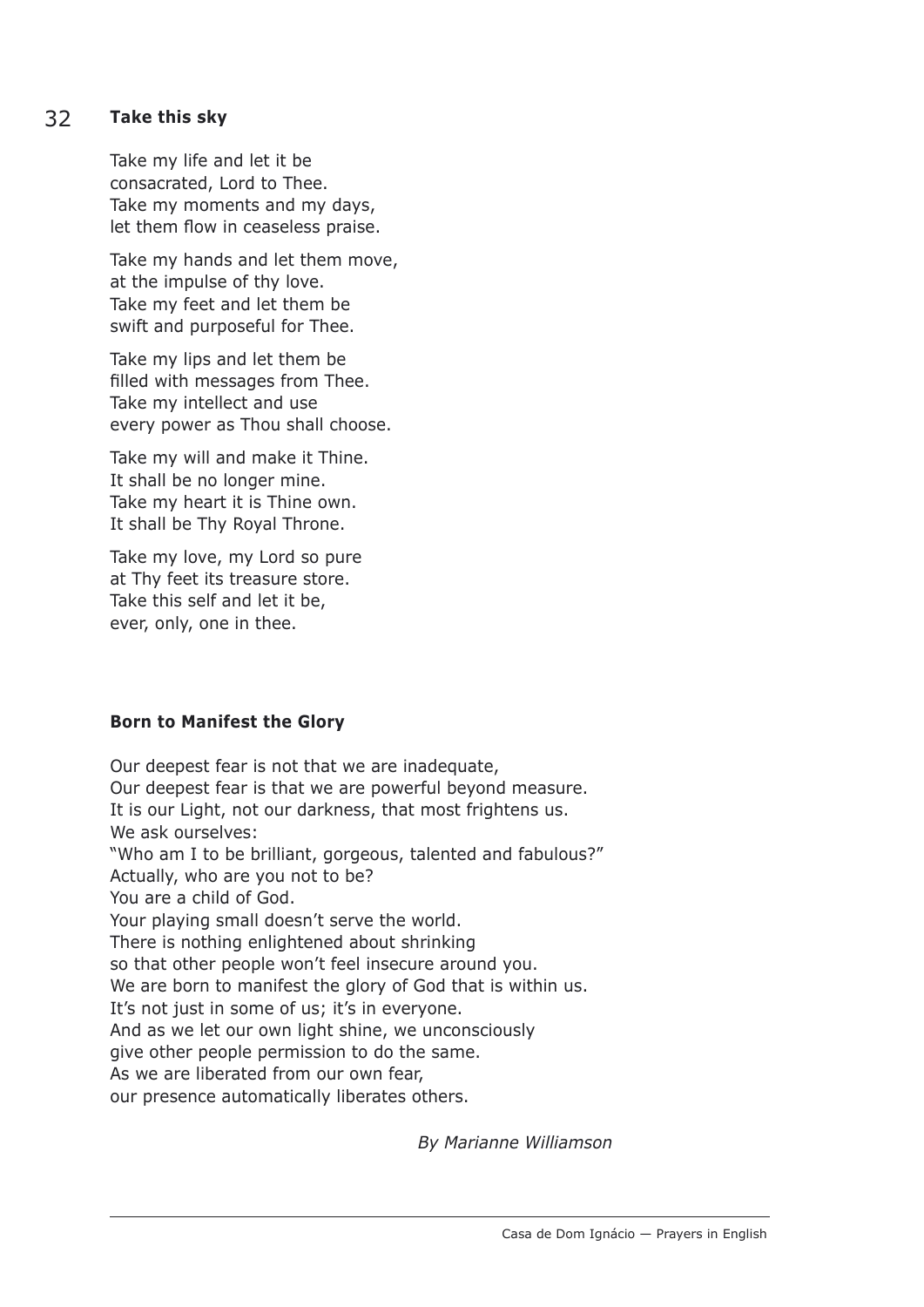#### **Rules for being human** 33

- 1. You will receive a body. You may like it or hate it but it is yours for the entire time, this time round.
- 2. You will learn lessons. You are enrolled in a full time informal school called life. Each day in this school you will have the opportunity to learn lessons. You may like the lessons or think them irrelevant or stupid.
- 3. There are no mistakes only lessons. Growth is a process of trial and error experimentation. The 'failed' experiments are as much a part of the process as the experiment that ultimately 'works'.
- 4. A lesson is repeated until it is learnt. A lesson will be presented to you in various forms until you have learnt it. When you have learnt it you can then go on to the next lesson.
- 5. Learning lessons does not end. There is no part of life that does not contain its lessons. If you are alive there are lessons to be learnt.
- 6. 'There' is no better than 'here'. When your 'there' has become 'here' you will simply obtain another 'there' that will again look better than 'here'.
- 7. Others are merely mirrors of you. You cannot love or hate something about another person unless it reflects to you something you love or hate about yourself.
- 8. What you make of your life is up to you. You have all the tools and resources you need. What you do with them is up to you. The choice is yours.
- 9. Your answers lie inside you. The answers to life's questions lie inside you.. all you need is to look inside and trust.
- 10. You will forget this.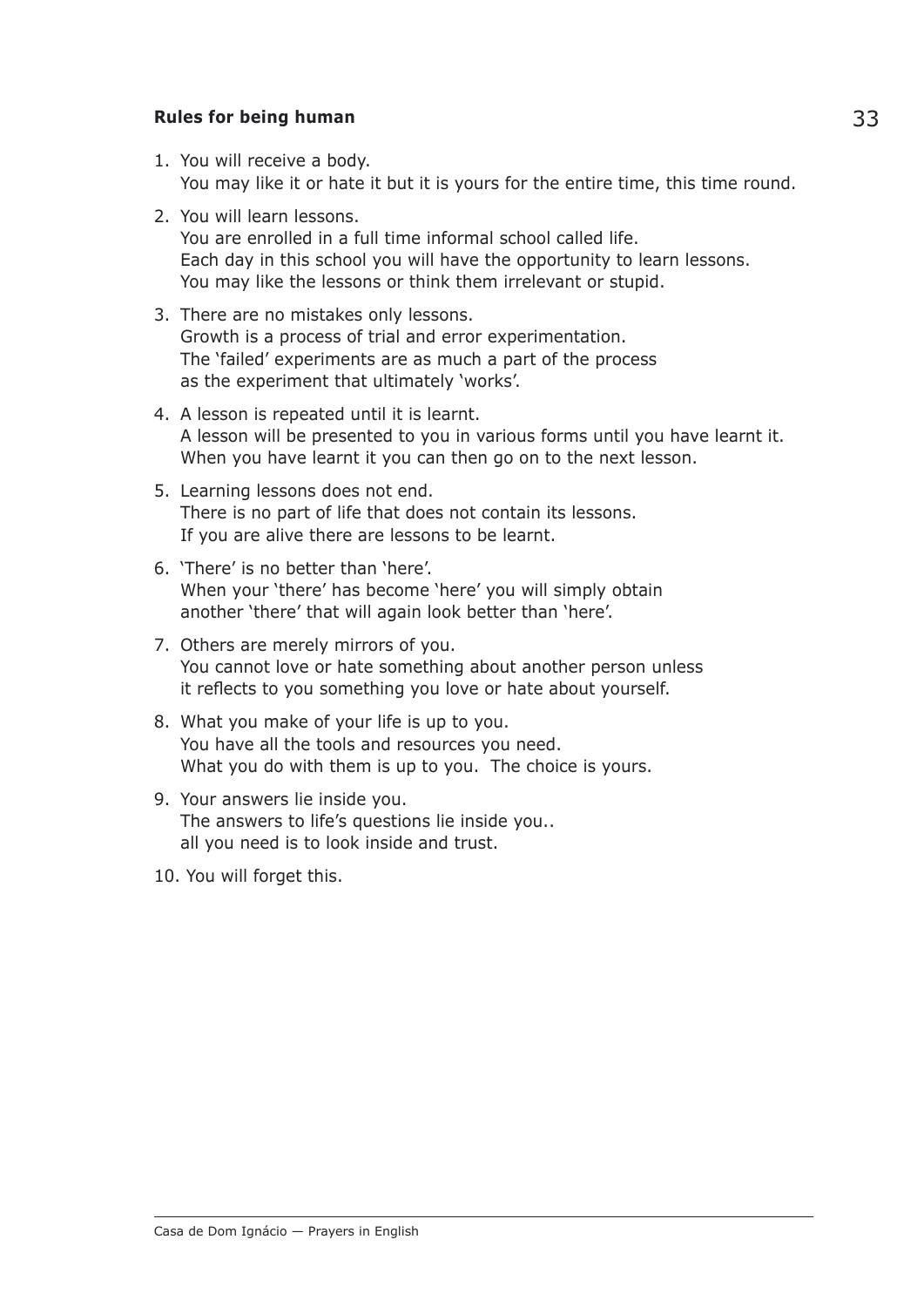# 34 **Our collective prayer at Autumn equinox**

*United Kingdom*

In this time of great opportunity for the realization of the purity and the power of the unlimited good will of all living beings, we pray for peace on our planet.

We ask Great Spirit to let the light and wisdom of our ancestors fill us and comfort us in these difficult times so that we can spread their message of love and harmony and understanding, free from judgement and all fear, to all beings within the Earth, upon the Earth and above the Earth. Let us walk in harmony with all beings, acknowledge the gifts and support of our animal guides and of all nature, understanding that we are all part of the same shining web, that we are all one people, one creation, one faith, one nation, all children of our great Mother Earth.

Let us honor our children as the light bearers of the coming generations. Let us honor our elders as the gift bearers of the wisdom of the past generations. Let us unite their light and their wisdom as we pray for those we have replaced in positions of power that they may act with wisdom, compassion and integrity to lead us into the Fifth world of peace, tolerance and understanding. We thank you, Great Mother Earth for your gift of life to us.

Aho.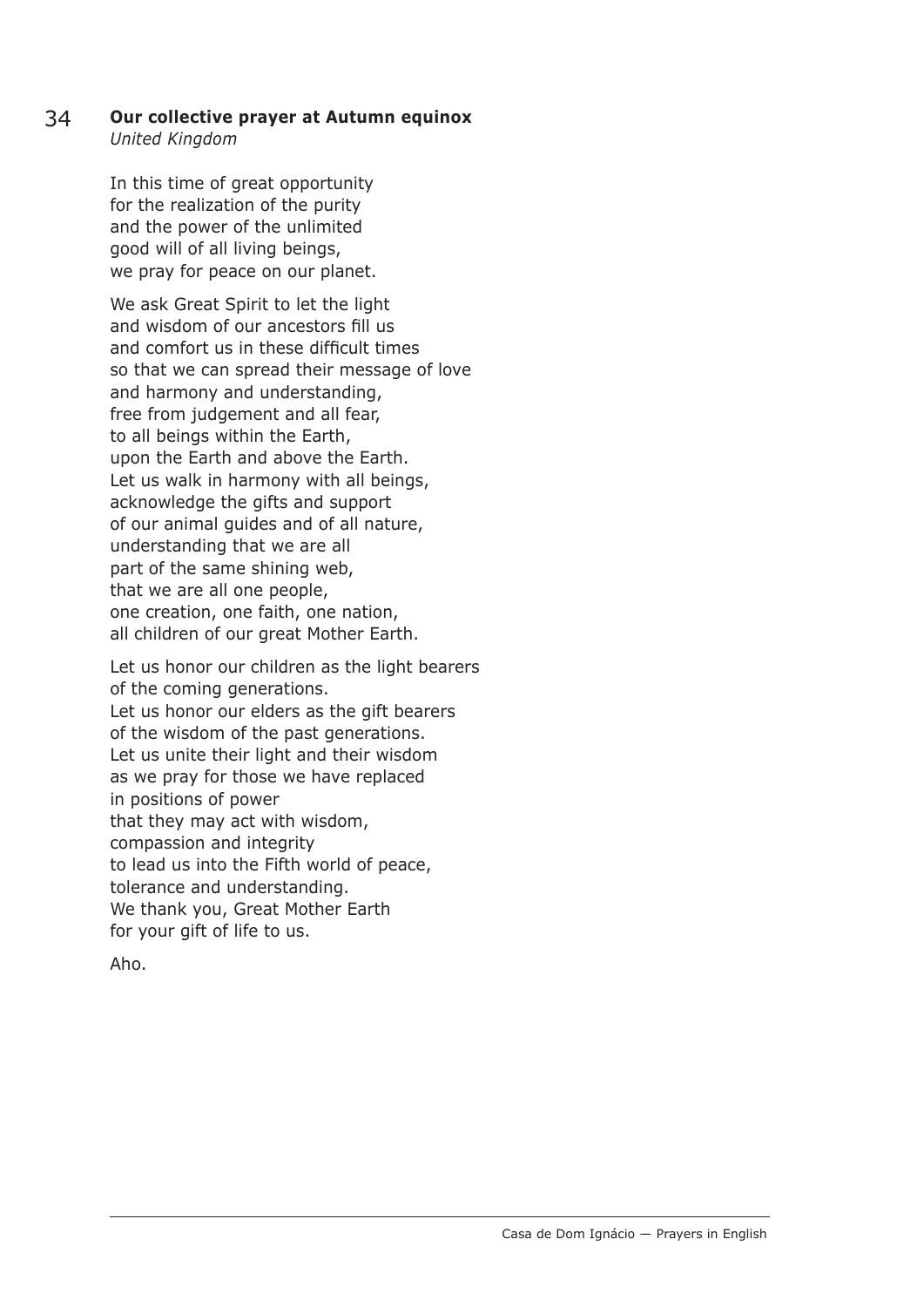# **Testament** 35

There is one Great Spirit Which creates And silently pervades Its own Creation Of which I am a part.

I address my prayer To this Spirit Most Wise Most Compassionate Most Powerful.

I surrender my small self To the Great Spirit Most Wise Most Compassionate Most Powerful.

I seek my Greater Self In the All-encompassing Spirit Most Wise Most Compassionate Most Powerful.

That I may be filled with Wisdom Compassion Power Like unto the spirit Who creates the Universe And fills us all with Life.

### **The Unity Prayer**

The love of God enfolds us The light of God shines upon us The presence of God surrounds us The power of God protects us Wherever we go God is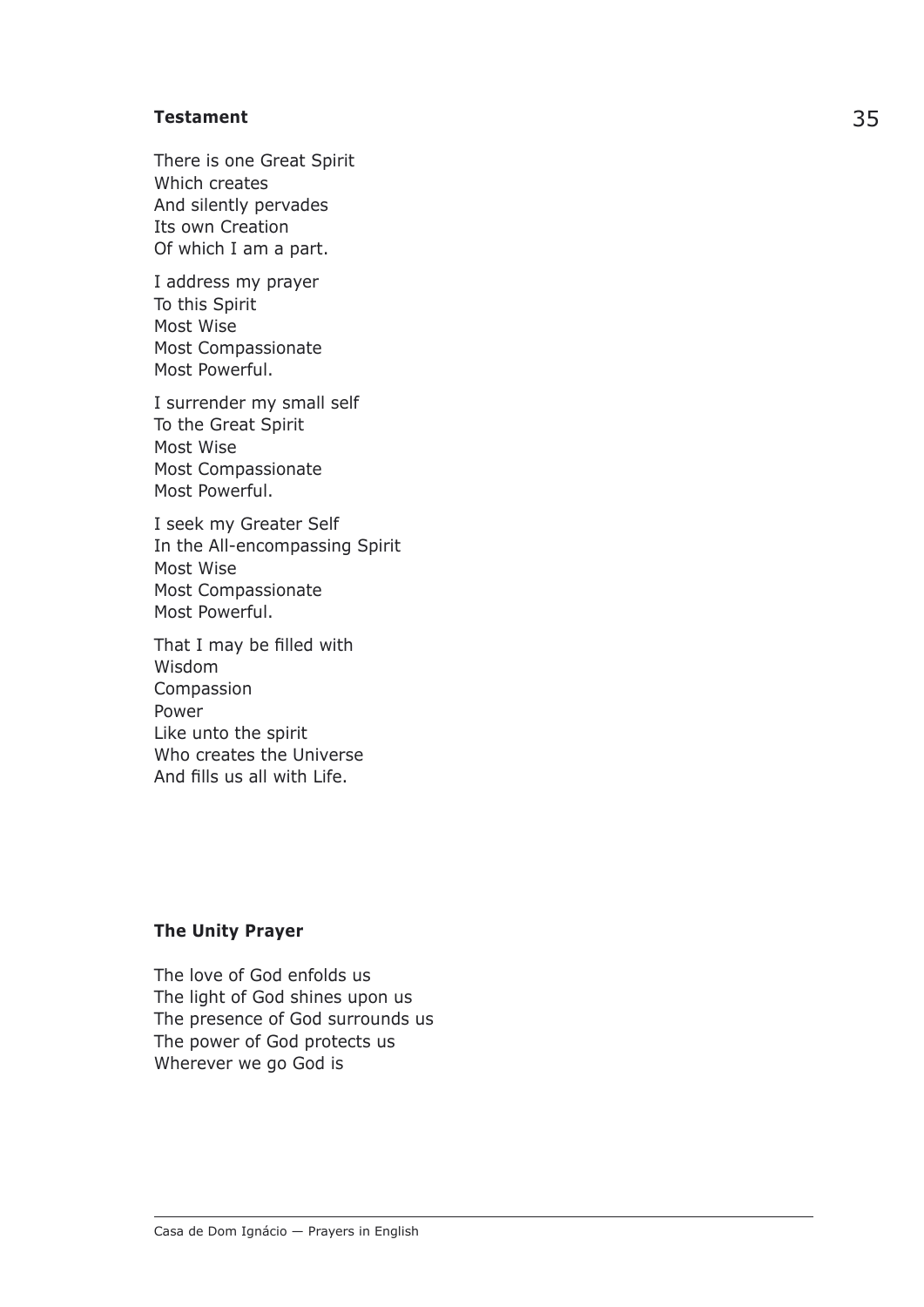### 36 **The Great Invocation**

From the point of Light within the Mind of God let Light stream forth into the minds of men. Let Light descend on Earth.

From the point of Love within the Heart of God let Love stream forth into the hearts of men. May Christ return to Earth.

From the center where the Will of God is known, let purpose guide the little wills of men – the purpose which the Masters know and serve.

From the center which we call the race of men let the Plan of Love and Light work out and may it seal the door where evil dwells.

Let Light, and Love and Power restore the Plan on Earth.

Thus be and thus will be. And each one of us complies with our part in this Sacred Mission of Love and Light.

### **Invocation of the New Millenium**

Let us invoke our ancestors, both spiritual and genetic. For we are the sole reason for their existence. Let us invoke the children, and their children. For they are the sole reason for our existence. Let us invoke the mountains and rivers and this great Earth, and acknowledge our intimacy and interdependence with all things sentient and insentient. Let us reflect that the gift of life is more fragile than the dewdrops on the tips of the morning grasses. Then let us vow. Let us vow to heal and nourish. Let us vow to love and share. Let us vow to manifest Peace and Joy with wisdom and compassion. May this century be known to future generations as the beginning of The Great Millennium of Endless Spring.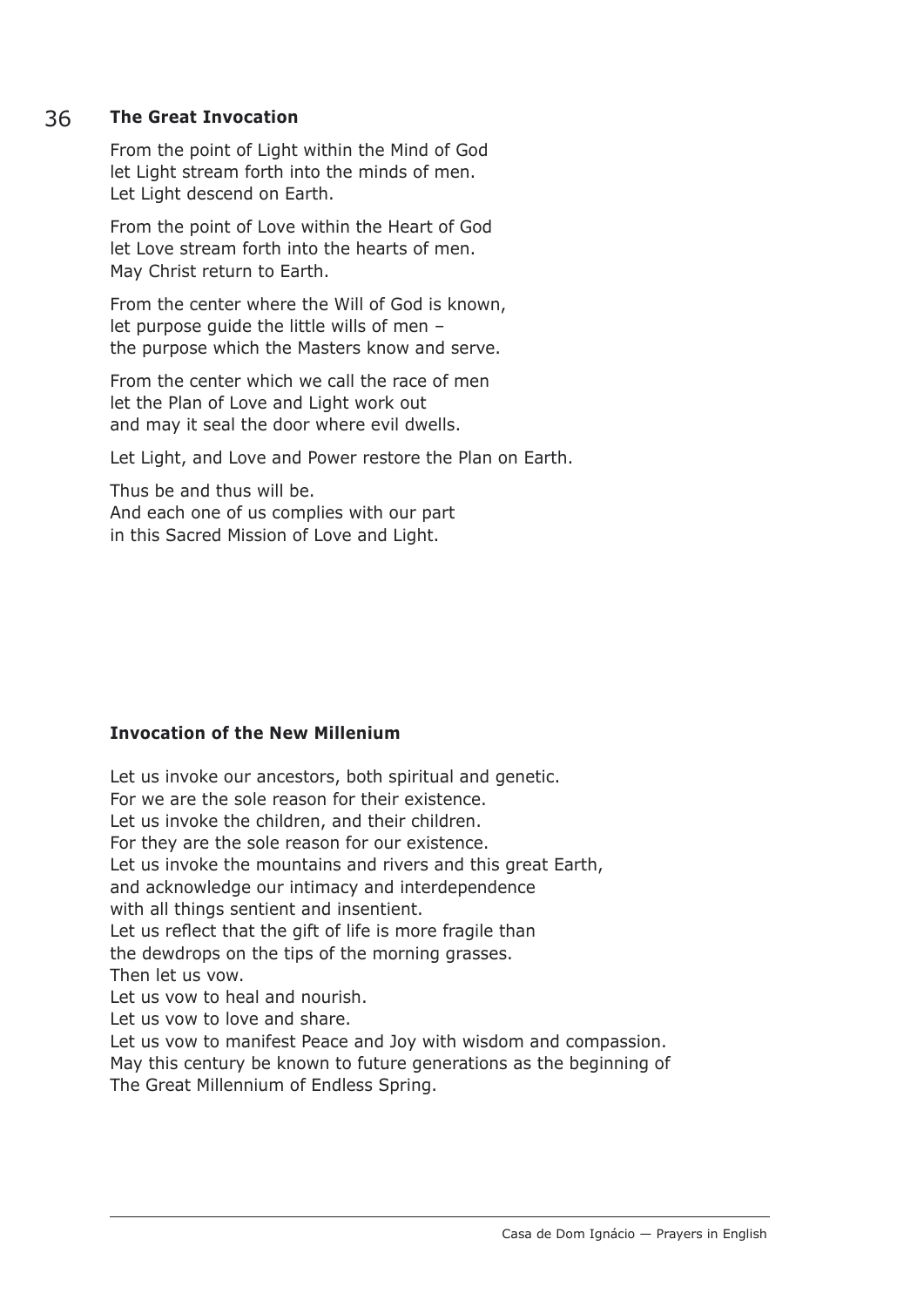#### **Aramaic Lord's Prayer** 37

O Birther! Father-Mother of the Cosmos, You create all that moves in light. Focus your light within me – make it useful: As rays of a beacon show the way. Create your reign of unity now – Through my fiery heart and willing hands. Your one desire then acts with mine, As in all light, so in all forms. Grant what I need each day in bread and insight: Subsistence for the call of growing life. Loosen the cords of mistakes binding me, As I release the strands hold of others' guilt. Don't let surface things delude me, But free me from What holds me back from my true purpose. From you is born all ruling will, The power and the life to do, The song that beautifies all, From age to age it renews. Truly – power to these statements – May they be the source from which all my actions grow. Sealed in trust and faith.

Amen

#### **Prayer to the Cosmic Birther**

O Cosmic Birther of all radiance and vibration, soften the ground of our being and carve out a space within us where your presence, can abide. Fill us with your creativity so that we may be empowered to bear The fruit of your mission. Let each of our actions bear fruit in accordance with our desires. Endow us with the wisdom to produce and share What each being needs to grow and flourish. Untie the tangled threads of destiny that bind us As we release others from the entanglement of past mistakes. Do not let us be seduced by that which would divert us from our purpose, Rather, illuminate the opportunities of the present moment. For you are the ground and the fruitful vision The birth, power and fulfillment, as all is gathered and made whole once again.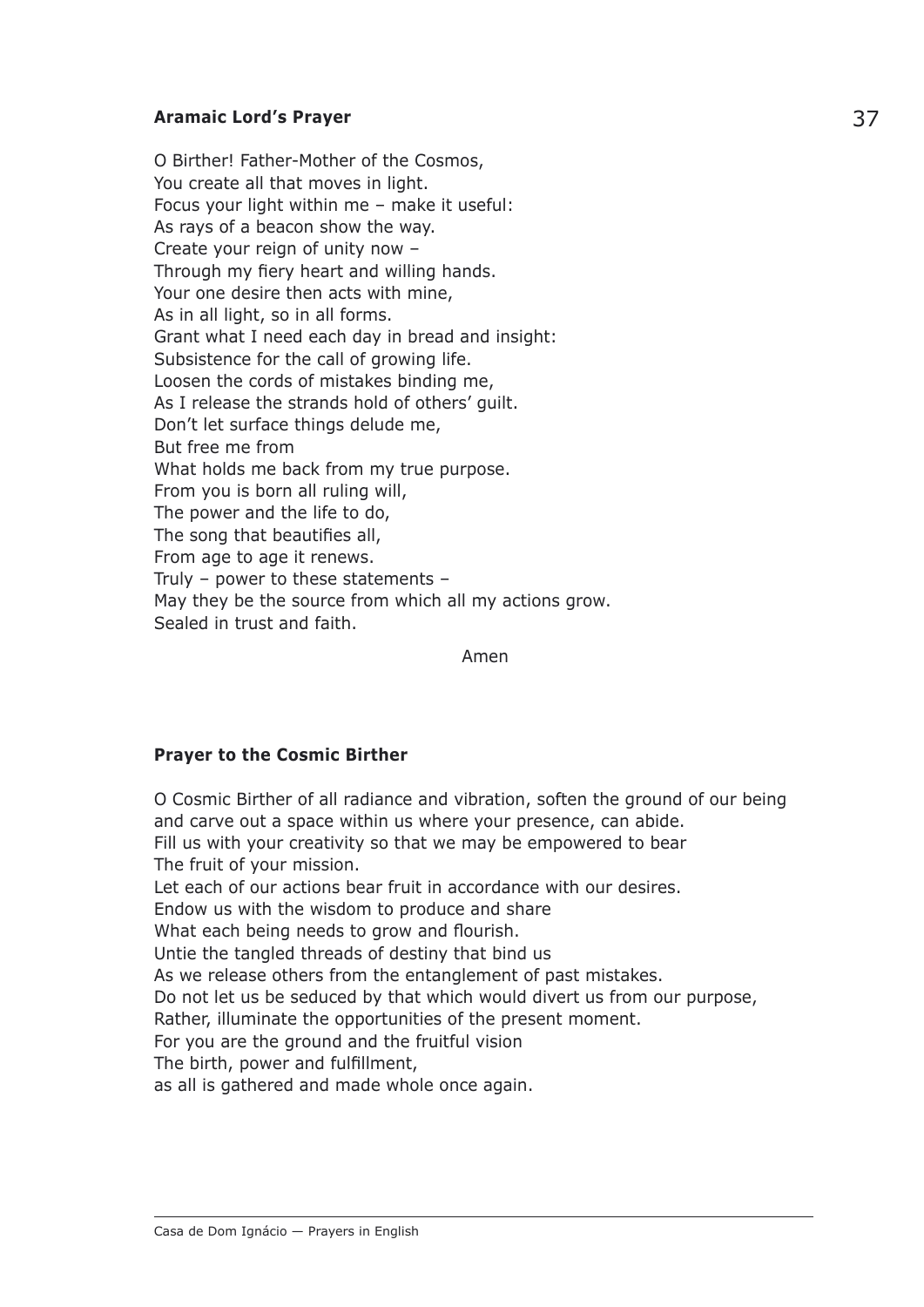#### 38 **Mayan Prayer to the Seven Directions**

From the East, House of Light May wisdom dawn in us So we may see all things in clarity.

From the North, House of Night May wisdom ripen in us so we may know all from within.

From the West, House of Transformation May wisdom be transformed into right action So we may do what must be done.

From the South, House of the Eternal Sun May the right action reap the harvest So we may enjoy the fruits of being.

From above, House of Heaven Where star people and ancestors gather, May their blessings come to us now.

From below, House of Earth May the heartbeat of her crystal core bless us With harmonies to end all war.

From the Center, Galactic Source, Which is everywhere at one, May everything be known as The Light of Mutual Love.

Oh Yum Hunab Ku Evam Maya E Ma Ho (Oh Great One, Giver of Movement and Measure, All Hail the Unity of Mind and Measure)

### **Native African Prayer for Peace**

Almighty God, the Great Thumb we cannot evade to tie any knot; the Roaring Thunder that splits mighty trees; the all-seeing Lord up on high who sees even the footprints of an antelope on a rock mass here on Earth. You are the one who does not hesitate to respond to our call. You are the cornerstone of Peace.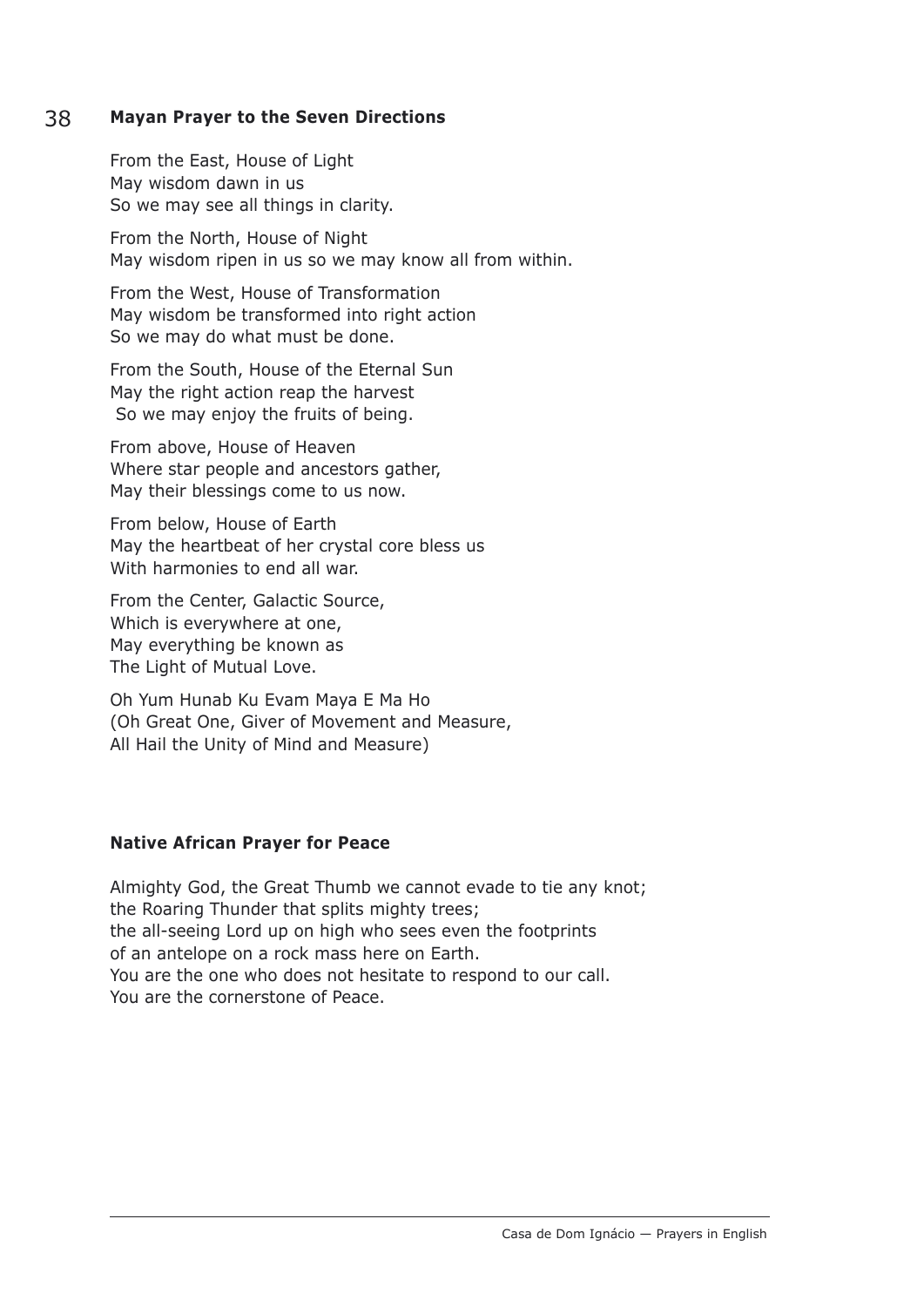#### **Shinto Prayer for Peace** 39

Although the people living across the ocean surrounding us are all our brothers and sisters, Why are there constant troubles in this world? Why do winds and waves rise in the oceans surrounding us? I only earnestly wish that the wind will soon puff away all the clouds which are hanging over the tops of the mountains.

### **Sikh Prayer for Peace**

God adjudges us according to our deeds, not the coat that we wear; That truth is above everything, But higher still is truthful living. Know that we attaineth God when we loveth, And only victory endures in consequences of which no one is defeated.

#### **Zoroastrian Prayer for Peace**

We pray to God to eradicate all the misery in the world: That understanding triumph over ignorance; That generosity triumph over indifference; That trust triumph over contempt; And that truth triumph over falsehood.

#### **Jainist Prayer for Peace**

Peace and Universal Love is the essence of the Gospel Preached by all Enlightened Ones. The Lord has preached that equanimity is Dharma. Forgive do I creatures all, And let all creatures forgive me. Unto all have I amity, and unto none enmity. Know that violence is the root cause of all miseries in the world. Violence, in fact, is the knot of bondage. "Do not injure any living being." This is the eternal, perennial, and unalterable way of spiritual life.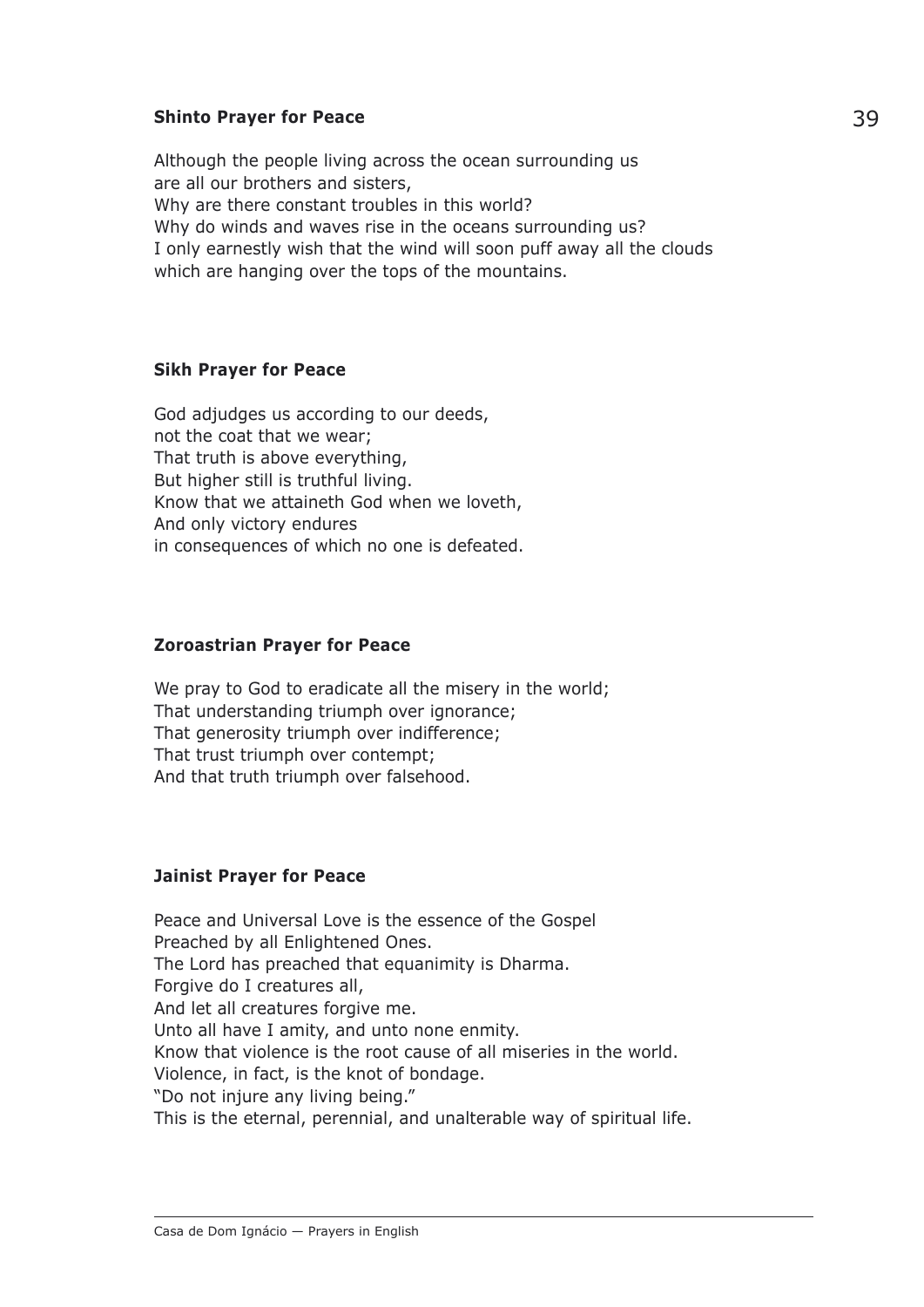### 40 **Jewish Prayer for Peace**

Come, let us go up to the mountain of the Lord, that we may walk the paths of the Most High. And we shall beat our swords into plowshares, and our spears into pruning hooks. Nation shall not lift up sword against nation-Neither shall they learn war anymore. And none shall be afraid, for the mouth of the Lord of Hosts has spoken.

#### **Muslim Prayer for Peace**

In the name of Allah, the beneficent, the merciful, Praise be to the Lord of the Universe Who has created us and made us into tribes and nations. That we may know each other, not that we may despise each other. If the enemy incline towards Peace, do thou also incline toward Peace. And trust God, for the Lord is the one that Heareth and knoweth all things. And the servants of God, most gracious are those who walk on the Earth in humility, And when we address them, we say:

"Peace"

### **Native American Prayer for Peace**

Oh Great Spirit of our Ancestors, I raise my pipe to you. To your messengers the four winds, and to Mother Earth who provides for your children. Give us the wisdom to tech our children to love, respect, and to be kind to each other, so that they may grow with Peace of mind. Let us learn to share all good things that you provide for us on this Earth.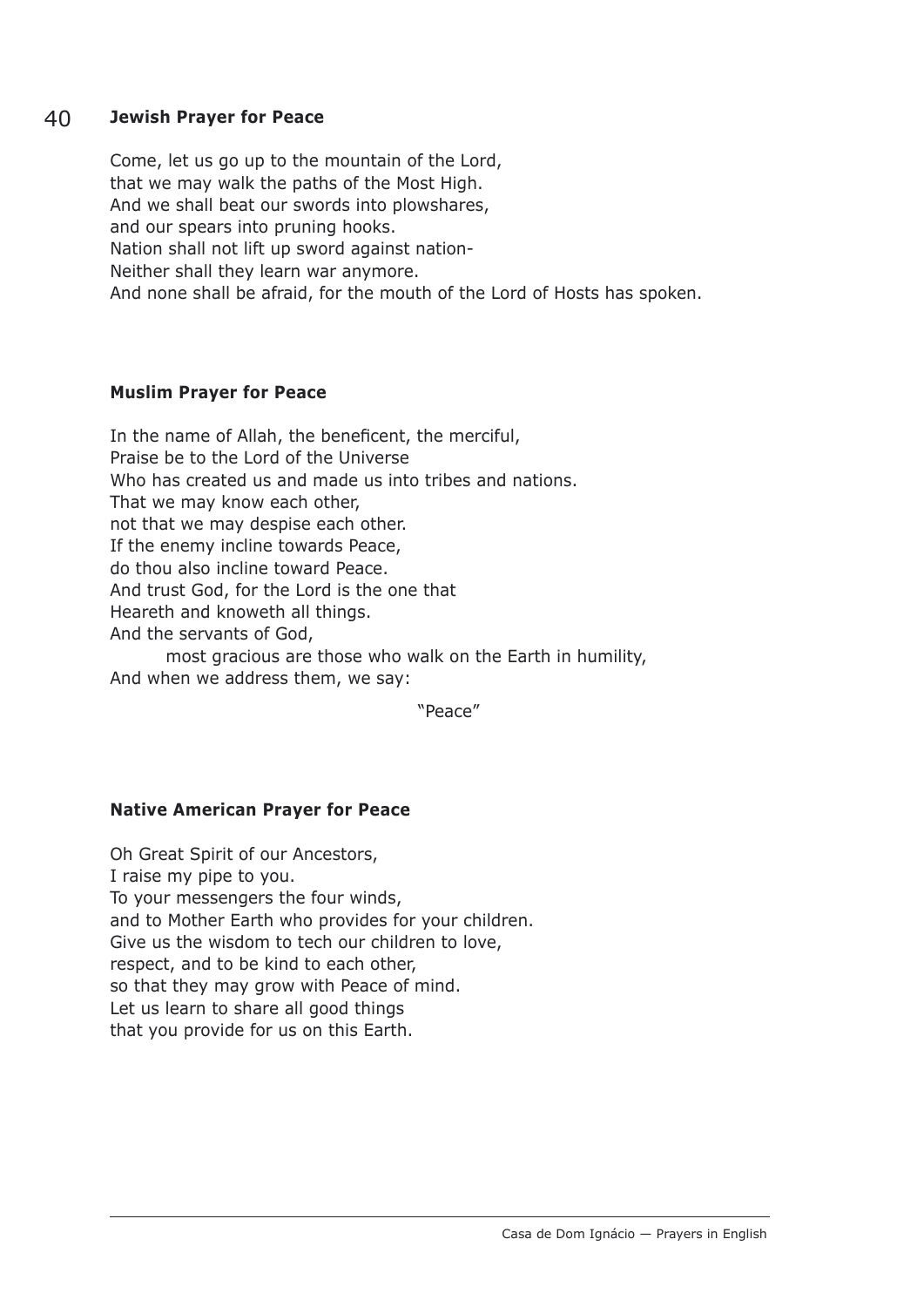#### **Christian Prayer for Peace** 41

Blessed are PEACEMAKERS, for they shall be known as the Children of God. But I say to you that hear, love your enemies, do good to those who hate you, bless those who curse you, pray for those who abuse you. To those that strike you on the cheek, offer the other one also, And from those who take away your cloak, do not withhold your coat as well. Give to everyone who begs from you, And of those who take away your goods, do not ask for them again. And as you wish that others would do to you, do so to them.

#### **Hindu Prayer for Peace**

Oh God, lead us from the unreal to the Real. Oh God, lead us from darkness to Light. Oh God, lead us from death to immortality. Shanti, Shanti, Shanti unto all.

Oh Lord God Almighty, may there be Peace In celestial regions. May there be Peace on Earth. May the waters be appeasing. May herbs be wholesome, and may trees and plants bring Peace to all. May all beneficent beings bring Peace to us. May the Vedic Law propagate Peace all through the world. May all things be a source of Peace to us. May thy Peace itself bestow Peace on all, and may that Peace come to me also.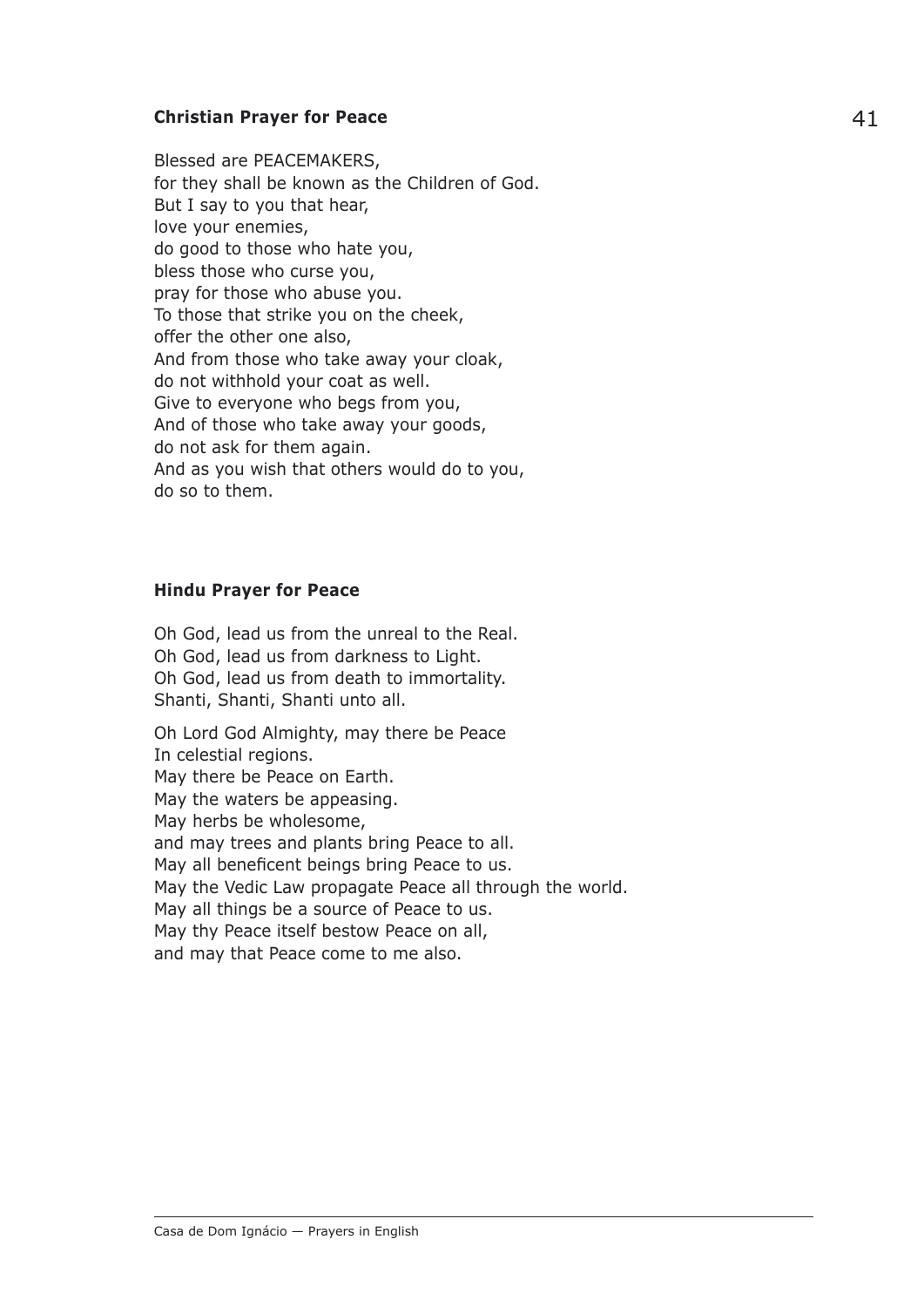# 42 **Baha'i Prayer for Peace**

Be generous in prosperity, And be thankful in adversity. Be fair in judgement, And guarded in thy speech. Be a lamp unto those who walk in darkness, And a home to a stranger. Be eyes to the blind, And a guiding light unto the feet of the erring. Be a breath of light to the body of humankind, A dew to the soul of the human heart, And a fruit upon the tree of humility.

# **Buddhist Prayer for Peace**

May all beings everywhere plagued With sufferings of body and mind Quickly be freed from their illnesses.

May those frightened cease to be afraid, and may those bound be free.

May the powerless find power, and may people think of befriending one another.

May those who find themselves in trackless, fearful wilderness – The children, the aged, the unprotected –

Be guarded by beneficial celestials, and may they swiftly attain a Buddhahood.

Everyone dies, but no one is dead.

*Tibetan saying*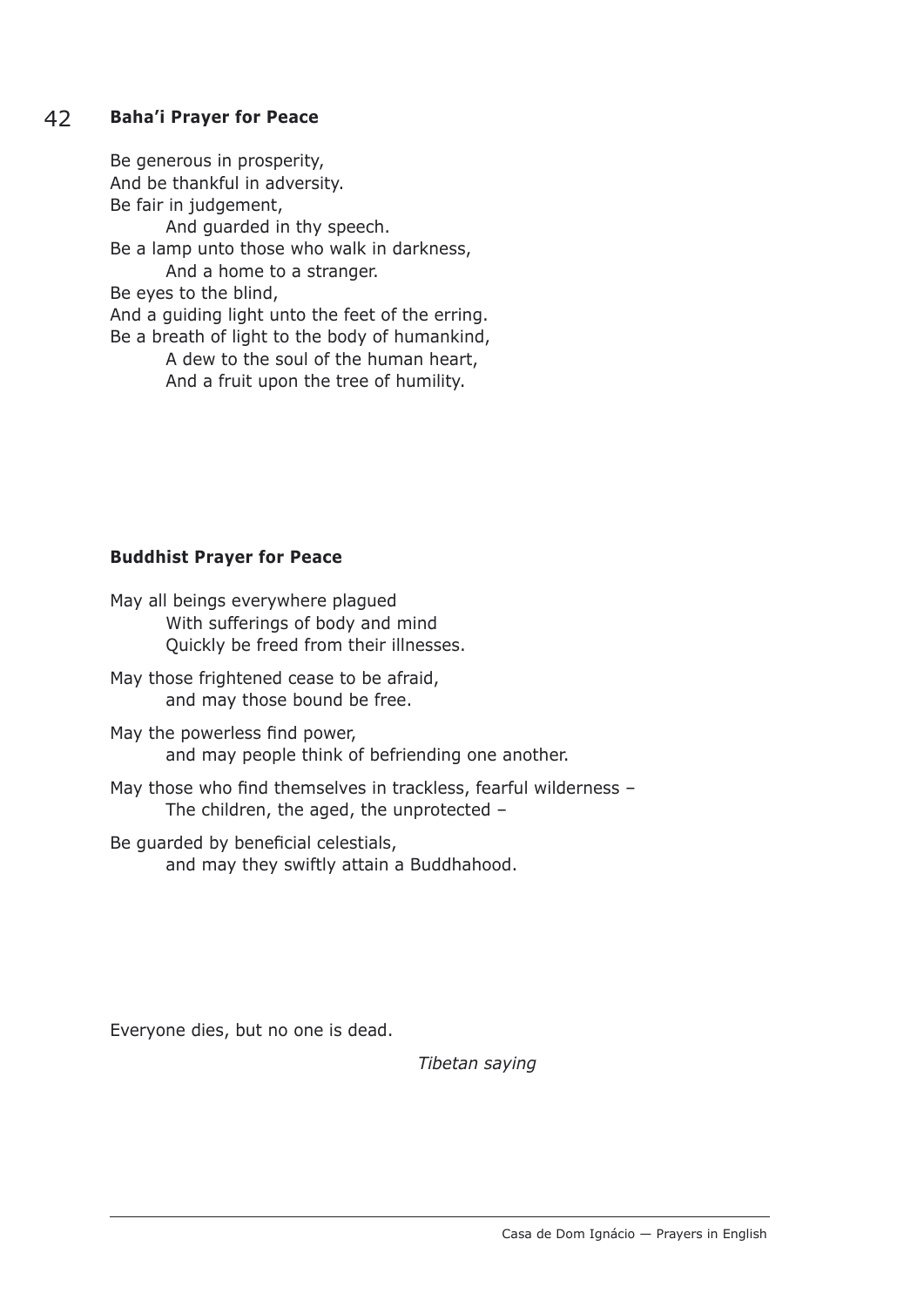#### **Universal Prayer** 43

May all beings find a common ground of unity. May all beings be happy. May the poor be fed. May the naked be clothed. May the thirsty receive the waters of pure light. May the deaf hear. May the war-mongers find refuge in peace. May all beings love one another. May all children be protected. May all beings walk in harmony. May all beings find simplicity. May all beings realize their true nature. May all races come together, in brotherhood. May the blind see. May the lame walk. May all beings that are lost find their way. May all beings that are miserable surrender to truth. May all beings that are sad find happiness. May all beings that are unconscious be awakened. May all beings that are lonely find perfect companion. May all beings that are mute be able to speak. May all beings that are uneducated receive knowledge. May all beings that are weak find strength. May all beings that are brave be rewarded. May all beings be happy. May all beings be enlightened. May peace prevail in all hearts.

Amen

If there is joy in meditation upon the sun and moon, the planets and fixed stars are the magic creation of the sun and moon; make thyself like unto the sun and moon themselves. If there is joy in meditation upon the mountain, the fruit-trees are the magic creation of the mountain; make thyself like unto the mountain itself. If there is joy in meditation upon Thine own mind, Distinctive thought is the magic creation of the mind; make thyself like unto the mind itself.

*Milarepa, the message of Milarepa*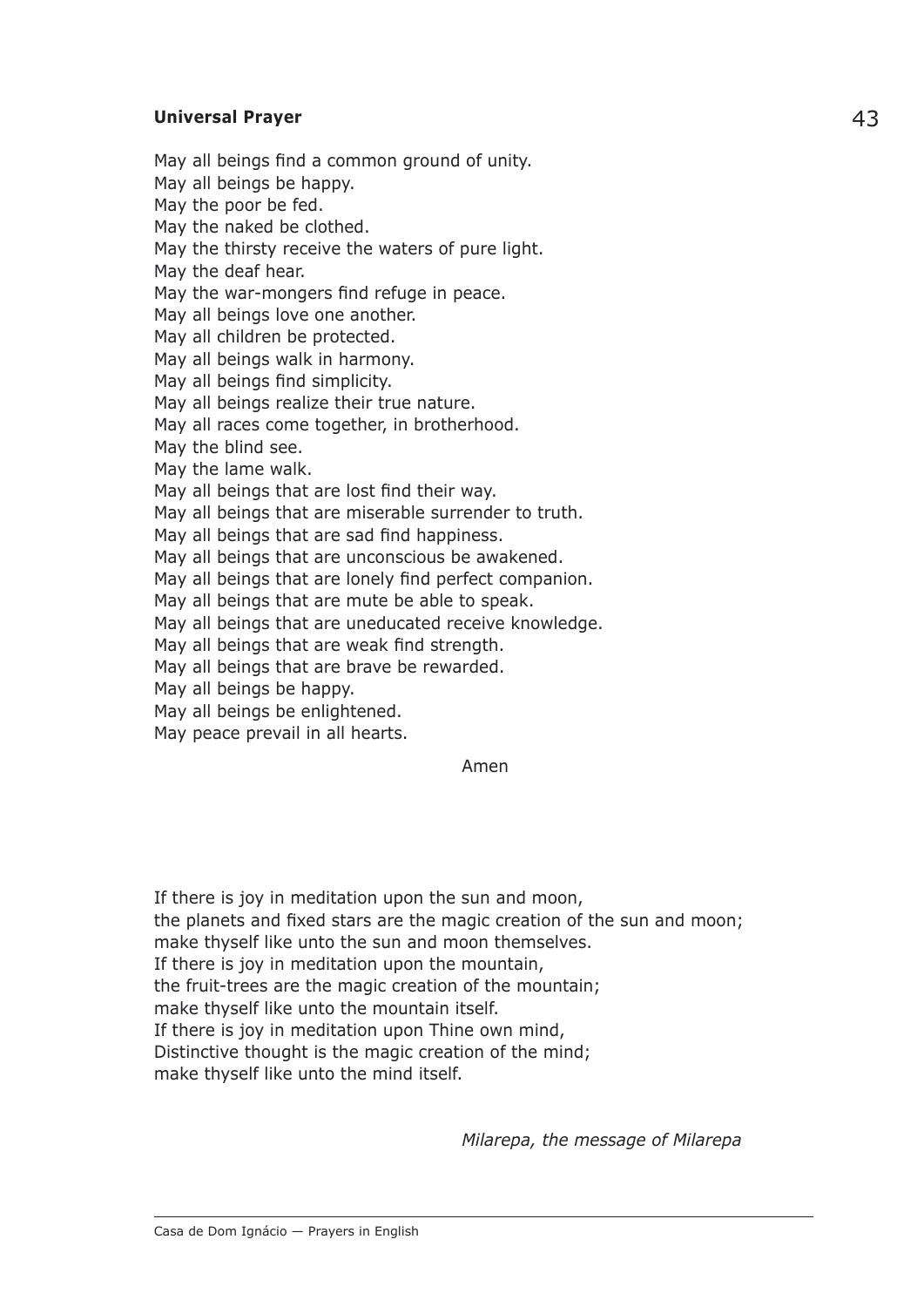# 44 **The Invitation**

It doesn't matter what you do for a living.

I want to know what you ache for, and if you dare to dream of meeting your heart's longing. It doesn't interest me how old you are.

I want to know if you will risk looking like a fool for love, for dreams, for the adventure of being alive. It doesn't interest me what planets are squaring in your moon.

I want to know if you have touched the center of your own sorrow, if you have been opened by life's betrayals or have become shriveled and closed from fear of further pain!

I want to know if you can sit with pain, mine or your own, without moving to hide it or fade it or fix it.

I want to know if you can be with joy, mine or your own; if you can dance with wildness and let ecstasy fill you to the tips of your fingers and toes without cautioning us to be careful, be realistic, or to remember the limitations of being human. It doesn't interest me if the story you are telling me is true.

I want to know if you can disappoint another to be true to yourself; if you can bear the accusation of betrayal and not betray your own soul.

I want to know if you can be faithful and therefore trustworthy.

I want to know if you can see beauty even if it's not pretty every day, and if you can source your life from God's presence.

I want to know if you can live with failure, yours and mine, and still stand on the edge of a lake and shout

'YES!'

It doesn't interest me where you live or how much money you have.

I want to know if you can get up after the night of grief and despair, weary, bruised to the bone, and do what needs to be done for the children.

It doesn't interest me who you are, how you came here.

I want to know if you will stand in the center of the fire with me and not shrink back.

It doesn't interest me where or what or with whom you have studied.

I want to know what sustains you from the inside, when all else falls away.

I want to know if you can be alone with yourself; and if you truly like the company you keep in the empty moments.

*© 1999 by Oriah Mountain Dreamer. From the book, The Invitation, published by Harper San Francisco, 1999. All rights reserved.*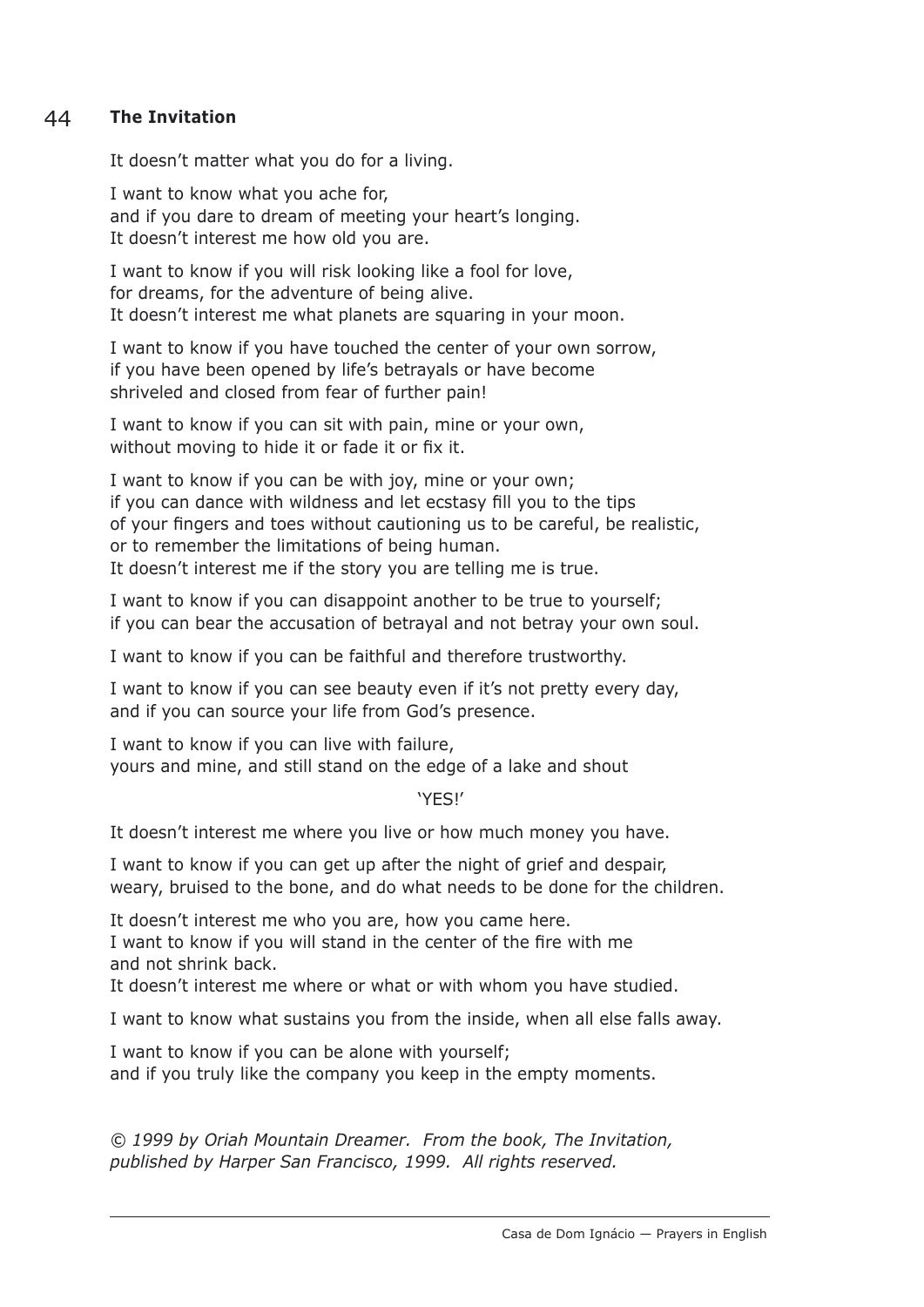### **Symptoms Of Inner Piece** 45

Watch for signs of Peace. The hearts of a great many have already been exposed to it and it seems likely that we could find our society experiencing it in epidemic proportions. Some signs and symptoms of inner peace:

- 1. Tendency to think and act spontaneously, rather than from fear.
- 2. An unmistakable ability to enjoy each moment.
- 3. Loss of interest in judging other people.
- 4. Loss of interest in judging self.
- 5. Loss of interest in interpreting the actions of others.
- 6. Loss of interest in conflict.
- 7. Loss of ability to worry (a serious symptom).
- 8. Frequent, overwhelming episodes of appreciation.
- 9. Contented feelings of connectedness with others and with nature.
- 10. Frequent attacks of smiling through the eyes and from the heart.
- 11. Increasing tendency to let things happen rather than make them happen.
- 12. Increasing susceptibility to Love extended by others as well as the uncontrollable urge to extend it.

If you have all or even most of the above symptoms, please be advised that your condition may be too far advanced to turn back.

If you are exposed to anyone exhibiting several of these symptoms, remain exposed at your own risk. The condition of Inner Peace is likely to be well into its infectious stage.

*From: www.holycards.com*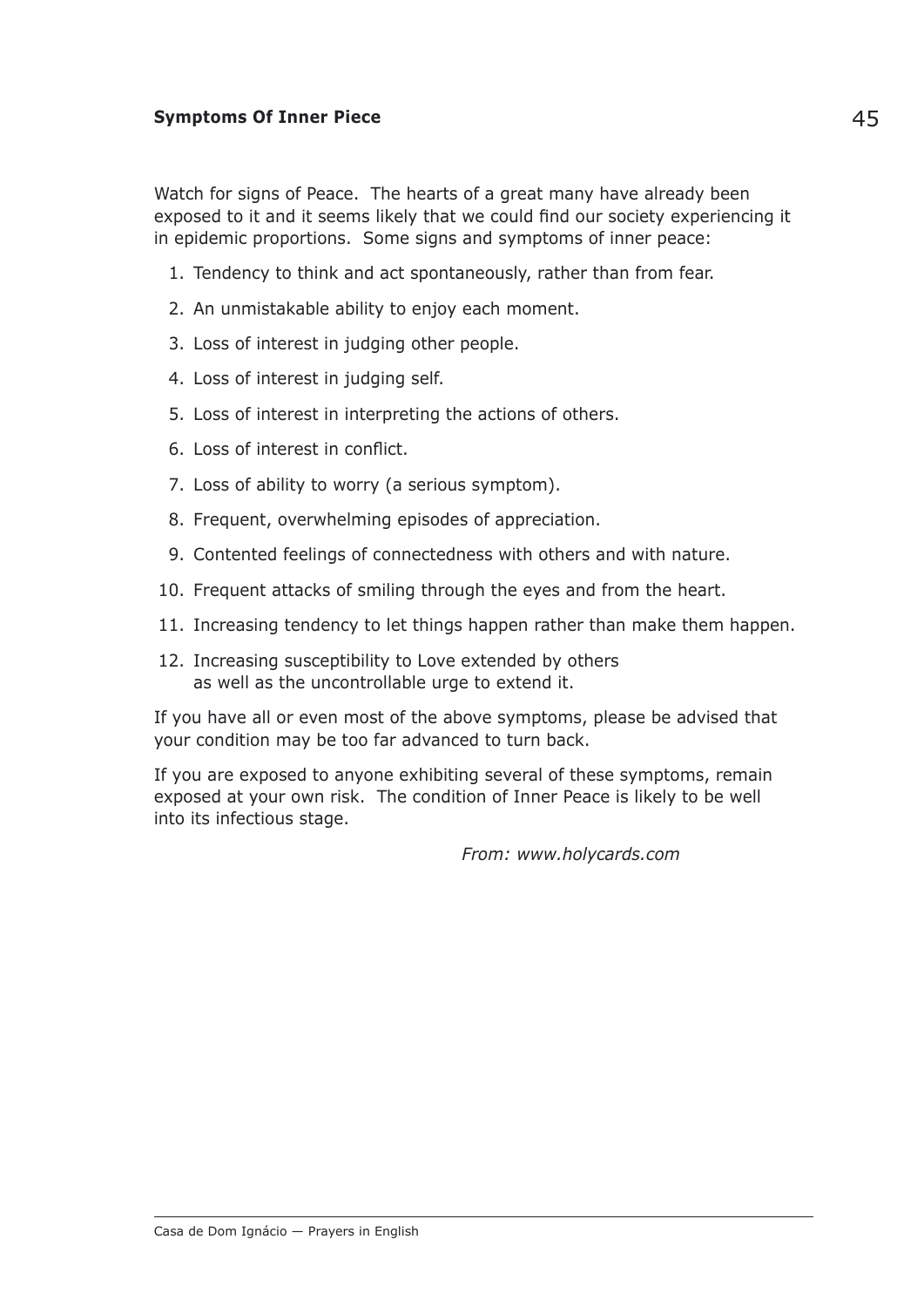### 46 **Uncommon Sense**

It's taken a while to learn the subtle difference Between holding a hand and chaining a soul.

I've learned that love doesn't mean leaning And company doesn't mean security.

I've learned that kisses aren't contracts And presents aren't promises.

And I've begun to accept my defeats With the gentleness of a man, not the grief of a child.

I've learned to build all my roads on today Because tomorrow's ground is too uncertain for plans.

It's taken a while to learn That even sunshine burns if I get too much.

So, I plant my own garden and decorate my own soul Instead of waiting for someone to bring me flowers.

And I've learned that I really can endure… And that I really am strong…

And that I'm already good enough… And I'm worthy of love…

And I learn and learn and learn…

*(An adaptation by Gordon Clay of "Comes the Dawn" by Veronica Shoffstall)*

[…]

If you came this way, Taking any route, starting from anywhere, At any time or at any season, It would always be the same: you would have to put off Sense and notion. You are not here to verify, Instruct yourself, or inform curiosity Or carry report. You are here to kneel Where prayer has been valid. And prayer is more Than an order of words, the conscious occupation Of the praying mind, or the sound of the voice praying. […]

*T.S. Eliot - Fragment from Little Gidding*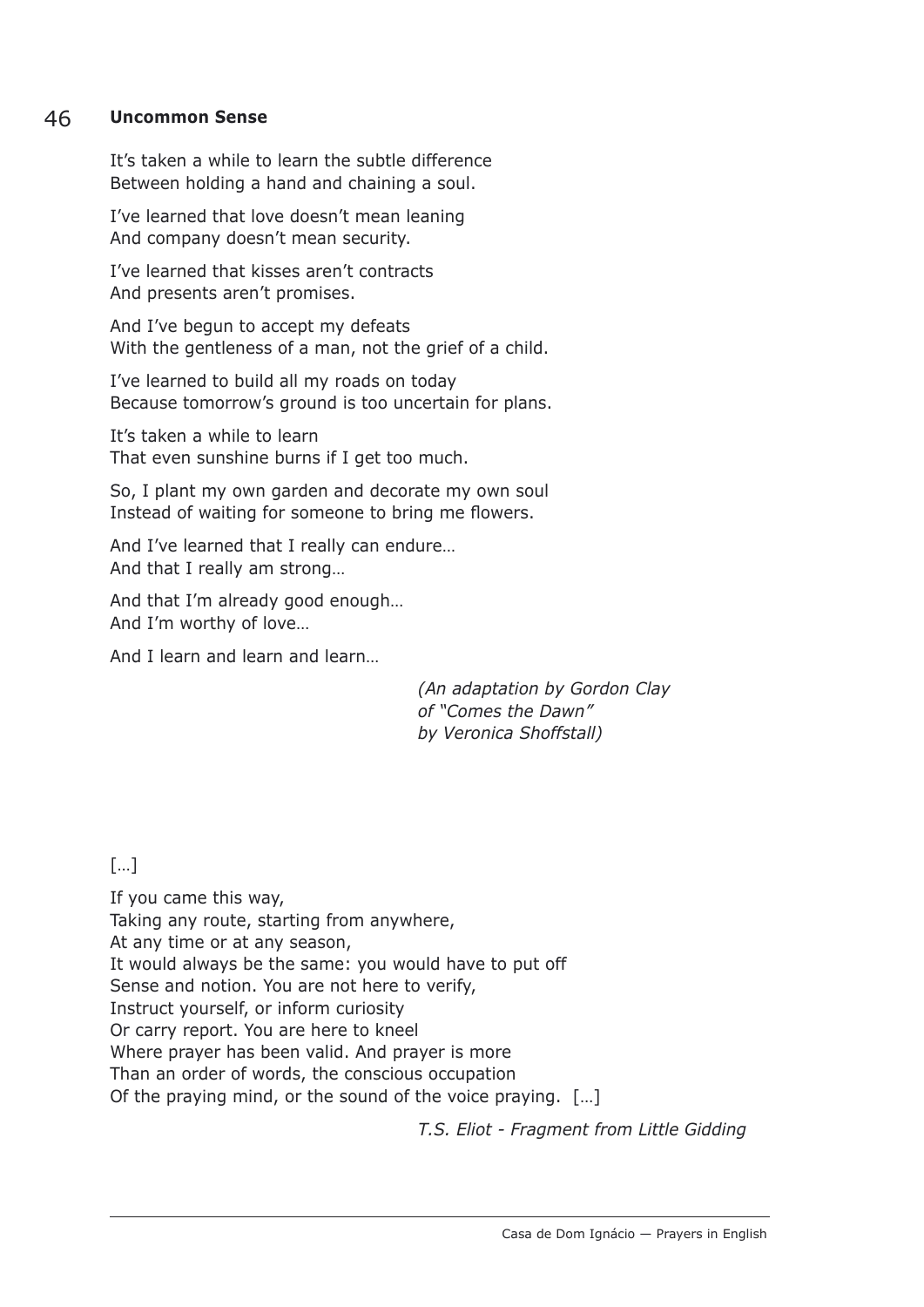# **Beannacht (Blessings)** 47

Blessing from an Irish nun

On the day when the weight deadens on your shoulders and you stumble, May the clay dance to balance you. And when you eyes freeze behind the gray window And the ghost of loss gets in to you, May a flock of colors, indigo, red, green and azure blue, Come to awaken in you a meadow of delight. When the canvas grays in the curagh of thought And a stain of ocean blackens beneath you, May there come across the waters A path of yellow moonlight To bring you safely home. May the nourishment of the earth be yours May the clarity of light be yours May the protection of the ancestors be yours And may a slow wind Work these words of love around you In an invisible cloak to mind your life.

# **The Serenity Prayer**

God, grant me the serenity To accept the things I cannot change The courage to change the things I can And the wisdom to know the difference.

### **All I Need to Remember**

All I need to remember In each and every choice Choose Love, rather than Fear The Path of Love and Joy.

I choose Love I choose Peace I choose Joy Love, Peace and Joy.

*Shirley McDonald*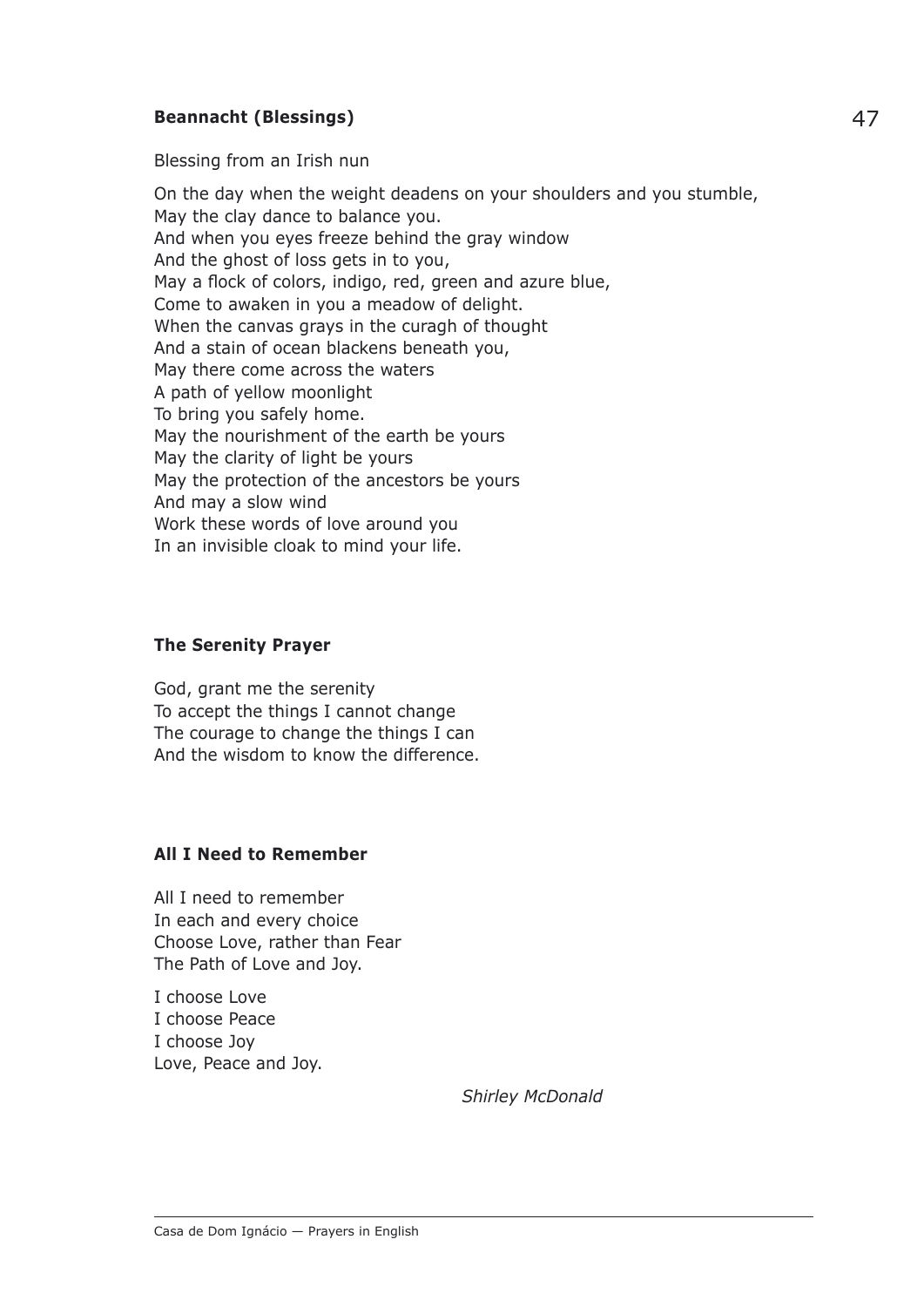# 48 **A Native American Prayer**

Oh Great Spirit Earth, Fire, Air and Sea You are inside And all around me.

# **Invocation**

I invoke the Great Mother, Father and Holy Spirit, sacred trinity of innumerable names. I invoke you, Lady of Medicine, healer of all infirmities. I invoke you, Queen of the Universes, Heavens, Seas and Lands. I invoke you, Sovereign of Spirituality, so that your light may descend upon us and illuminate our path.

Amen

*(From the statue next to the Casa bookstore: Our Lady of Montenero-Italy, Donated by Sergio Del Boni)*

May the work of your hands be a sign of gratitude and reverence for the human condition.

*Mahatma Ghandi.*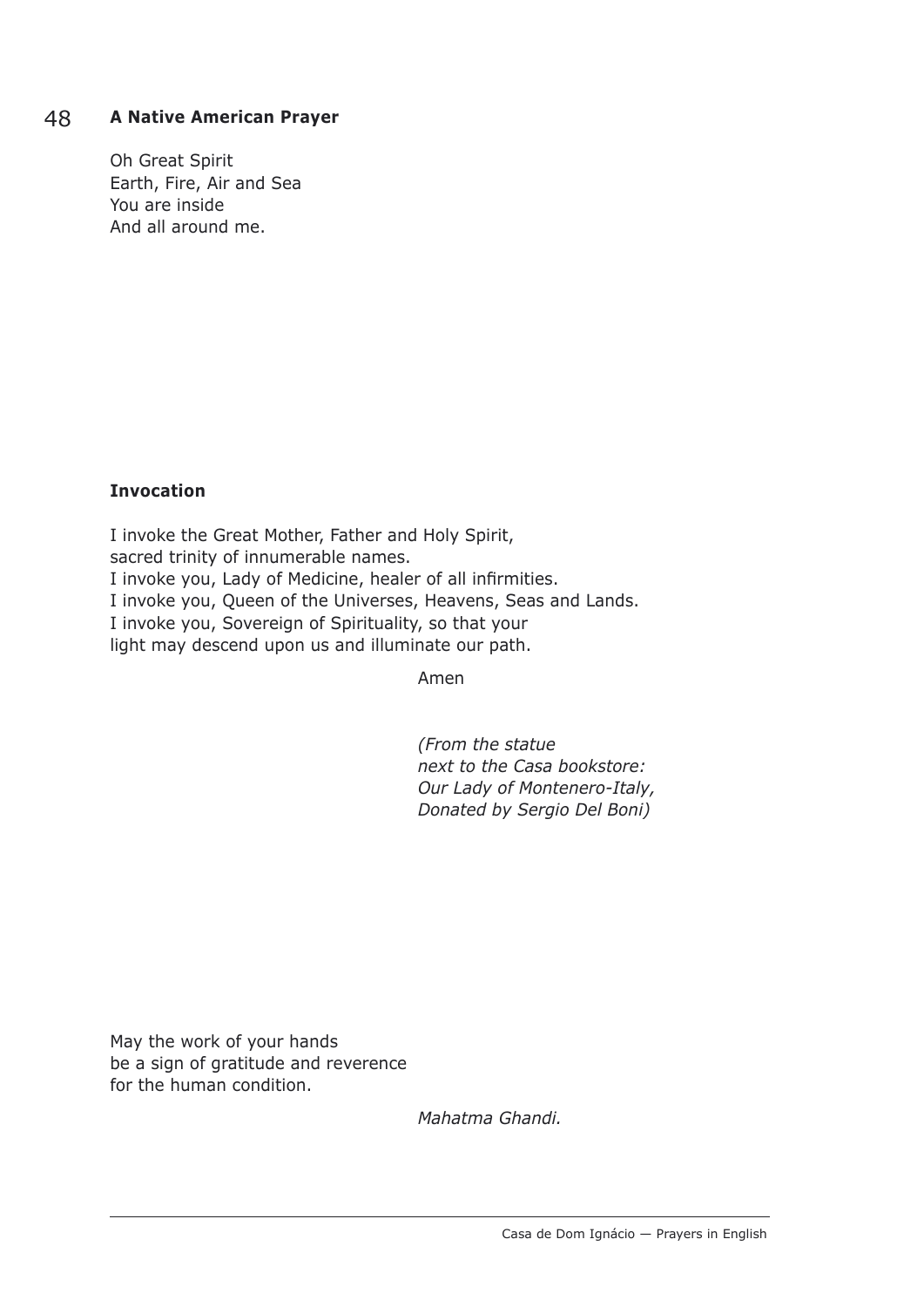#### **By Paramahansa Yoganunda** 49

From the depths of slumber, As I descend the spiral stairway of wakefulness, I whisper: God! God! God!

Thou art the food, And when I break my fast of nightly separation from Thee, I taste Thee and mentally say: God! God! God!

No matter where I go, the spotlight of my mind Ever keeps turning on Thee, And in the battle din of activity, my silent war-cry is ever: God! God! God!

When boisterous storms of trials shriek And worries howl at me, I drown their noises loudly chanting: God! God! God!

When my mind weaves dreams with threads of memories, On that magic cloth I do emboss: God! God! God!

In waking, eating, working, dreaming, sleeping, Serving, meditating, chanting, Divinely loving, My soul constantly hums, unheard by any: God! God! God!

Our prime purpose in this life is to help others. And if you can't help them, at least don't hurt them.

*Dalai Lama*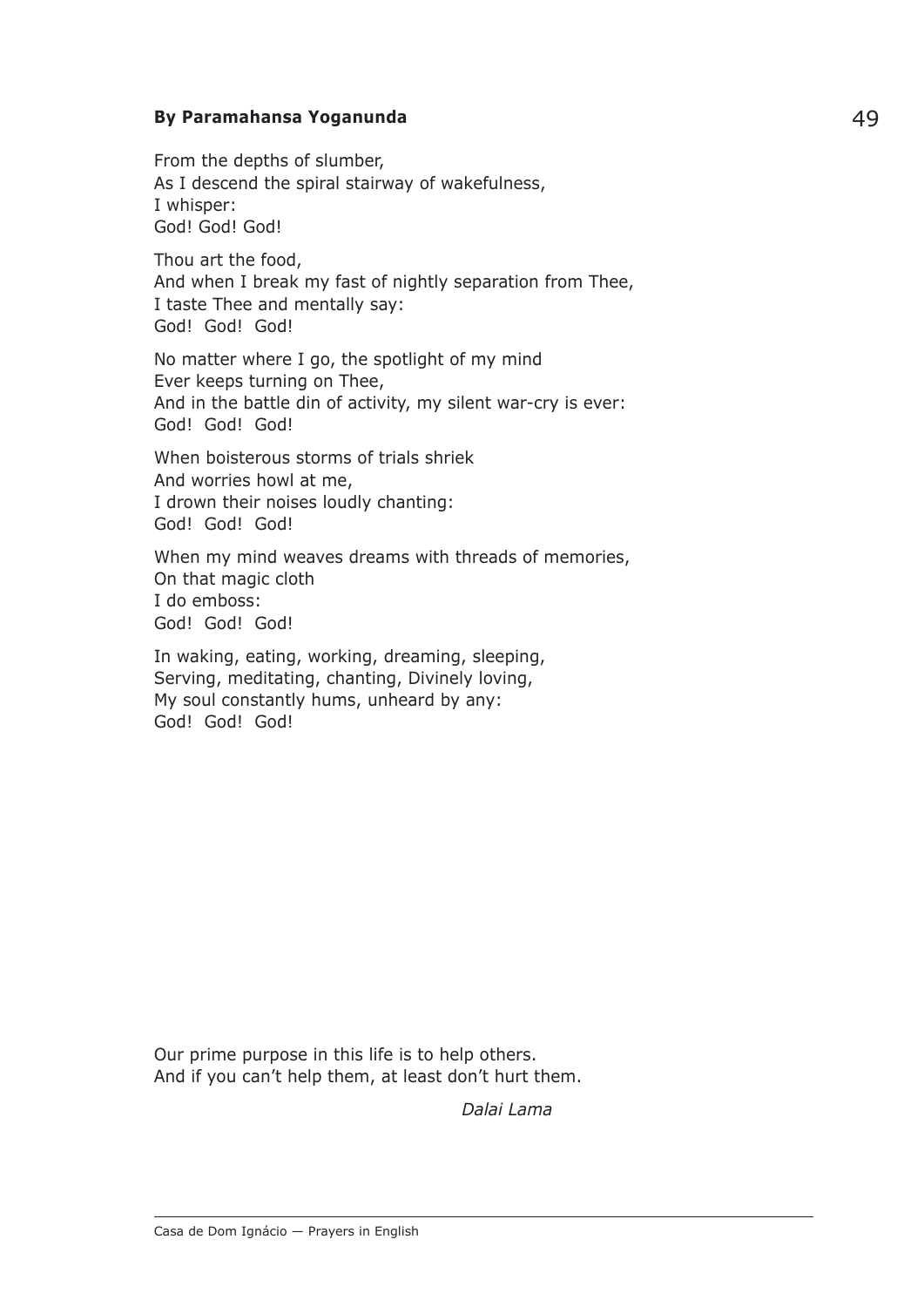# 50 **Carita's Prayer**

God our Father, you who are all power and kindness, give power to those who go through tribulation, give light to those who seek the truth, put compassion and charity into our hearts.

God, give to the voyager a guiding star, to the afflicted consolation, to the patient support. Father, give to the guilty regret, to the spirit truth, to the child a guide, to the orphan a father.

Lord let your kindness spread throughout all you've created. Give compassion God, for those who do not know you, hope for those who suffer. Let your kindness allow the spirits of consolation spread peace, hope and faith. God, one beam, one spark of your love can warm the earth. Let us drink from the fountains of your endless kindness and all our tears will dry, And all our pain will be soothed. Just one heart, just one thought will rise to you as a wail for recognition and love. Like Moses on the mountain we are waiting for you with open arms. Oh power, oh kindness, oh beauty, oh perfection! We wish in any way to reach your compassion. God, give us the power to progress in order to rise to you. Give us pure charity, give us faith, and reason. Give us simplicity that will turn our souls into a mirror where your image is reflected.

# **To Your Guardian Angel**

Beloved Spirits and Guardian Angels, who God in His infinite mercy has permitted to assist mankind, be our protector during all life's tests!

Give us the necessary strength, courage and resignation; inspire us towards all that is good, and restrain us from the downward incline to evil; may your sweet influences fill our souls; make us feel that a devoted friend is by our side, who can see our suffering and who participates in all our joys.

And you, my Good Angel, never abandon me because I need all of your protection to be able to support with faith and love the tests that God has sent me.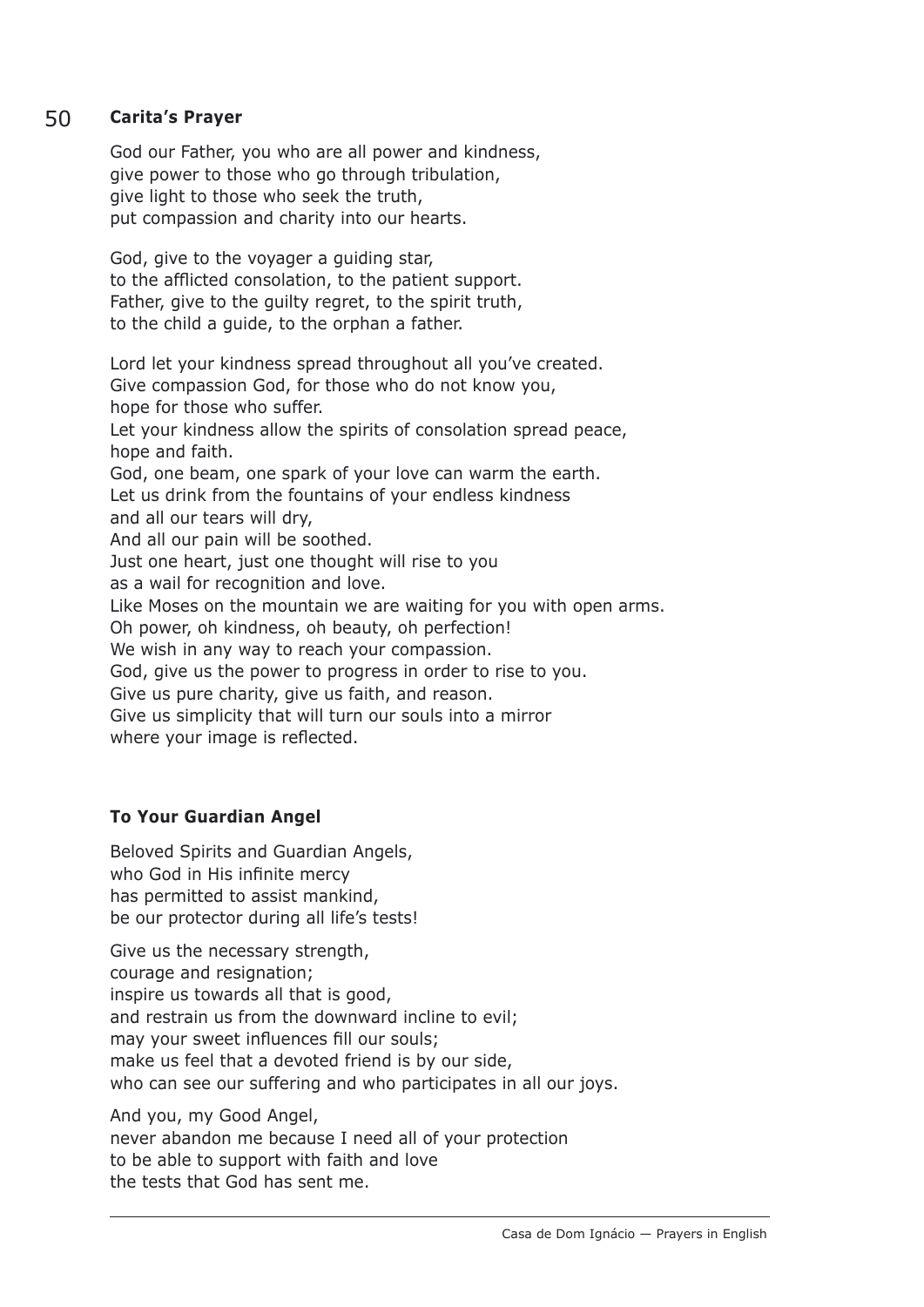Thank you for the Love in my life. Thank you for the Love in my life. Thank you for the Love which surrounds me. Thank you for the Miracle of Life that I am and thank you for the Miracle of Life I see reflected all about me.

Thank you for the gift of life that I am. Thank you for my body, my health and breath. Thank you for the abundance that I am. Thank you for the richness of my life. Thank you for the excitement and adventure of the millions of possibilities and probabilities.

Thank you for the Wonderment and thank you for the Joy. Thank you for the Beauty and Harmony. Thank you for the Peace and Tranquility. Thank you for the Laughter and the Play.

Thank You! Thank You! Thank You!

#### **Prayer for the close of a meeting**

*(from The Gospel explained by the Spiritist Doctrine, by Allan Kardec)*

We give thanks to the good spirits who have come to communicate with us, and ask them to help us put the advice they've given us into practice. We also ask that, when we leave this gathering, they help us to feel strengthened in the practice of goodness and love toward our fellow human beings.

We hope that today's teachings are healing to all the suffering, unaware, or misguided spirits who've been present at this meeting. For them we implore God's mercy.

Amen

#### **Closing prayer**

Dear God,

Again in the metaphor of the flower, as we disburse, we are seeds in the wind.

As we return to our respective places around the earth, we accept the opportunity, and challenge, to become seeds of peace to a needy world.

As the Casa volunteers reflect your love to us in their respective ways, may we also reflect to those around us the healing, Love and Truth that we experience here. Strengthen our service through frequent remembrance of these gifts.

Amen